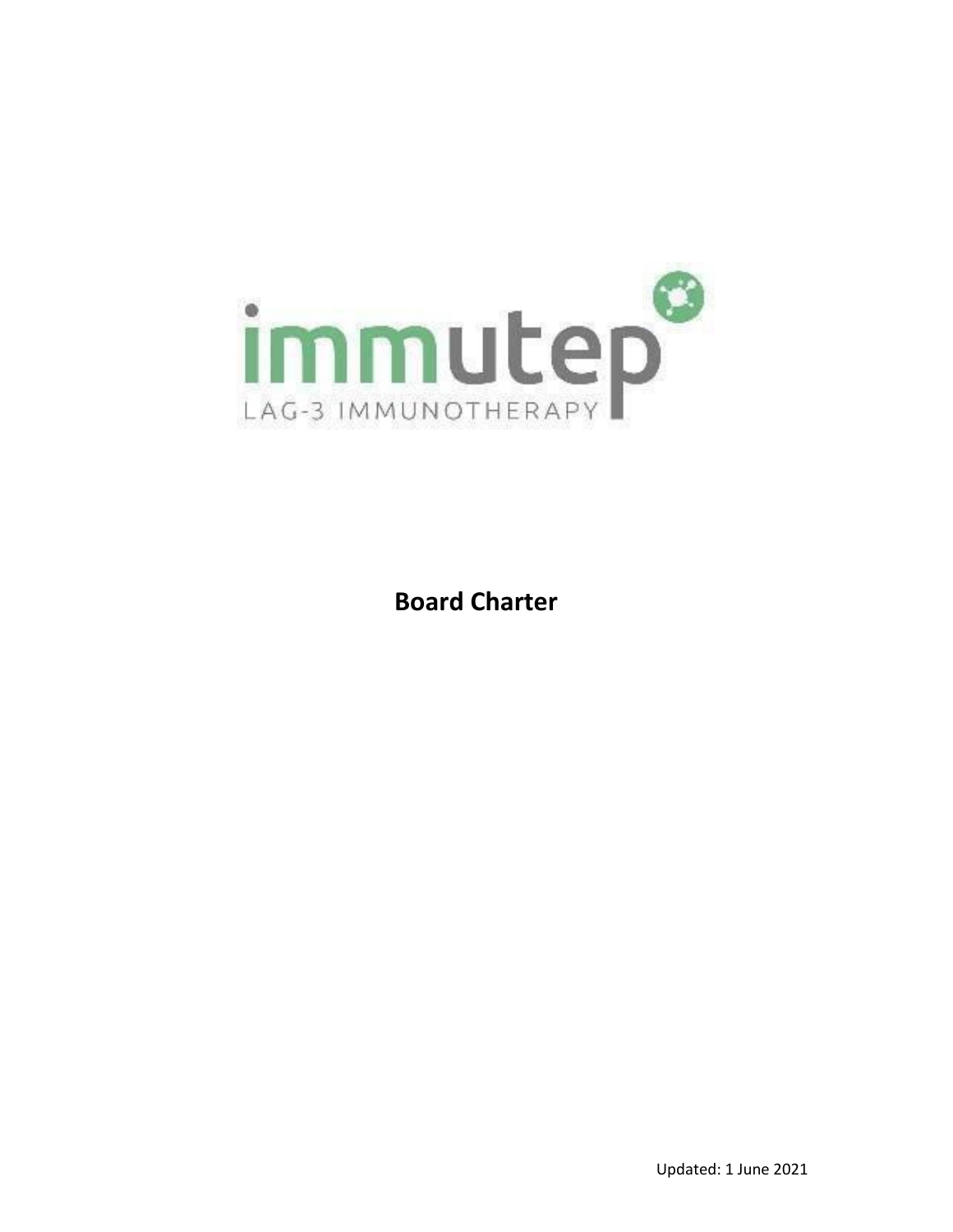## **Table of Contents**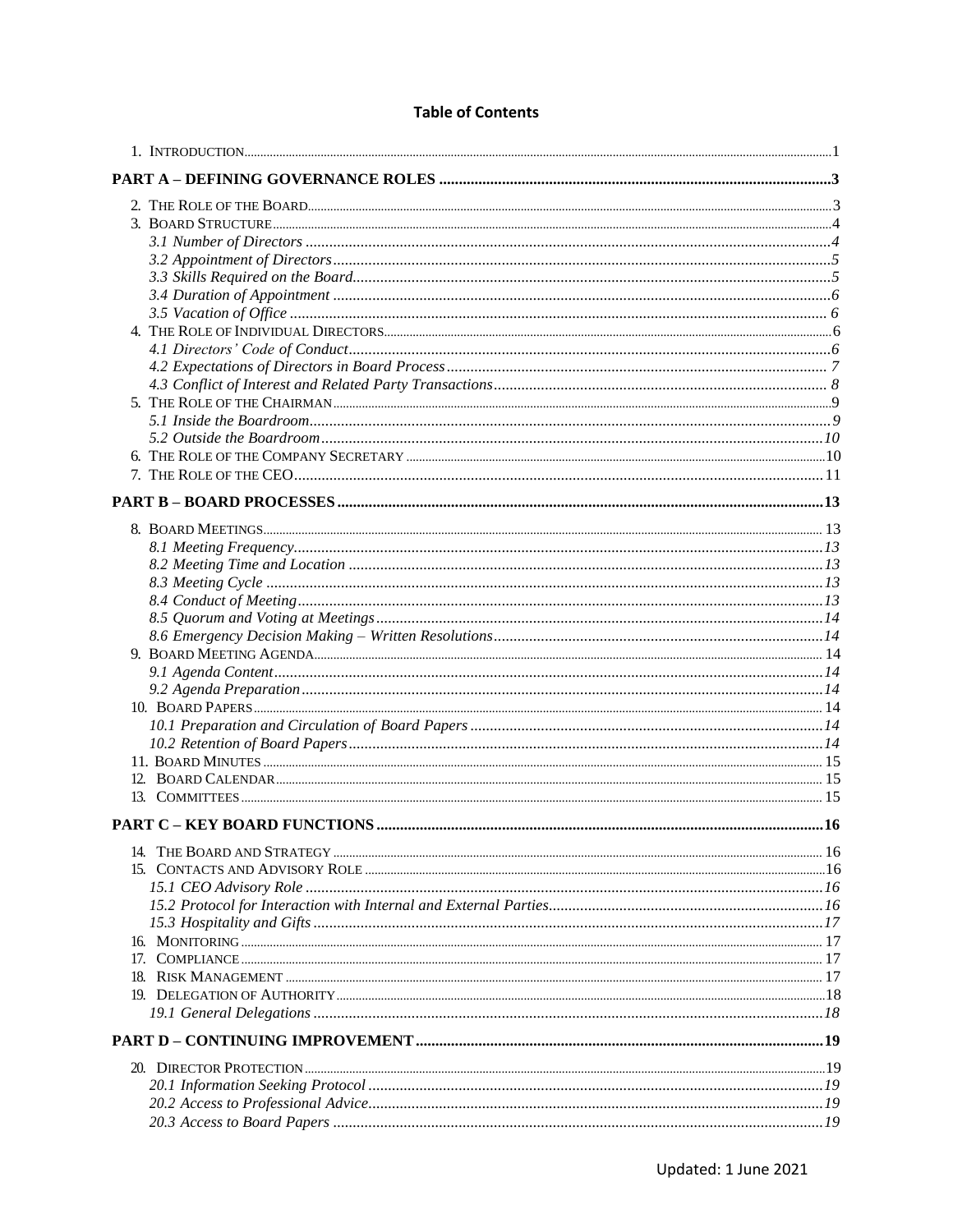| 24 |  |
|----|--|
|    |  |
|    |  |
|    |  |
|    |  |
|    |  |
|    |  |
|    |  |
|    |  |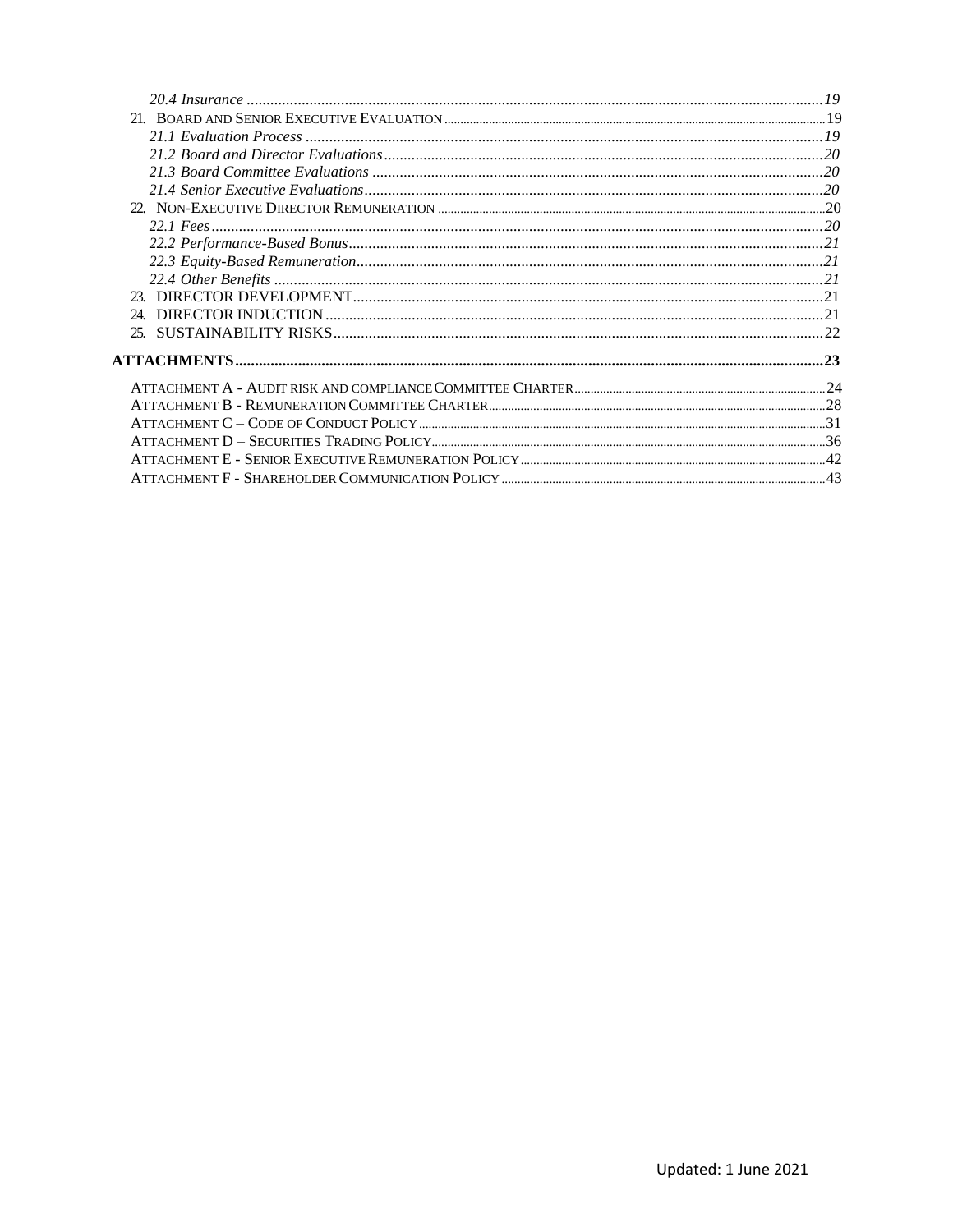### <span id="page-3-0"></span>**1. INTRODUCTION**

The company is classified as a biotechnology and life sciences company currently listed on the Australian Stock Exchange. The Board of the Company ("Board") has the ultimate responsibility to its shareholders for the strategy and performance of the Company in general. The Board is dedicated to fulfilling these duties in a lawful and professional manner, and with the utmost integrity and objectivity. As such, the Board actively pursues best practice governance processes.

Good governance policies and processes are critical for ensuring that the Company is governed in the best interests of the Company as a whole. With this point in mind, the Board has decided to articulate and formalise the corporate governance framework within which the Companyoperates.

This document outlines the Company's corporate governance policy in the form of a Board Charter, which is a written policy document that defines the respective roles, responsibilities and authorities of the Board, both individually and collectively, and of management in setting the direction, management and the control of the organisation. As such, it establishes the guidelines within which the Directors and Officers are to operate as they carry out their respective roles. It does not in any way constitute legal advice or act as a substitute for legal advice.

The purpose of this Board Charter is to document the policies upon which the Board has decided to meet its legal and other responsibilities.

The Charter is structured in accordance with the company's view of a Corporate Governance Charter.



Geoffrey Kiel and Gavin Nicholson, *Boards that Work: A New Guide for Directors, Sydney*: McGraw-Hill, 2003.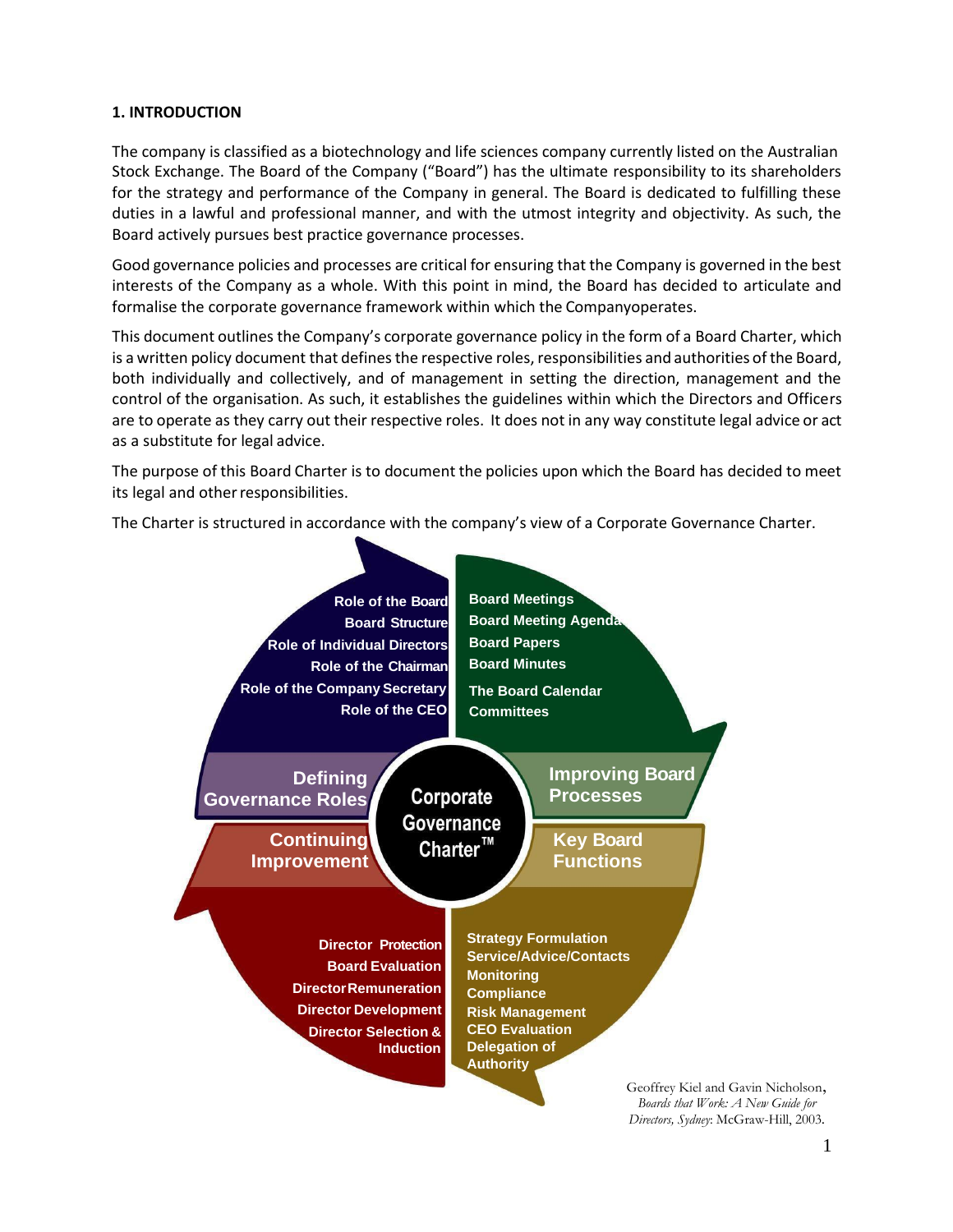The Company's Board Charter has four major sections:

- Part A – Defining Governance Roles;
- Part B Board Processes;
- Part C Key Board Functions; and
- Part D – Continuing Improvement.

While it is acknowledged that good governance is an important component of a successful company, it is also recognised that it is contingent upon the context in which it is practiced. Therefore, corporate governance needs to be an evergreen process, and as a result this Board Charter is a living document. The Board Charter will need to be regularly reviewed and updated to reflect changes in the legal framework within which the Company operates, and amendments and developments in Board policies and procedures. It is the responsibility of the Company Secretary to ensure that the Board is consulted regarding any changes and updates, that the Charter is kept current and is reviewed and (if appropriate) amended on a yearly basis, and that all Board members are provided with the latest versions of the Charter.

Nothing in this Charter must conflict with the Company's Constitution ("Constitution"). If such a conflict occurs, the Constitution shall prevail.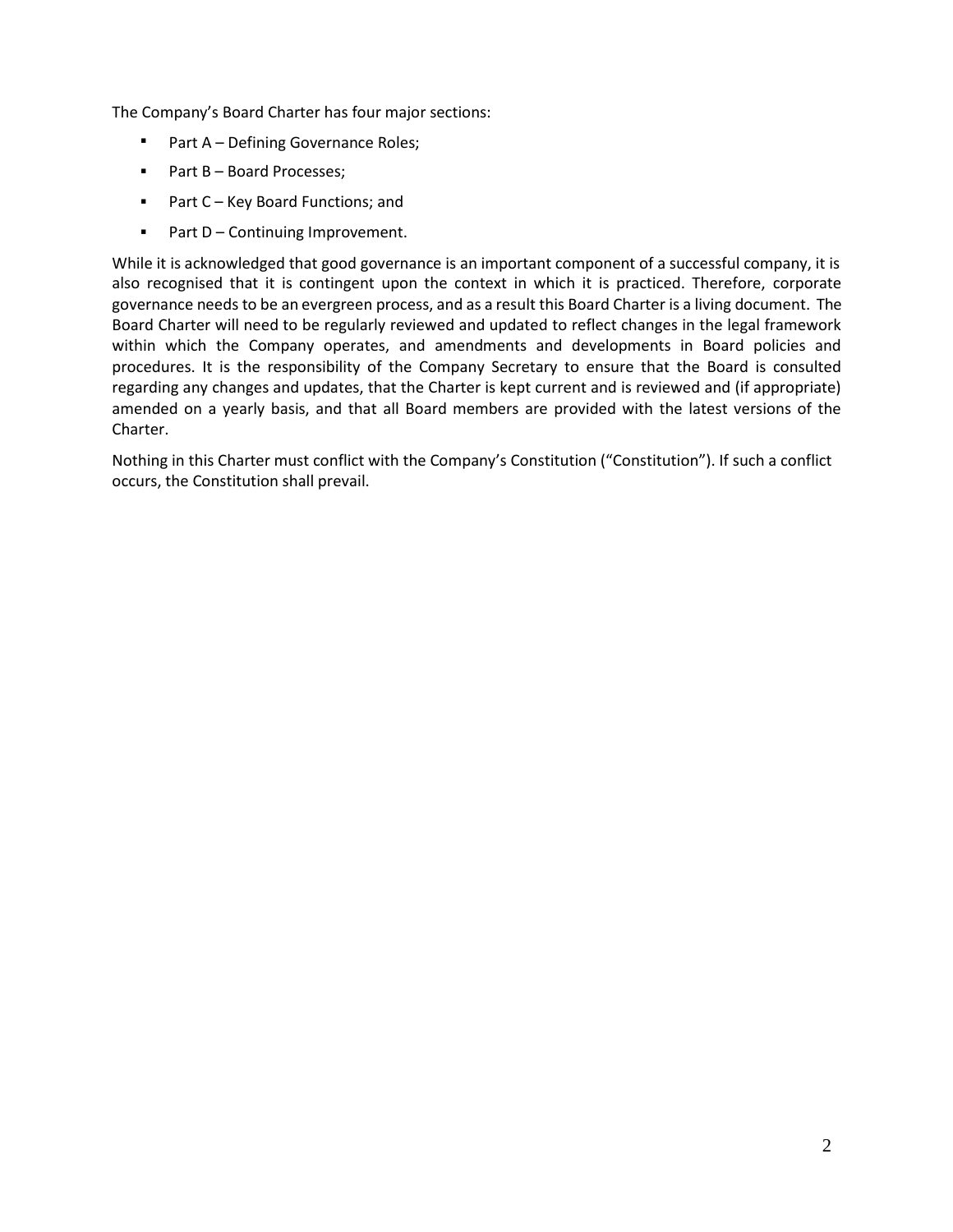#### <span id="page-5-0"></span>**PART A – DEFINING GOVERNANCE ROLES**

#### <span id="page-5-1"></span>**2. THE ROLE OF THE BOARD**

The Board is ultimately responsible for all matters relating to the running of the Company.

The Board's role is to govern the Company rather than to manage it. In governing the Company, the Directors must act in the best interests of the Company as a whole. It is the role of senior management to manage the Company in accordance with the direction and delegations of the Board and the responsibility of the Board to oversee the activities of management in carrying out these delegated duties. Thus, except when dealing with specific management delegations of individual Directors (particularly Executive Directors), it is misleading to refer to the management function of the Board.

The Board has the final responsibility for the successful operations of the Company. In general, it is responsible for, and has the authority to determine, all matters relating to the policies, practices, management and operations of the Company. It is required to do all things that may be necessary to be done in order to carry out the objectives of the Company. In carrying out its governance role, the main task of the Board is to drive the performance of the Company. The Board must also ensure that the Company complies with all of its contractual, statutory and any other legal obligations, including the requirements of any regulatory body.

Without intending to limit this general role of the Board, the principal functions and responsibilities of the Board include the following:

- **•** Providing leadership to the Company by;
	- Defining the Company's purpose and setting its strategic objectives;
	- Guiding the development of an appropriate culture and values for the Company through the establishment and review of the Company's Statement of Values, Code of Conduct, and other rules and procedures to enforce ethical behaviour and provide guidance on appropriate work methods;
	- Always acting in a manner consistent with the Company's Statement of Values and Code of Conduct; -
- Overseeing the development and implementation of an appropriate strategyby:
	- Working with the senior management team to ensure that an appropriate strategic direction and array of goals are in place;
	- Regularly reviewing and amending or updating the Company's strategic directionand goals; -
	- Ensuring that an appropriate set of internal controls are implemented and reviewed regularly; -
	- Regularly reviewing the division of functions between the Board and management toensure that it continues to be appropriate for the Company's needs; -
	- Overseeing planning activities including the development and approval of strategic plans, annual plans; annual corporate budgets and long-term budgets including operating budgets, capital expenditure budgets and cash flow budgets; -
	- overseeing management in its implementation of the Company's strategic objectives, and instilling of the Company's values -
- Ensuring corporate accountability to the shareholders primarily through adopting an effective shareholder communications strategy, encouraging effective participation at general meetings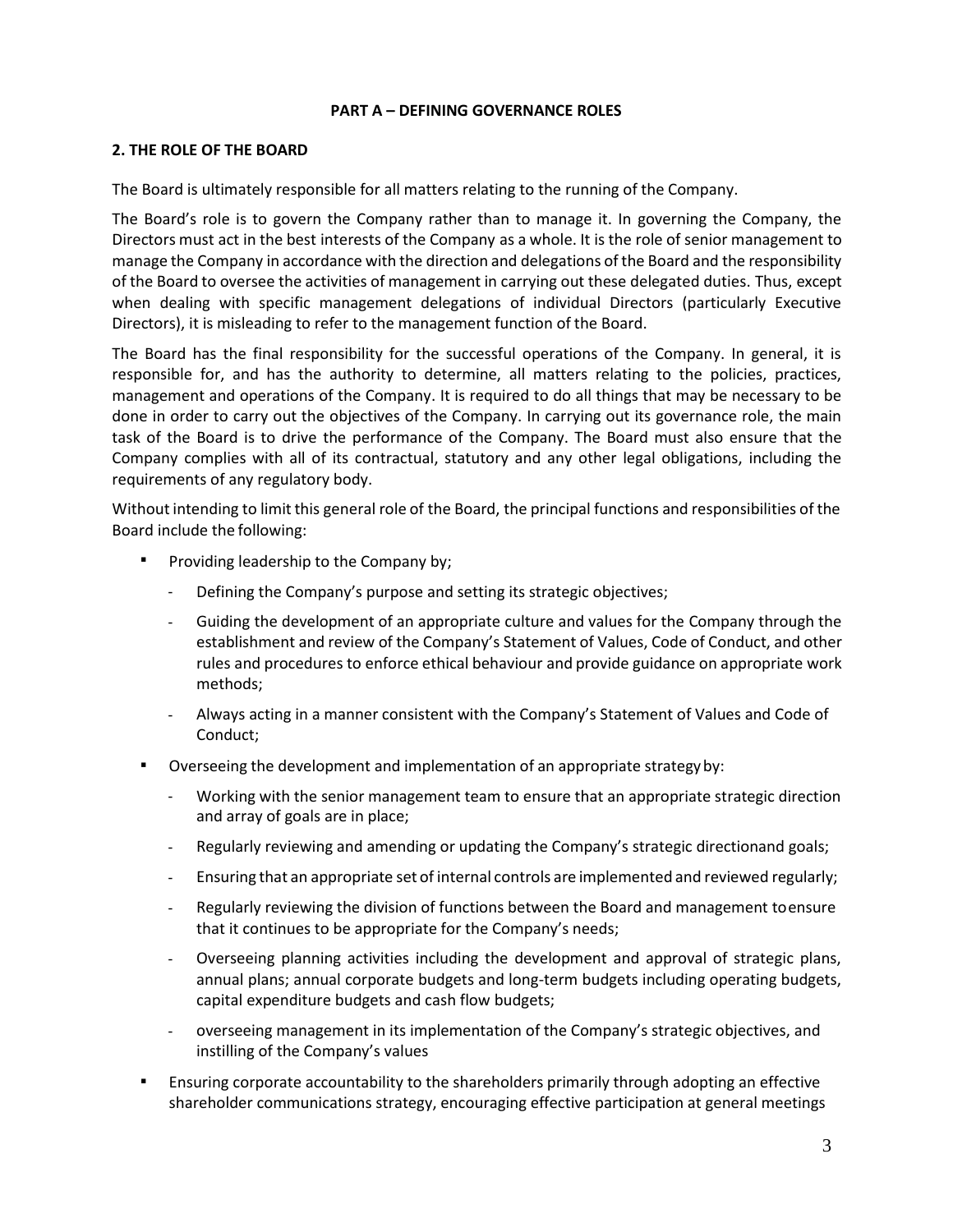- and, through the Chairman, being the key interface between the Company and its shareholders;
- Overseeing the control and accountability systems that ensure the Company is progressing towards the goals set by the Board and in line with the Company's purpose and Statement of Values, the agreed corporate strategy, legislative requirements and community expectations and, whenever required, challenging management and holding management to account;
- Ensuring robust and effective risk management, compliance and control systems (including legal compliance) are in place and operating effectively, and that an appropriate framework exists for relevant information to be reported by management to the Board; ▪
- ▪
- Overseeing the performance of the Company's senior management and personnel including:
	- Directly managing the performance of the CEOincluding:
		- o appointing and remunerating the CEO;
		- $\circ$  providing advice and counsel to the CEO including formal reviews and feedback on his or her performance;
		- o overseeing the development or removal the CEO, where necessary;
	- Ratifying the appointment, the terms and conditions of the appointment and, where appropriate, removal of the CFO and/or Company Secretary;
	- Ensuring that an appropriate succession plan for the CEO, CFO and Company Secretary is in place; -
	- Ensuring appropriate human resource systems (including workplace health and safety systems) are in place to ensure the well-being and effective contribution of allemployees; -
- **E** Ensuring that board membership and structure is suitable to the current circumstances of the Company; having in place effective succession planning procedures and evaluating performance where possible.
- Delegating appropriate powers to the CEO, management and committees to ensure the effective day-to-day management of the business and monitoring the exercise of these powers; and
- Making all decisions outside the scope of the delegated powers of the management team as set out in the internal Delegation of Authority matrix. ▪

The detail of some Board functions will be handled through Board Committees. However, the Board as a whole is responsible for determining the extent of powers residing in each Committee and is ultimately responsible for accepting, modifying or rejecting Committee recommendations.

### <span id="page-6-0"></span>**3. BOARD STRUCTURE**

### <span id="page-6-1"></span>**3.1 Number of Directors**

The Board has determined that, consistent with the size of the Company and its activities, the Board shall be comprised of at least 3 Directors, with the intention of appointing over time such number of independent directors that is appropriate to provide proper non-executive influence for decision making purposes.

The Board's long term policy is that the majority of Directors shall be independent, non-executive Directors, depending on the future needs of the company, its ability to identify and attract suitable candidates and to financially be able to afford such a structure in light of finite financial resources. This ensures that all Board discussions or decisions have the benefit of outside views and experience.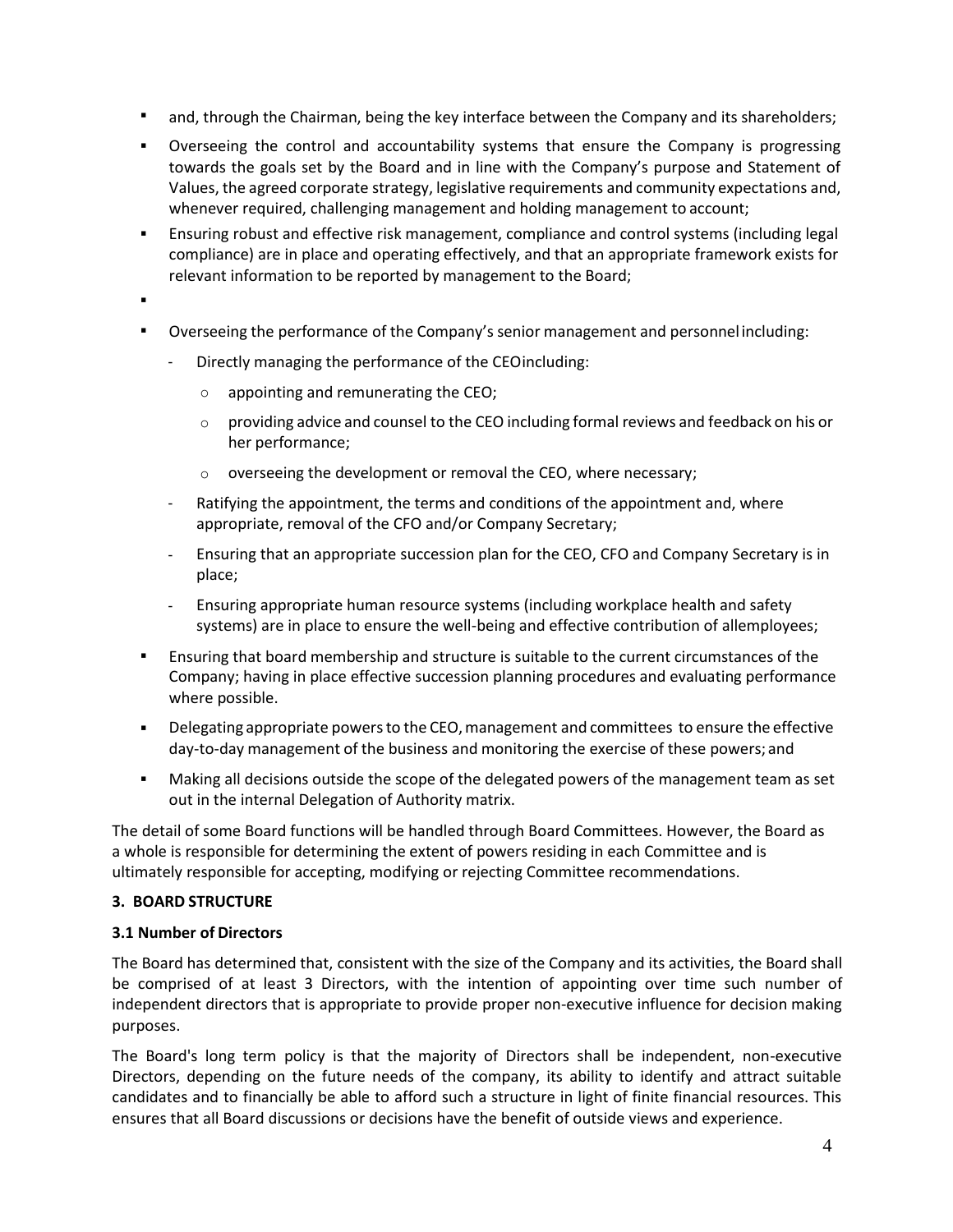In assessing independence, the Board will have regard to the factors listed in Box 2.3 of the ASX Corporate Governance Council *Principles of Good Corporate Governance and Recommendations 4th edition.* The independence of the Company's non-executive Directors will be assessed against these factors on an ongoing basis.

In the opinion of the Board, all Directors should bring specific skills and experience that add value to the Company. The balance ofskills and experience of the Board is to be regularly reviewed by the Nomination Committee (or full Board in the absence of a Nomination Committee).

When considering the potential reappointment of an existing director, the Board will take into account the individual's performance as well asthe skills and experiencemix required by the Board into the future.

When considering vacancies, the Board will take into account a candidate's capacity to enhance themix of skills and experience of the Board.

#### <span id="page-7-0"></span>**3.2 Appointment of Directors**

The Board may at any time appoint a person to be Director, either to fill a casual vacancy or as an addition to the existing Directors, but so that the total number of directors does not at any time exceed the maximum number specified by the Constitution. Any Director so appointed holds office only until the next following general meeting and is then eligible for election, but shall not be taken into account in determining the Directors who are to retire by rotation (if any) at that meeting.

Any person seeking election as a Director (other than a Director seeking re-election) may submit their application and signed nomination at least 6 weeks before the general meeting, to the Registered Office of the Company. All nominations shall then be treated as in regards to the Company's Constitution.

#### <span id="page-7-1"></span>**3.3 Skills Required on the Board**

The Board, through the Nomination Committee (or full Board in the absence of a Nomination Committee), will maintain a regularly reviewed capabilities matrix. This matrix, which is shown below, shall include technical skills, director capabilities and personal attributes. The Board (or Nomination Committee, if convened) will normally review the Board's composition against this matrix and recommend anychanges in Board composition on at least an annual basis. An essential requirement of any director is their ability to commit the requisite amount of time to fulfil their duties on the Company'sBoard.

### **Directors' Skills Matrix**

**Accounting, Finance and Audit** – the ability to understand the company's accounts, financial materials, financial reporting requirements, corporate finance and internal financial controls.

**Legal, Corporate Governance and Compliance** – experience with organisations that are subject to rigorous legal, governance and compliance standards and an understanding of the framework of rules, relationships, systems and processes within and by which authority is exercised and controlled within the Company. Understanding of an individual director's legal duties and responsibilities.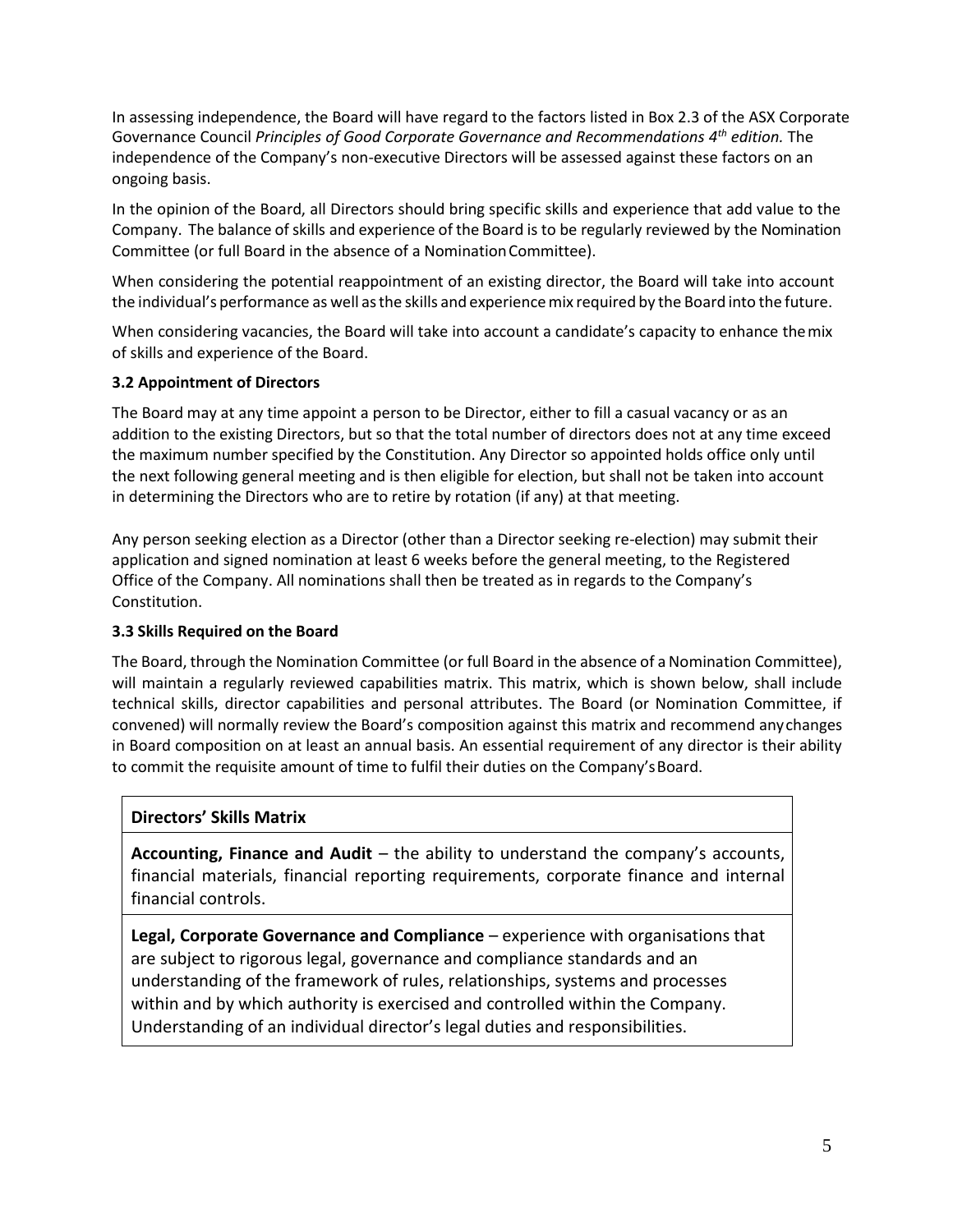**Industry Knowledge** – Has executive and / or professional skills and experience within the biotechnology industry.

**Business Development –** executive experience in successfully growing new or acquiring existing businesses and products and commercialising innovation.

**Leadership knowledge & abilities** – Has proven successin business at a senior level and understanding of effective leadership principles necessary to develop effective systems and build empowerment.

**Risk Management** – executive experience in identifying, monitoring and managing areas of major risk to the organisation.

**Strategic Planning** – Has proven success with strategy formulation and subsequent implementation.

# <span id="page-8-0"></span>**3.4 Duration of Appointment**

<span id="page-8-1"></span>In the interest of ensuring a continual supply of new talent to the Board, Directors will serve for as long as the Director's skill base and contribution is considered beneficial to the Company.

# **3.5 Vacation of Office**

It is envisaged that Directors shall remain on the Board until required to vacate the office by law or as detailed in the Constitution. The terms and conditions for Directors are contained in their letter of appointment.

# <span id="page-8-2"></span>**4. THE ROLE OF INDIVIDUAL DIRECTORS**

As members of the peak decision-making body in the Company, Directors share ultimate responsibility for the Company's overall success. Therefore, Directors have an individual responsibility to ensure that the Board is undertaking its responsibilities as set out in its Statement of Board Functions. Directors need to ensure that the Board isproviding:

- leadership to the Company, particularly in the areas of ethics andculture;
- a clear and appropriate strategic direction;
- accountability to key stakeholders, particularly shareholders;
- oversight of policies;
- **•** oversight of all control and accountability systems including all financial operations and solvency, risk management and compliance;
- an effective senior management team and appropriate personnel policies; and ▪
- timely and effective decisions on matters reserved to it. ▪

### <span id="page-8-3"></span>**4.1 Directors' Code of Conduct**

In accordance with legal requirements and agreed ethical standards, Directors and key executives of the company: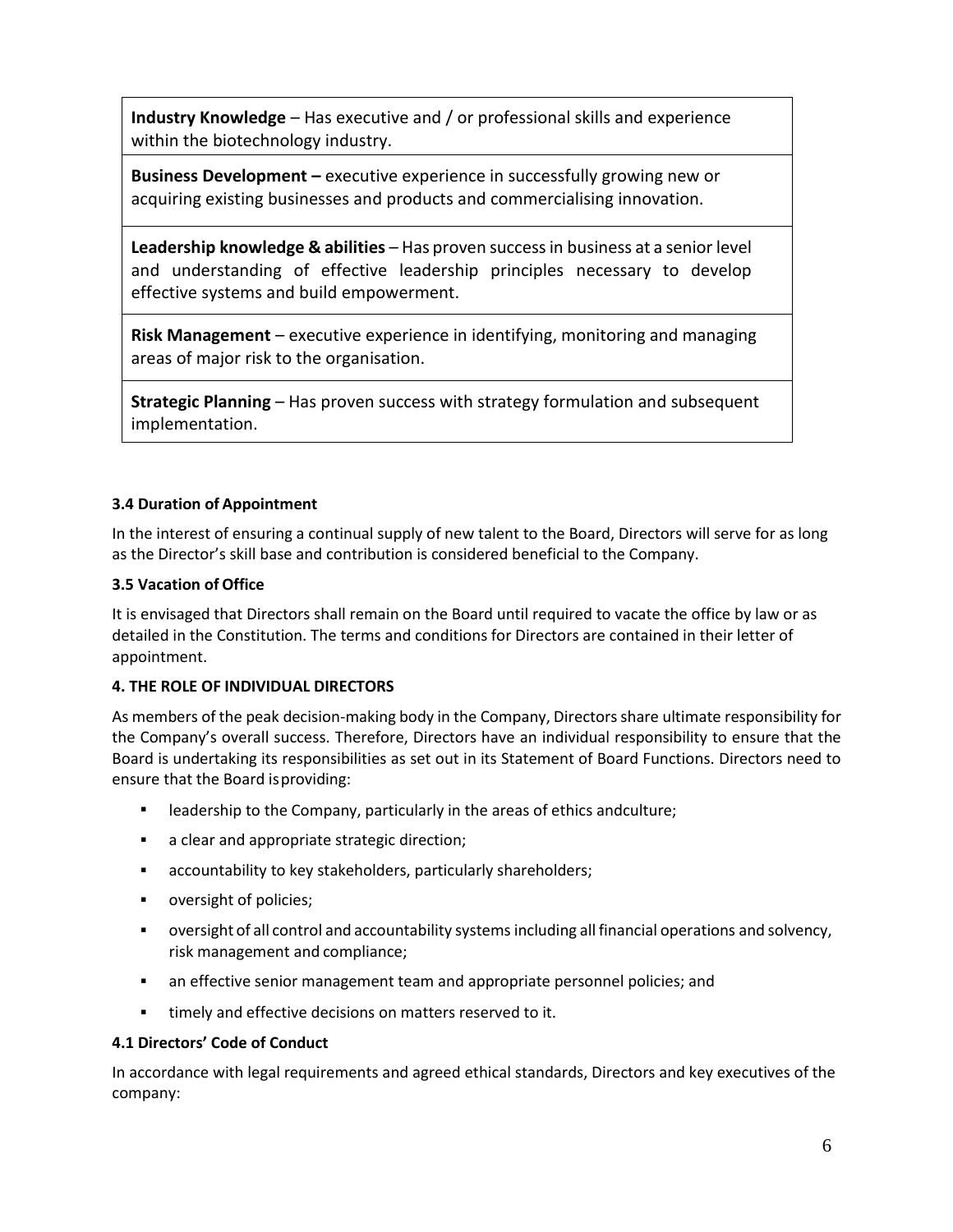- will act honestly, in good faith and in the best interests of the whole Company;<sup>\*</sup> ▪
- owe a fiduciary duty to the Company as a whole; ▪
- have a duty to use due care and diligence in fulfilling the functions of office and exercising the powers attached to that office;\* ▪
- will undertake diligent analysis of all proposals placed before the Board; ▪
- will act with a level of skill expected from directors and key executives of a publicly listed company; ▪
- will use the powers of office for a proper purpose, in the best interests of the Company as a whole;<sup>\*</sup> ▪
- will demonstrate commercial reasonableness in decision making; ▪
- will not disclose non-public informationexceptwhere disclosure is authorisedin accordance with the Company's Continuous Disclosure Policy; ▪
- will keep confidential, information received in the course of the exercise of their duties and such information remains the property of the Company from which it was obtained and it is improper to disclose it, or allow it to be disclosed, unlessthat disclosure has been authorised by the person from whom the information is provided, or is required by law;<sup>\*</sup>
- will not take improper advantage of the position of Director<sup>\*</sup> or use the position for personal gain;
- will not take advantage of Company property or information or use such property or information for personal gain or to cause detriment to the Company;  $x^{\mu}$
- will not allow personal interests, or the interest of any associated person, to conflict with the interests of the Company;\* ▪
- have an obligation to be independent in judgment and actions and directors will take all reasonable steps to be satisfied as to the soundness of all decisions of the Board;<sup>\*</sup> ▪
- will make reasonable enquiries to ensure that the Company is operating efficiently, effectively and legally, towards achieving its goals; ▪
- will not engage in conduct likely to bring discredit upon the Company;<sup>\*</sup> ▪
- will encourage fair dealing by all employees with the Company's customers, suppliers and with each other;<sup> $x^{\overline{x}}$ </sup> ▪
- will encourage the reporting of unlawful/unethical behaviour in accordance with the Company's Whistleblower Policy, and actively promote ethical behaviour and protection for those who report violations in good faith; $x^{\overline{x}}$ ▪
- will give their specific expertise generously to the company;
- have an obligation, at all times, to comply with the spirit, as well as the letter of the law and with the principles of this Code;\*

# ( \* From the *AICD Code of Conduct*)

( From the ASX Corporate Governance Council's *Principles of Good Corporate Governance 4th edition)*

### <span id="page-9-0"></span>**4.2 Expectations of Directors in Board Process**

Since the Board needs to work together as a group, Directors need to establish a set of standards for Board meetings. At the Company, it is expected that Directors shall, in good faith, behave in a manner that is consistent with generally accepted procedures for the conduct of meetings at all meetings of the Board. This will include, but not be limited to: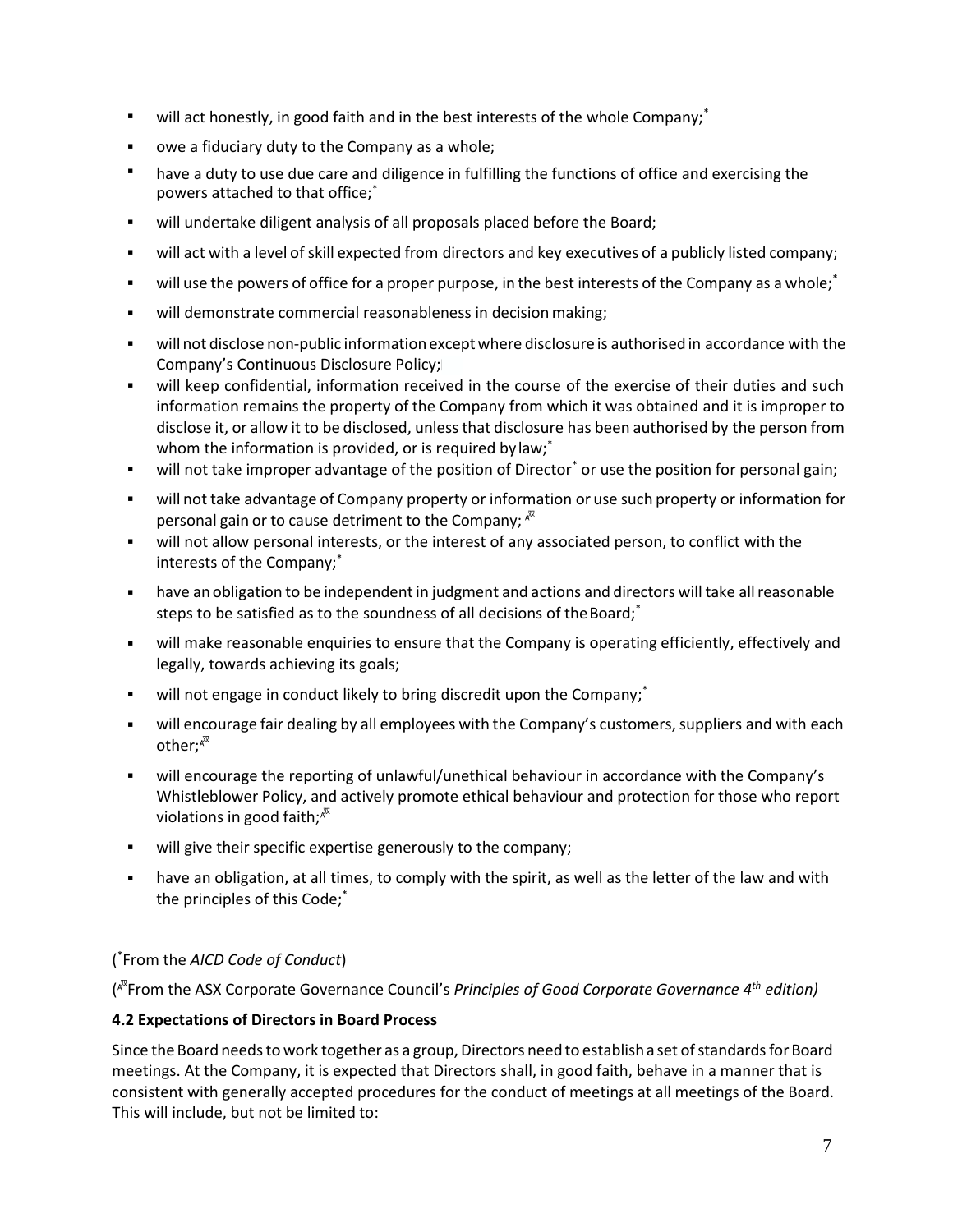- behaving in a manner consistent with the letter and spirit of the Corporate Code of Conduct;
- acting in a business like manner;
- acting in accordance with the Constitution and Board policies;
- addressing issues in a confident, firm and friendly manner;
- preparing thoroughly for each Board or Committee event;
- using judgment, common-sense and tact when discussing issues;
- minimising irrelevant conversation and remarks;
- ensuring that others are given a reasonable opportunity to put forward their views;
- **EXP** refraining from interruption or interjection when a speaker has the floor;and
- being particularly sensitive in interpreting any request or direction from the Chairman that aims to ensure the orderly and good-spirited conduct of the meeting.

Directors are expected to be forthright in Board meetings and have a duty to question, request information, raise any issue, and fully canvas all aspects of any issue confronting the Company, and cast their vote on any resolution according to their own judgment.

Outside the boardroom, however, Directors will support the letter and spirit of Board decisions in discussions with all stakeholders including any shareholders, special interest groups, customers, staff, suppliers and any other parties.

Directors will keep confidential all Board discussions and deliberations. Similarly, all confidential information received by a Director in the course of the exercise of the Director's duties remains the property of the Company and is not to be discussed outside the boardroom. It is improper to disclose it, or allow it to be disclosed, unless that disclosure has been authorised in accordance with the Company's Continuous Disclosure Policy or Shareholder Communication Policy.

# <span id="page-10-0"></span>**4.3 Conflict of Interest and Related PartyTransactions**

# *4.3.1 Conflicts of Interest*

Directors must disclose to the Board actual or potential conflicts that may or might reasonably be thought to exist between the interests of the Director and the interests of the Company. Whether an interest is material or not will vary depending on individual circumstances. Directors are expected to know when a matter is material and accordingly would declare any material conflict. On appointment, Directors will have an opportunity to declare any such interests and they will be entered into the Company's Register of Ongoing Conflicts of Interests.

Directors should update this disclosure by notifying the Company Secretary in writing as soon as they become aware of any conflicts. Directors are also expected to indicate to the Chairman any actual or potential conflict of interest situation as soon as it arises. The Board can request a Director to take reasonable steps to remove the conflict of interest. If a Director cannot or is unwilling to remove a conflict of interest then the Director must absent himself or herself from the room when discussion and voting occur on matters to which the conflict relates. The entry and exit of the Director concerned will be minuted by the Company Secretary. Directors do not have to absent themselves when either (a) conflict of interest relates to an interest common to all Company members/shareholders or (b) the other members of the Board (in the absence of the Director affected by the conflict) pass a resolution that identifies the Director, the nature and extent of the Director's interest and clearly states that the other Directors are satisfied that the interest should not disqualify the Director concerned fromdiscussion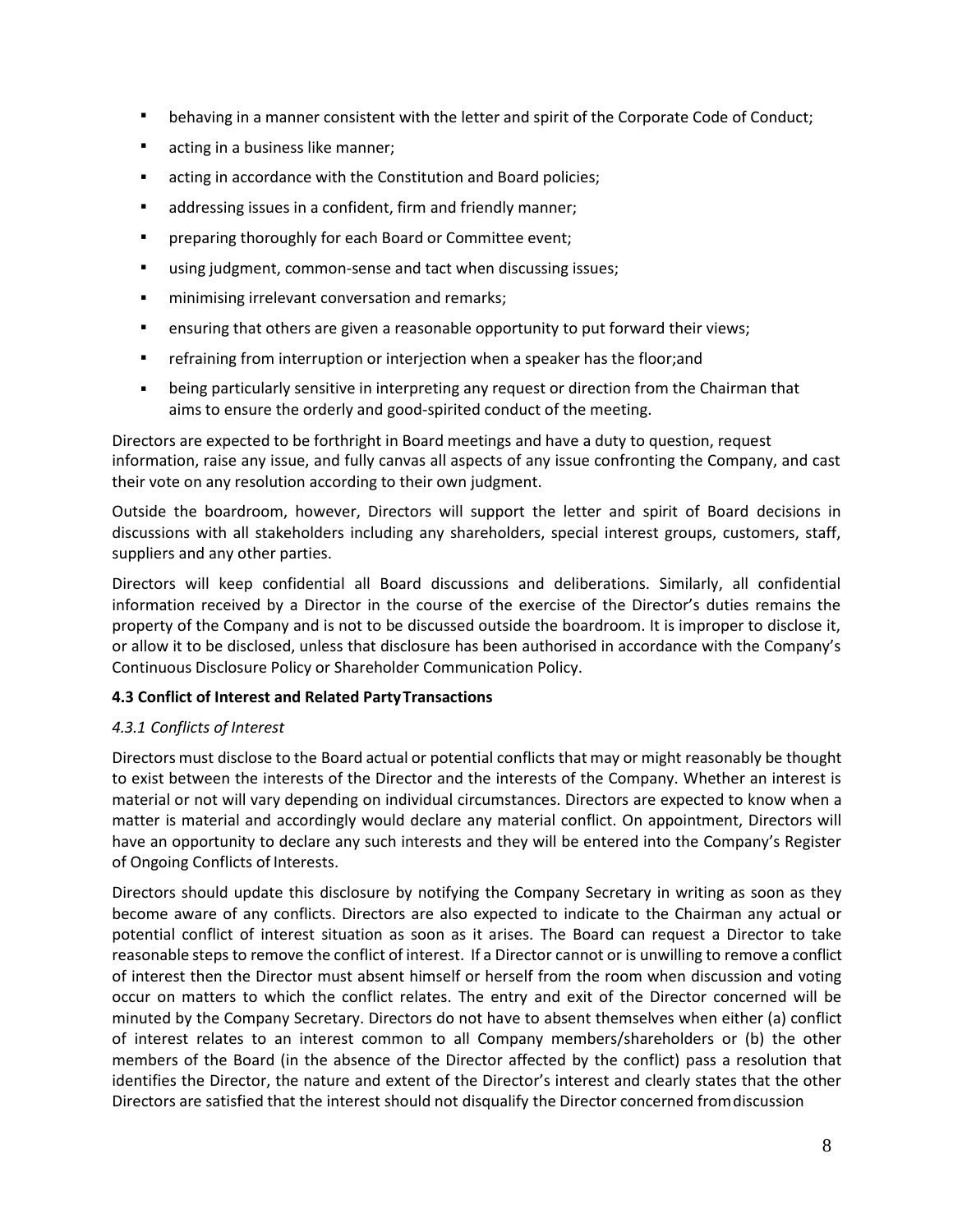and/or voting on the matter.

# *4.3.2 Related Party Transactions*

Related party transactions include any financial transaction between a Director or officer and the Company and will be reported in writing to each Board meeting.

In general, the *Corporations Act* requires related party transactions to be approved by the shareholders; the Board cannot approve these transactions. An exemption to this requirement occurs where the financial benefit is given on arm's length terms.

To assist the Board in showing that a financial benefit, such as the awarding of a contract to a company in which a Director is a partner, is given on arm's length terms, the process outlined below (Potential Related Party Transaction) will be followed. The Board has also resolved that where applications are made by a related party to a Director or officer of the Company then the Director or officer shall exclude himself/herself from the approval process.

Related party for this process means:

- (a) a spouse or de facto spouse of the Director or officer;or
- (b) a parent, son or daughter of the Director or officer or their spouse or de facto spouse; or
- (c) an entity over which the Director or officer or a related party defined in (a) or(b) has a controlling interest.

## <span id="page-11-0"></span>**5. THE ROLE OF THE CHAIRMAN**

The Chairman's role is a key one within the Company. The Chairman is considered the "lead" Director and utilises his/her experience, skills and leadership abilities to facilitate the governance processes.

There are two main aspects to the Chairman's role. They are the Chairman's role within the boardroom and the Chairman's role outside the boardroom.

### <span id="page-11-1"></span>**5.1 Inside the Boardroom**

Inside the boardroom the role of the Chairman is to:

- 1. Establish the agenda for Board meetings in consultation with the CEO;
- 2. Chair Board meetings. If the Chairman is not present within 15 minutes after the time appointed for the holding of the meeting, a Director chosen by a majority of Directors shall assume the role:
- 3. Be clear on what the Board has to achieve, both in the long and short term;
- 4. Provide guidance to other Board members about what is expected of them;
- Ensure that Board meetings are effective inthat: 5.
	- the right matters are considered during the meeting (for example, strategic and important issues);
	- matters are considered carefully and thoroughly; -
	- all Directors are given the opportunity to effectively contribute; and -
	- the Board comes to clear decisions and resolutions are noted; -
- 6. Brief all Directors in relation to issues arising at Boardmeetings;
- 7. Ensure that the decisions of the Board are implemented properly;
- 8. Ensure that the Board behaves in accordance with its Code of Conduct;and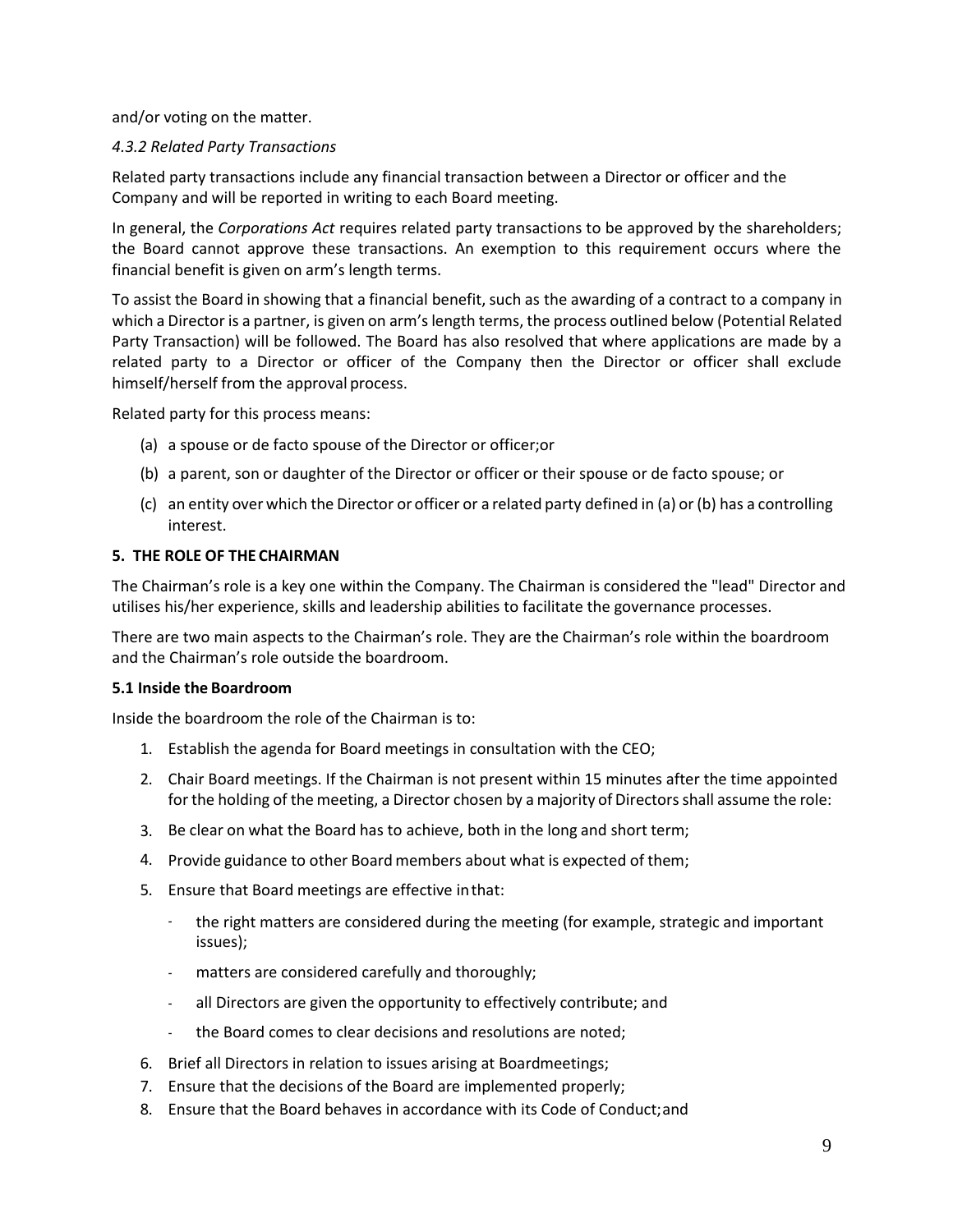9. Lead the annual process of Board and Director evaluation.

# <span id="page-12-0"></span>**5.2 Outside the Boardroom**

Outside the boardroom the role of the Chairman is to:

- 1. In conjunction with the CEO, undertake appropriate public relations activities;
- 2. Be the spokesperson forthe Company at the AGM and in the reporting of performance and profit figures;
- 3. Be the major point of contact between the Board and the CEO;
- 4. Be kept fully informed of current events by the CEO on all matters which may be of interest to Directors;
- 5. Regularly review with the CEO, and such other senior officers as the CEO recommends, progress on important initiatives and significant issues facing the Company;
- 6. Provide mentoring for the CEO; and
- 7. Initiate and oversee the annual CEO evaluation process.

# <span id="page-12-1"></span>**6. THE ROLE OF THE COMPANY SECRETARY**

The Company Secretary is charged with facilitating the Company's corporate governance processes and so holds primary responsibility for ensuring that the Board processes and procedures run efficiently and effectively. The Company Secretary is accountable to the Board, through the Chairman, on all governance matters and reports directly to the Chairman as the representative of the Board. The Company Secretary is appointed and dismissed by the Board and all Directors have as of right access to the Company Secretary.

The tasks of the Company Secretary shall include:

### **Meetings and Minutes**

- notifying the directors in writing in advance of a meeting of the Board as specified in the Constitution;
- ensuring that the agenda and Board papers are prepared and forwarded to Directors prior to the Board meeting as set out in the Board PolicyManual;
- recording, maintaining and distributing the minutes of all Board and Board Committee meetings as required;
- maintaining a complete set of Board papers at the Company's mainoffice.
- preparing for and attending all annual and extraordinary general meetings of the Company; and ▪
- recording, maintaining and distributing the minutes of all general meetings of the Company. ▪

### **Compliance**

- overseeing the Company's compliance program and ensuring all Company legislative obligations are met;
- ensuring all requirements of the ASX, ASIC, the ATO and any other relevant regulatory body are fullymet; and
- providing counsel on corporate governance principles and Directorliability. ▪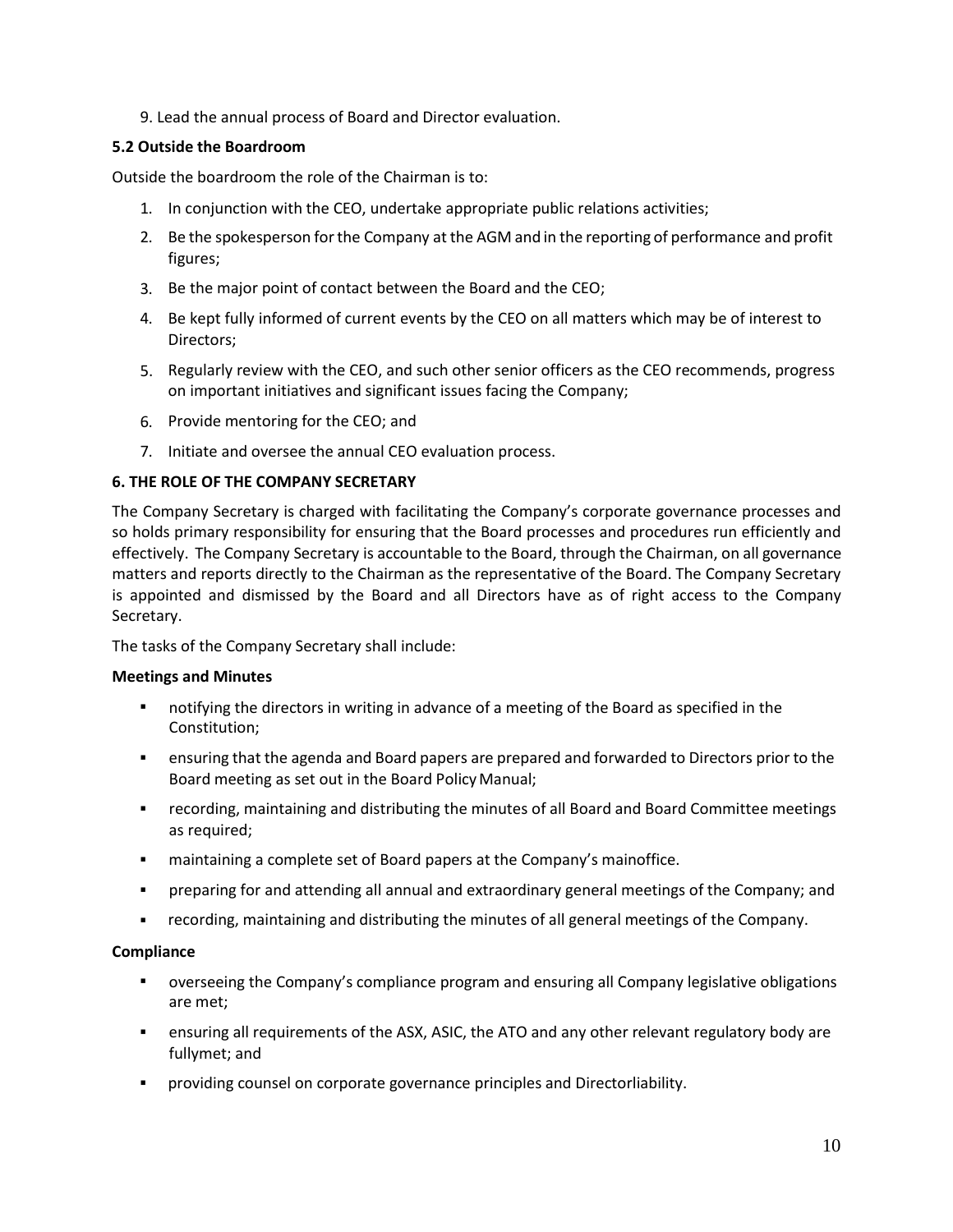### **Governance Administration**

- **■** maintaining the Register of Ongoing Conflicts of Interests and the Register of Related Party Transactions;
- maintaining a Register of Company Policies as approved by the Board; ▪
- maintaining, updating and ensuring that all directors have an up-to-date copy of the Board Charter and associated governance documentation;
- maintaining the complete list of the Board's delegations of authority; ▪
- reporting at each Board meeting the documents executed under a power of attorney, documents executed in accordance with section 127 of the *Corporations Act*, and reporting on the use of the seal register; and ▪
- any other services the Chairman or Board may require. ▪

# <span id="page-13-0"></span>**7. THE ROLE OF THE CEO**

The Chief Executive Officer (CEO) is responsible for the attainment of the Company's goals and vision for the future, in accordance with the strategies, policies, programs and performance requirements approved by the Board. The position reports directly to theBoard.

The CEO's primary objective is to ensure the ongoing success of the Company through being responsible for all aspects of the management and development of the company. The CEO is of critical importance to the Company in guiding the company to develop new and imaginative ways of winning and conducting business. The CEO must have the industry knowledge and credibility to fulfil the requirements of the role.

The CEO will manage a team of executives responsible for all functions contributing to the success of the Company.

The CEO's specific responsibilities will include:

- Develop, in conjunction with the Board, the Company's vision, values, and goals;
- Responsibility for the achievement of corporate goals and objectives;
- Development of short, medium and long term corporate strategies and planning to achieve the Company's vision and overall business objectives;
- **•** Preparation of business plans and reports with the senior management; developing with the Board the definition of ongoing corporate strategy; implementing and monitoring strategy and reporting/presenting to the Board on current and future initiatives;
- **EXECT** Advise the Board regarding the most effective organisational structure and oversee its implementation;
- Assessment of business opportunities of potential benefit to the Company;
- Responsibility for proposals for major capital expenditure to ensure their alignment with corporation strategy and justification on economic grounds; ▪
- Sustain competitive advantage through maximising available resources, encouraging staff commitment and strategically aligning the corporate culture with the organisation's goals and objectives; ▪
- Establish and maintain effective and positive relationships with Board members, shareholders, customers, suppliers and other government and business liaisons;
- Undertake the role of key company spokesperson;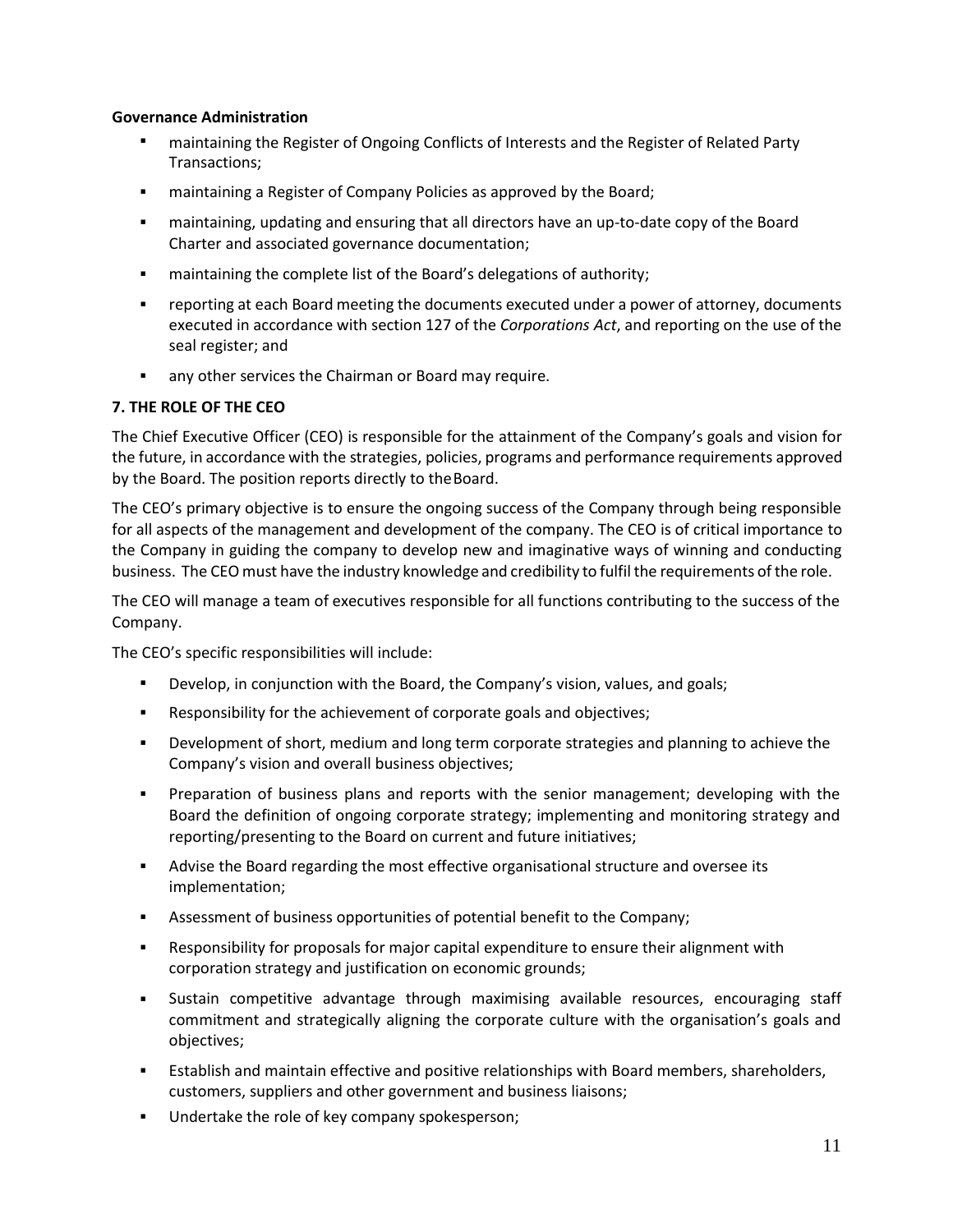- Recommend policies to the Board in relation to a range of organisational issues including delegations of authority, consultancies and performance incentives;
- Ensure statutory, legal and regulatory compliance and comply with corporate policies and standards; ▪
- Ensure appropriate risk management practices and policies are inplace; ▪
- Develop and motivate direct reports and their respectiveteams; ▪
- Select and appoint key staff (direct reports); and ▪
- Ensure there is an appropriate staff appraisal system in place in the Company.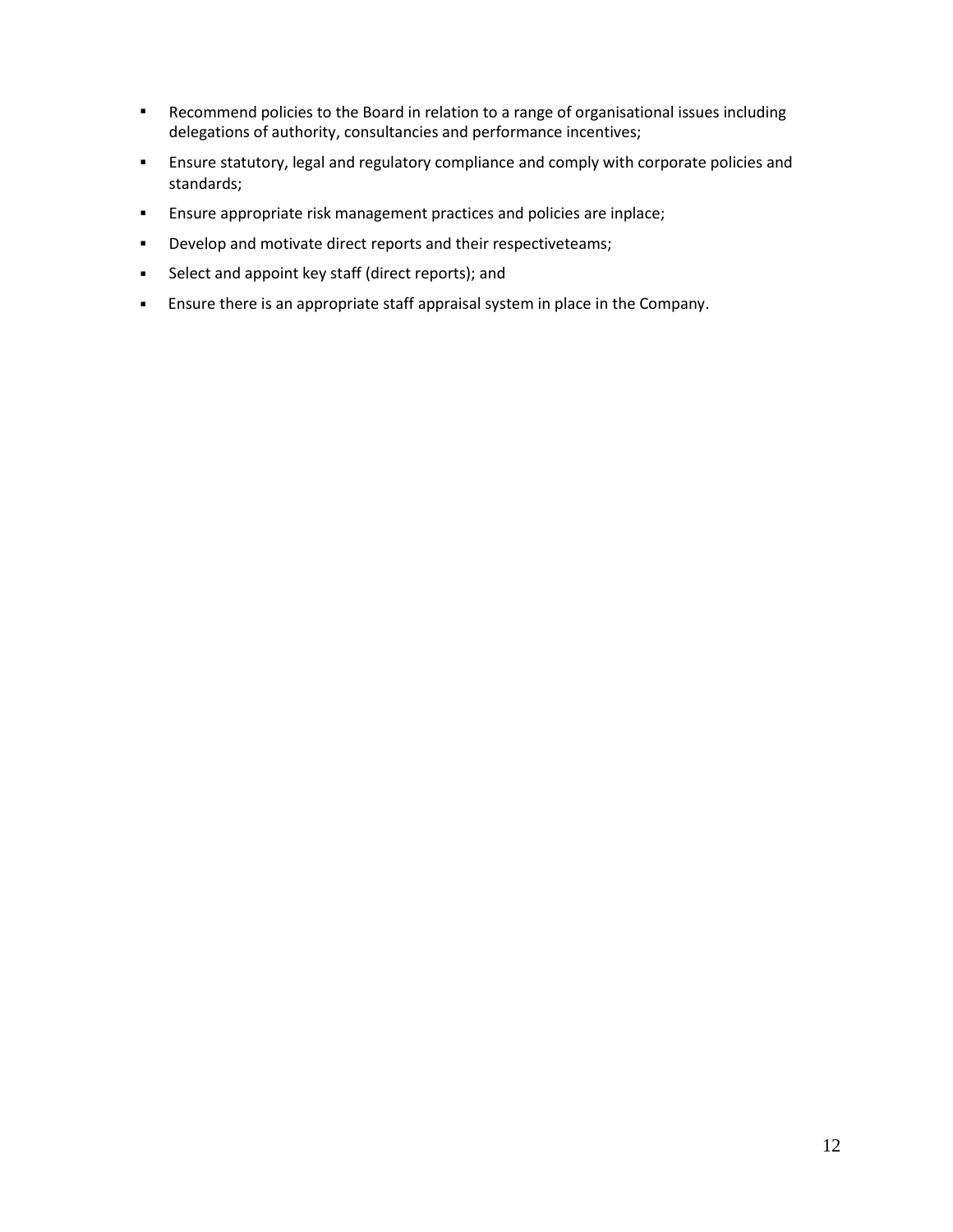### <span id="page-15-0"></span>**PART B – BOARD PROCESSES**

## <span id="page-15-1"></span>**8. BOARD MEETINGS**

Board meetings are a fundamental component of governance processes. Each Board meeting is critical, as it is the main opportunity for directors to:

- obtain and exchange information with the senior managementteam;
- obtain and exchange information with each other; and
- make decisions.

The Boardmeeting agenda is equally asimportant because itshapesthe information flow and subsequent discussion.

## <span id="page-15-2"></span>**8.1 Meeting Frequency**

The Board will meet approximately six times per year and, unless otherwise agreed, Committees will generally meet on a bi-annual basis. Where Board and Committee meetings are scheduled for the same month, where possible, Committee meetings will precede the Board meeting by a least one week to allow the circulation of the minutes of the Committee meeting prior to the Boardmeeting.

### <span id="page-15-3"></span>**8.2 Meeting Time and Location**

The Board usually meets at Level 4, 95 Pitt St, Sydney. Board meetings usually commence at 9am but this may vary depending on the agenda of each individual meeting, the availability of key participants and the location in which the meeting is takingplace.

### <span id="page-15-4"></span>**8.3 Meeting Cycle**

To assist the smooth running of Board processes, the Board has adopted an indicative monthly cycle as follows. The indicative cycle gives Board members seven days to review the agenda and Board papers to save valuable time at meetings by being prepared for discussions and allowing them to seek clarification or further information in advance on ambiguous items.

| <b>ITEM</b>                                                         | <b>DAY</b> |
|---------------------------------------------------------------------|------------|
| Draft agenda prepared by the Company Secretary                      | $-12$      |
| Company Secretary updates actions arising from the previous meeting | -7         |
| Company Secretary reviews the proposed agenda with the Chairman     | $-7$       |
| Board papers and agenda are finalised                               | $-7$       |
| Board papers are printed                                            | $-7$       |
| All Board papers are circulated to Board meeting attendees          | $-7$       |
| Board meeting                                                       | 0          |
| Draft minutes sent to Chairman                                      | $3$ to 5   |
| Draft minutes sent to Directors                                     |            |

Under normal circumstances, Board meetings shall follow the following monthly cycle:

All days indicated are calculated in relation to the Board meeting day (day zero).

Please note, that this is an indicative cycle only. The actual timing of events in the lead up to and follow up from Board meetings will be dependent upon the circumstances surrounding each individual meeting.

### <span id="page-15-5"></span>**8.4 Conduct of Meeting**

The Chairman will determine the degree of formality required at each meeting while maintaining the decorum of such meetings. As such, the Chairman will: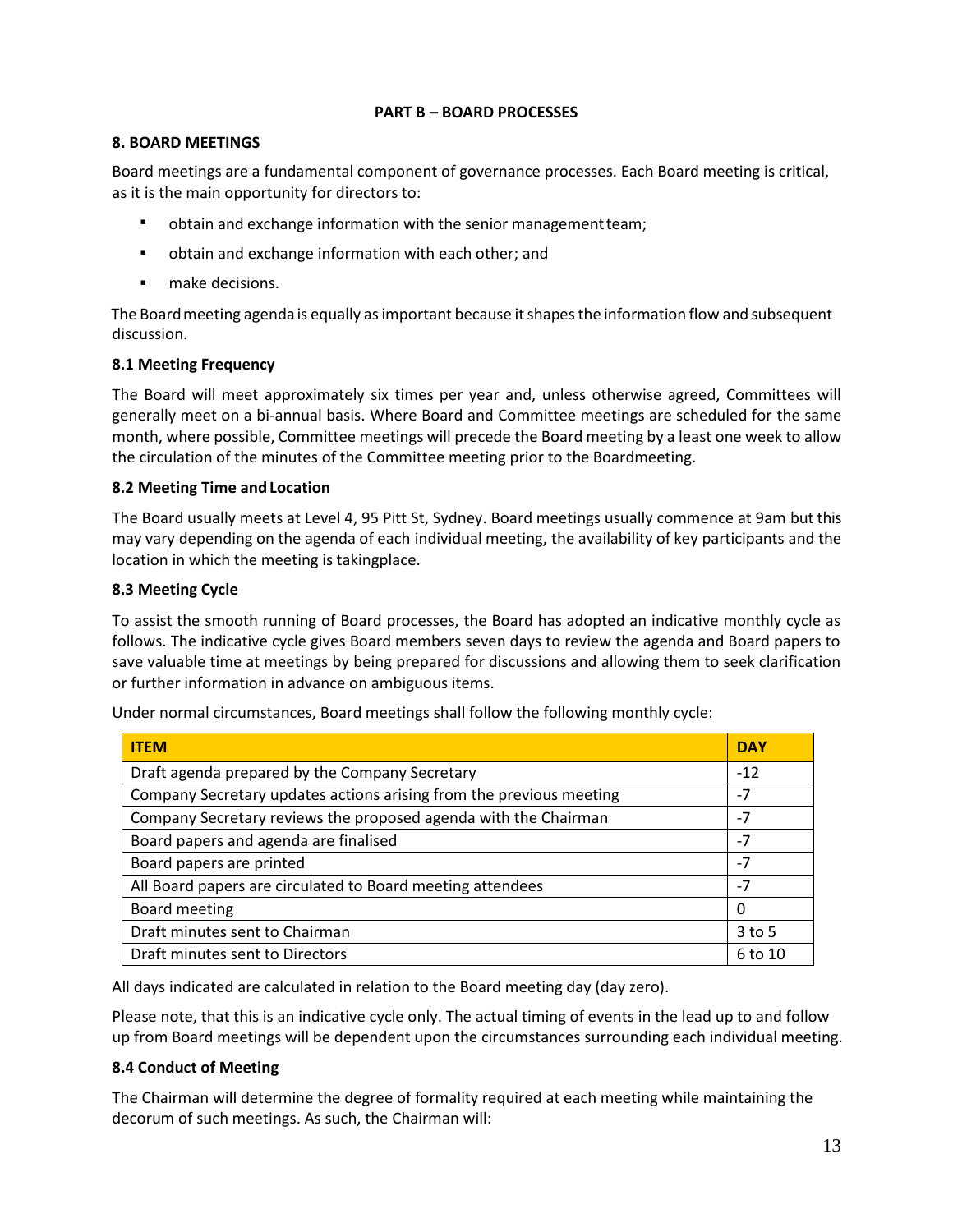- **•** ensure that all members are heard;
- **EXT** retain sufficient control to ensure that the authority of the Chair is recognised. This may require a degree of formality to be introduced if this is necessary to advance the discussion;
- take care that the decisions are properly understood and well recorded; and
- ensure that the decisions and debate are completed with a formal resolution recording the conclusions reached. ▪

### <span id="page-16-0"></span>**8.5 Quorum and Voting at Meetings**

In order for a decision of the Board to be valid, a quorum of directors must be present

A quorum is present only if:

- the CEO and any one non-executive director is present; or
- in the absence of the CEO, any two non-executive directors arepresent.

Questions arising at Boardmeetings are to be decided by a majority of votes of Directors who are present or via telecommunications device, and entitled tovote.

#### <span id="page-16-1"></span>**8.6 Emergency Decision Making – WrittenResolutions**

As provided by the Constitution, a written resolution or circular resolution may be passed on the basis that it is signed by a majority of the Directors for the time being entitled to vote in relation to the resolution (not being less than a quorum) provided each Director has received 24 hours' notice of the resolution.

#### <span id="page-16-2"></span>**9. BOARD MEETING AGENDA**

#### <span id="page-16-3"></span>**9.1 Agenda Content**

An agenda will be prepared for each Board and Committee meeting.

### <span id="page-16-4"></span>**9.2 Agenda Preparation**

The Company Secretary, in consultation with the Chairman and the CEO is responsible for preparing an agenda for each Board meeting. However, any director may request items to be added to the agenda for upcoming meetings. Except where a meeting must be convened on short notice, the Company Secretary circulates the agenda to all directors with the Board papers at least seven days prior to the meeting.

#### <span id="page-16-5"></span>**10. BOARD PAPERS**

### <span id="page-16-6"></span>**10.1 Preparation and Circulation of Board Papers**

The Company Secretary together with the CEO is responsible for the preparation and circulation of Board papers. The Board papers will be circulated to Directors prior to the Board meeting. If a Board paper relates to a matter in which there is a known conflict of interest with a particular Director then the relevant Board paper will be removed by the Company Secretary on the instructions of the Chairman, from the set of Board papers sent to that Director. In the case of the Chairman having a conflict of interest, the Board will appoint another Director to make final decisions on the forwarding of Board papers to the Chairman.

#### <span id="page-16-7"></span>**10.2 Retention of Board Papers**

The Company Secretary maintains a complete set of Board papers at the Company's headquarters. However, individual Directors may retain their own Board papers in a secure location.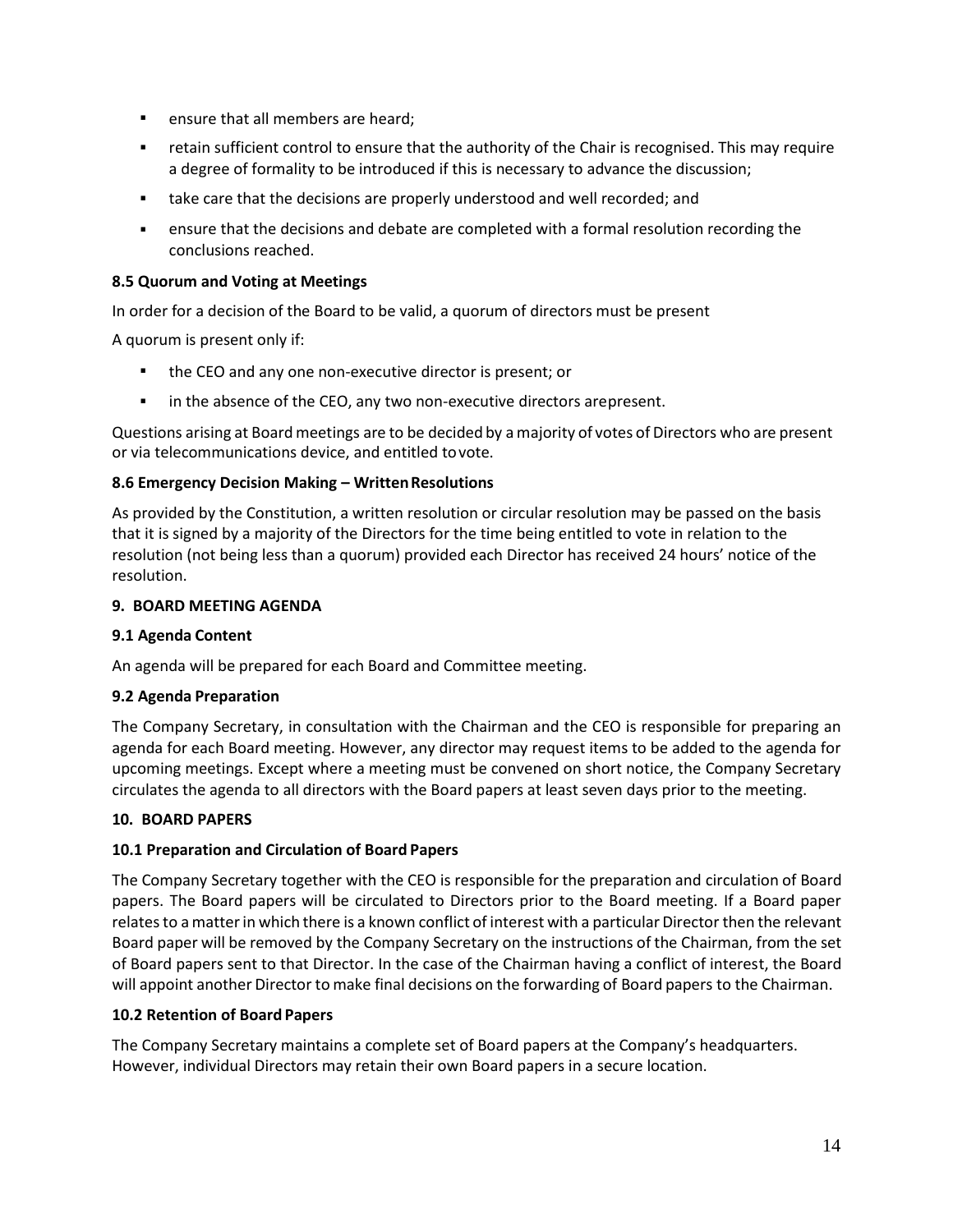### <span id="page-17-0"></span>**11. BOARD MINUTES**

Minutes are to be a concise summary of the matters discussed at a Board Meeting. Minutes will contain a brief reference to relevant Board papers tabled plus any official resolutions adopted by Directors. All decisions will be recorded in the minutes by means of a formal resolution.

### <span id="page-17-1"></span>**12. BOARD CALENDAR**

In order to provide an even distribution of work over each financial year, the Board will adopt a twelvemonth Board Calendar. Included will be all proposed Board and Committee meetings as well as major corporate and Board activities, such as strategic planning and the CEO's evaluation, to be carried out in particular months. It will be updated and approved prior to the start of each calendar year.

## <span id="page-17-2"></span>**13. COMMITTEES**

The Board currently has two committees:

- Audit Risk and Compliance Committee; and
- Remuneration Committee.

It is expected that each Committee will have a Committee Charter that has been approved by the Board. Nevertheless, the Board has the ability to alter the roles of each Committee as it sees fit. The Committee Charters for each Committee are Attachments A &B.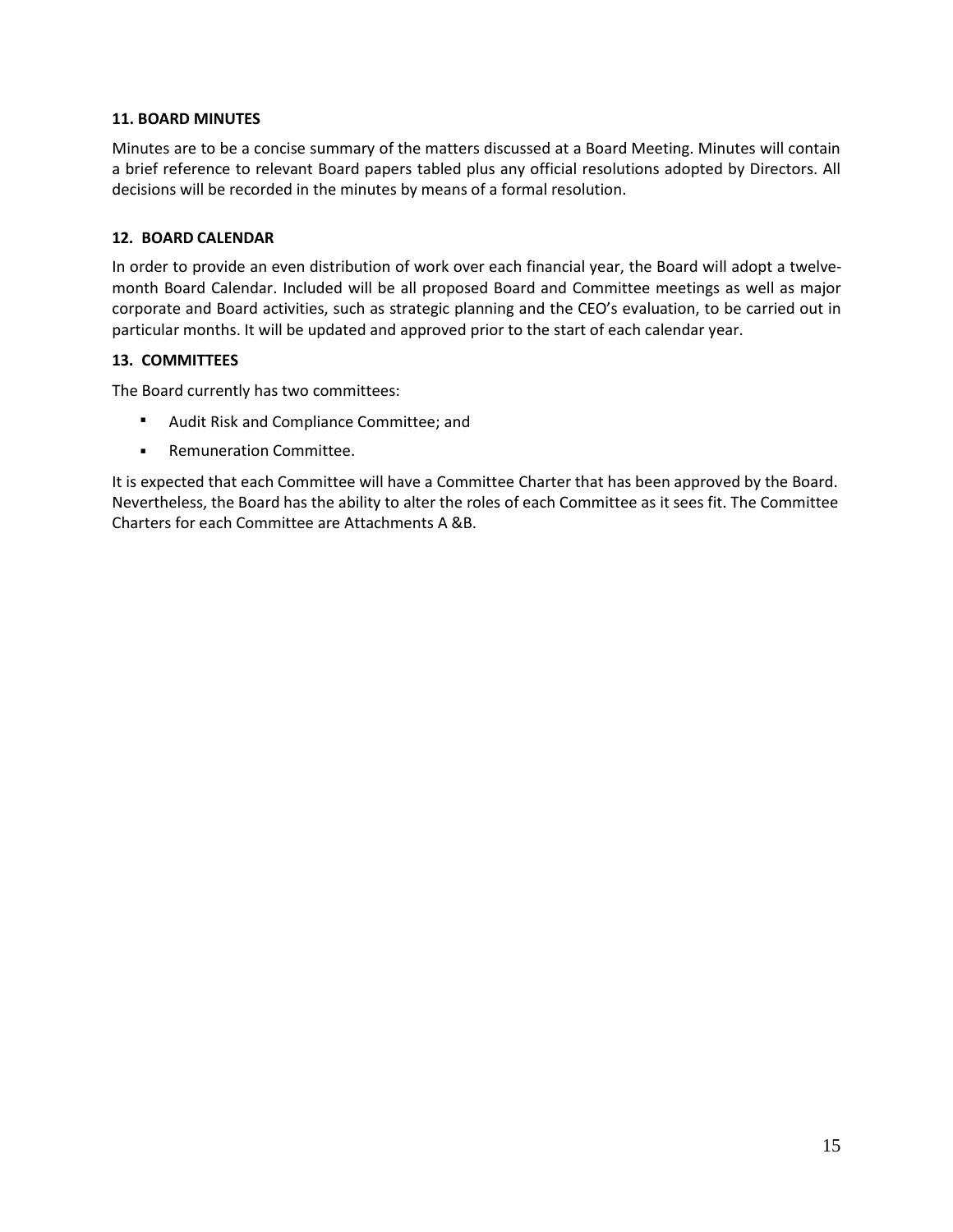## <span id="page-18-0"></span>**PART C – KEY BOARD FUNCTIONS**

### <span id="page-18-1"></span>**14. THE BOARD AND STRATEGY**

Each year the Board will approve a formal strategic planning process that articulates the respective roles and levels of involvement of the Board, Senior Management and other employees and will review the strategic plan for the Company Group.

### <span id="page-18-2"></span>**15. CONTACTS AND ADVISORY ROLE**

### <span id="page-18-3"></span>**15.1 CEO Advisory Role**

It is recognised that a key directorial duty is providing a sounding board for CEO ideas and challenges. Recognising that the CEO-Board relationship is critical to effective corporate governance, directors should provide frank and honest advice to the CEO. It is expected that the chairman will play a key part of this role and will maintain regular contact with theCEO.

All advice should be constructive in nature and provided in a positive manner. Where appropriate, directorsshould recommend possible alternative advisers if they do not feel adequately trained to assist.

## <span id="page-18-4"></span>**15.2 Protocol for Interaction with Internal and External Parties**

### *15.2.1 Media Contact and Comment*

The Board has designated the CEO or the Chairman (where appropriate) to speak to the press on matters associated with the Company. In speaking to the press, the CEO or the Chairman will not comment on price sensitive information that has not already been disclosed to ASX, however, they may clarify previously released information. To assist in safeguarding against the inadvertent disclosure of price sensitive information the CEO and the Chairman will be informed of what the Company has previously disclosed to the market on any issue prior to briefing anyone outside the Company.

There will be times when Directors and employees will be approached by the media for public comment. On such occasions the Director(s) or employee(s) should comply with thefollowing:

- 1. refer the person to the CEO or Chairman of the Board as appropriate forcomment;
- 2. refrain from disclosing any information, documents or other forms of data to the person without the prior consent of the CEO or the Chairman of the Board;
- 3. report the person who contacted the director/employee, the reason (explicit or inferred) for the contact and a summary of any other relevant information as soon as possible to the CEO or the Chairman of the Board.

### *15.2.1 External Communications including Analyst Briefings and Responses to Shareholder Questions*

The Company discloses its financial and operational results to the market each half year/quarter as well as informing the market of other events throughout the year as they occur. Quarterly financial reports, media releases and AGM speeches are all lodged with the ASX. As all financial information is disclosed through the ASX, the Company will only comment on factual errors in information and underlying assumptions when commenting on market analysts' financial projections, rather than commenting on the projections themselves.

In addition to the above disclosures, the Company does conduct briefings and discussions with analysts and institutional investors. However, price sensitive information will not be discussed unless that particular information has been previously formally disclosed to the market via an ASX announcement. Slides and presentations used in briefings will also be released immediately prior to the briefing to the market via the ASX.

After the conclusion of each briefing or discussion, it will be reviewed to determine whether any price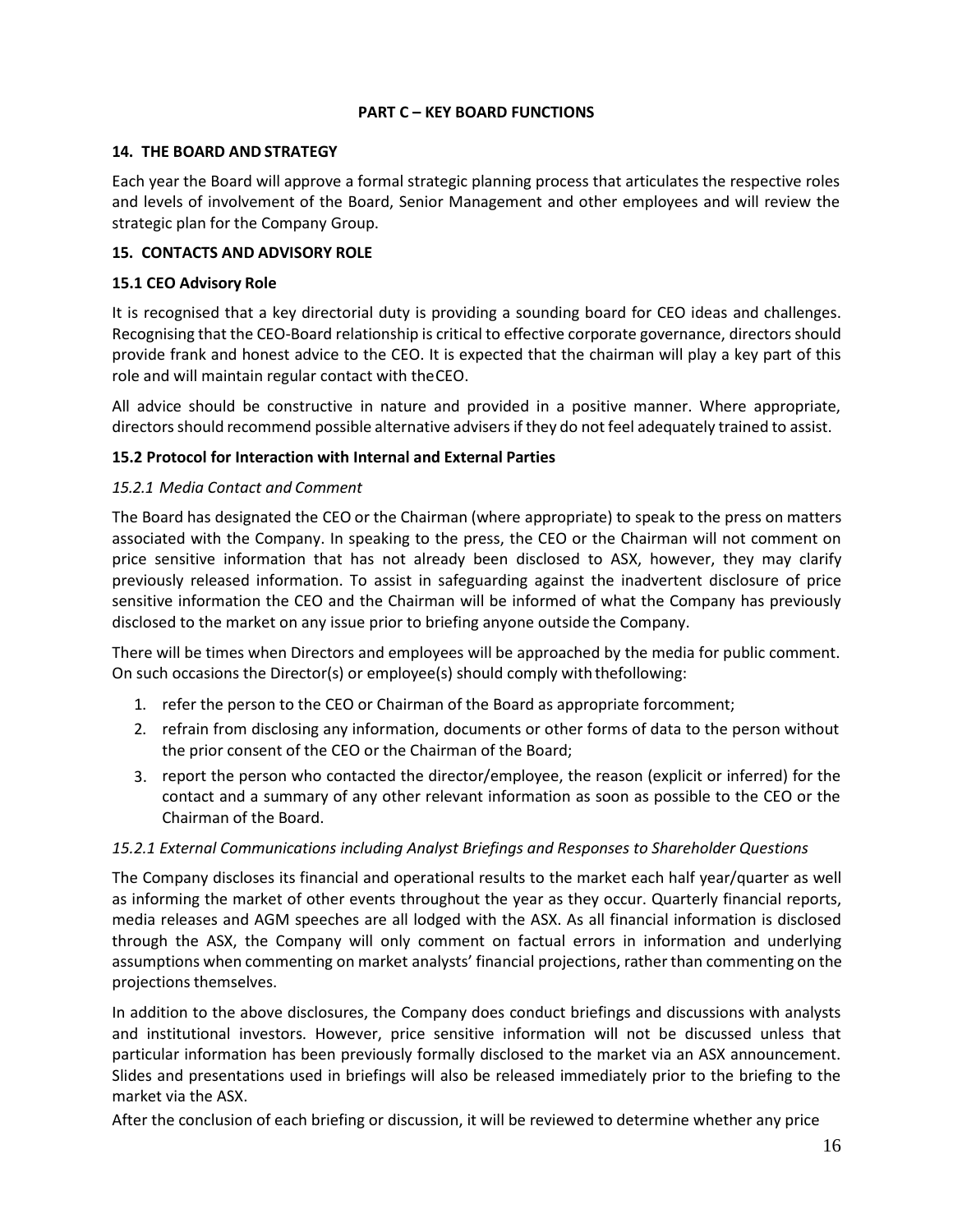sensitive information has been inadvertently disclosed. If any price sensitive information was disclosed it will be announced immediately to the ASX.

# <span id="page-19-0"></span>**15.3 Hospitality and Gifts**

While the Company recognises the need from time to time to give or accept customary business courtesies in accordance with ethical business practices, Directors and officers will not solicit such courtesies and will not accept gifts, services, benefits or hospitality that might influence, or appear to influence, the Directors' and officers' conduct in representing the Company. Further details on these matters are contained in the Company's Anti-Bribery and Corruption Policy.

# <span id="page-19-1"></span>**16. MONITORING**

Another essential function of the Board is to monitor the performance of the organisation in implementing its strategy and overall operational performance. This will be done on an annual basis. The Board will meet annually, usually after the Annual General Meeting and review its operations and achievements during the year and critically appraise the achievement of corporate objectives, the performance of management and the board.

# <span id="page-19-2"></span>**17. COMPLIANCE**

The Board is charged with overseeing, reviewing and ensuring the integrity and effectiveness of the Company's compliance systems. The Board has established an Audit Risk & Compliance Committee that is responsible for overseeing the Company's compliance systems and reporting to the Board on those systems.

# <span id="page-19-3"></span>**18. RISK MANAGEMENT**

Since Risk Management is a complex and critical component of the Company's governance, the Board has established an Audit Risk & Compliance Committee to oversee and guide the detail of this topic. The CEO is charged with implementing appropriate risk systems within the Company. Aspects of this process may be delegated.

The Risk Management System is based on the Australian Standard *AS/NZS4360:1999*.

Risk Management is considered a key governance and management process. It is not an exercise merely to ensure regulatory compliance. Therefore, the primary objective of the Risk Management System at the Company is to ensure:

- all major sources of potential opportunity for harm to the Company (both existing andpotential) are identified, analysed and treated appropriately;
- business decisionsthroughout the Company appropriately balance the risk and reward trade off; ▪
- regulatory compliance and integrity in reporting is achieved; and ▪
- Senior Management personnel the Board and Investors understand the Risk Profile of the Company. ▪

In line with these objectives the Risk Management System covers:

- Operations risk;
- Financial reporting; and
- Compliance.

The Audit Risk & Compliance Committee reviews all major strategies and purchases for their impact on the risk facing the Company and makes appropriate recommendations to the Board.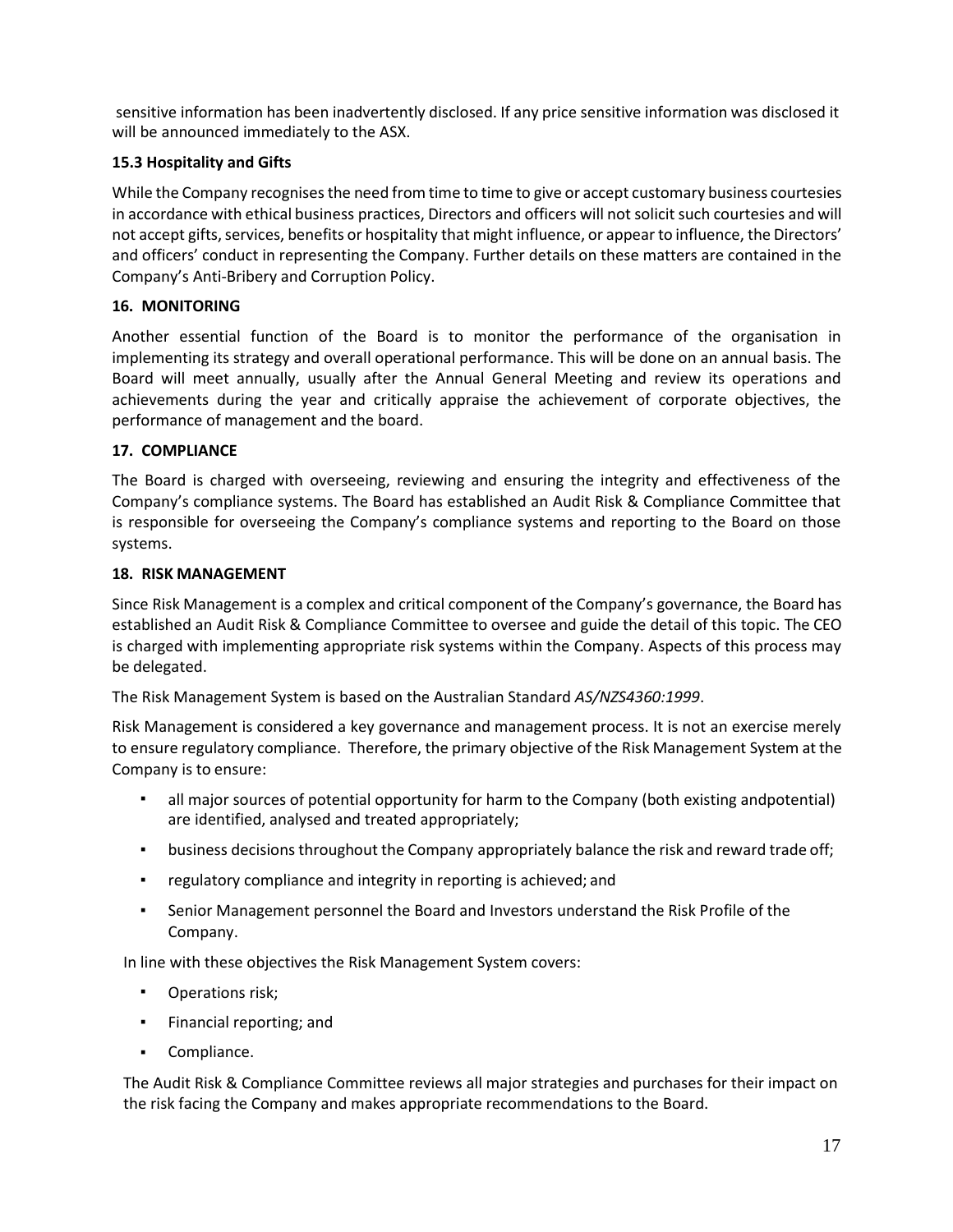The Company also undertakes an annual review of operations to update its Risk Profile. This normally occurs in conjunction with the strategic planning process. A Risk Profile of the Company is contained in the Corporate Governance section of the Company's website.

The Board receives a quarterly report on those areas of risk identified by the Audit Risk & Compliance Committee. In addition, asspecified by Recommendation 4.2 of the ASX Corporate Governance Council's *Principles of Good Corporate Governance and Best Practice Recommendations 4th Edition*, the CEO and CFO provide a written assurance that the Risk Management System is effective, efficient andaccurately reflected in the Company's Financial Statements.

## <span id="page-20-0"></span>**19. DELEGATION OF AUTHORITY**

Directors are responsible for any delegations of their responsibilities with regard to corporate operations. As such, they decide as a Board what Company matters are delegated to either specific Directors or Management. In addition, they outline what controls are in place to oversee the operation of these delegated powers.

As a consequence, individual Directors have no individual authority to participate in the day-to-day management of the Company including making any representations or agreements with member companies, suppliers, customers, employees or other parties or organisations.

The exception to this principle occurs where the Board, through resolution, explicitly delegates an authority to the Director individually. Additionally, it is recognised that all Executive Directors will carry significant delegated authority by virtue of their management position as outlined in a relevant Board resolution.

Similarly, Committees and their members require specific delegations from the Board as a whole and these will be contained in each Committee's respective Terms of Reference.

### <span id="page-20-1"></span>**19.1 General Delegations**

A list of delegations and authorities is provided to all operating units and company locations and is held by the Company in safe custody.

In general, the Board delegates powers and authorities required to effectively and efficiently carry out the Company's business.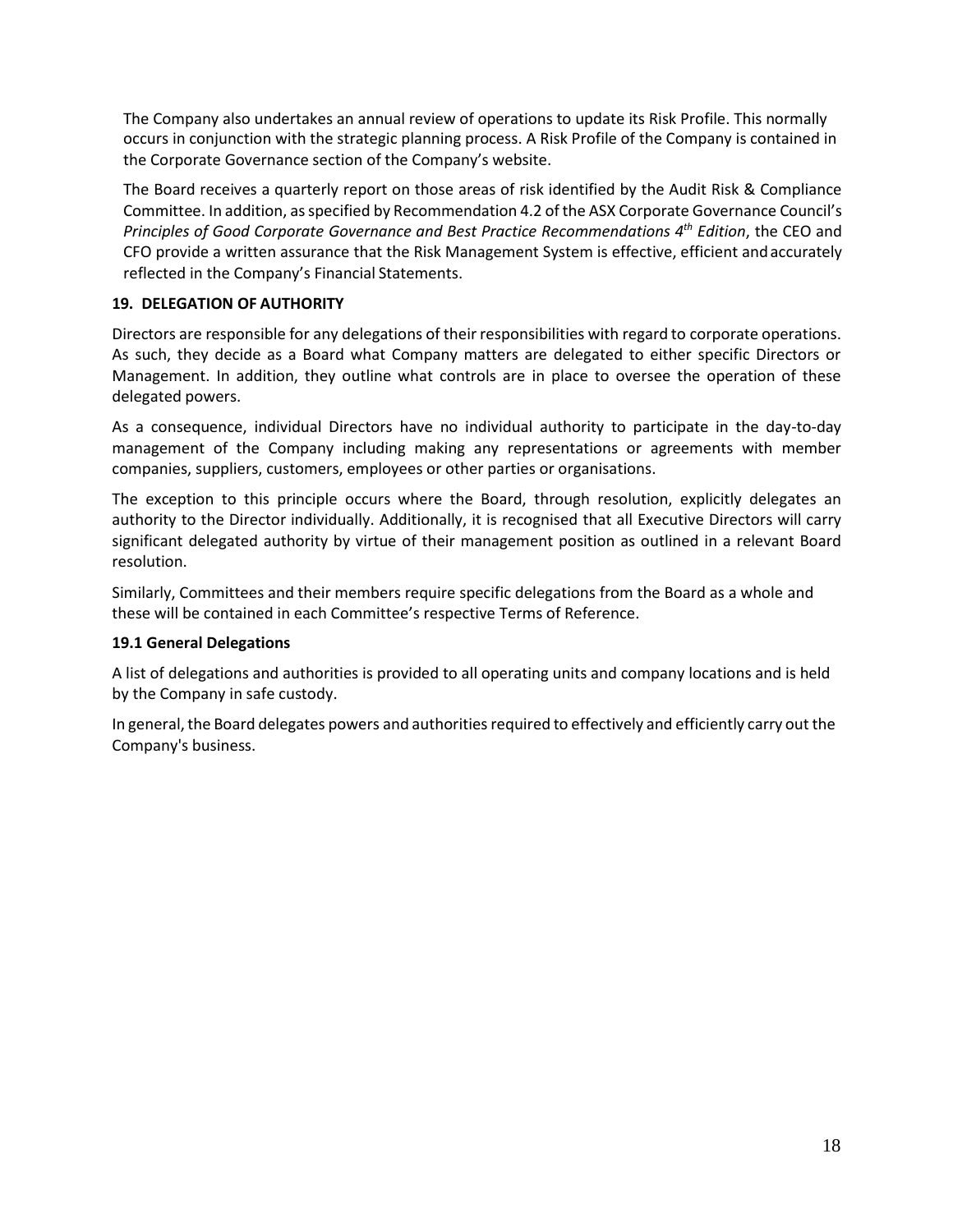### <span id="page-21-0"></span>**PART D – CONTINUING IMPROVEMENT**

#### <span id="page-21-1"></span>**20. DIRECTOR PROTECTION**

#### <span id="page-21-2"></span>**20.1 Information Seeking Protocol**

Directors will adhere to the following protocol when seeking information:

- 1. approach the Company Secretary to request the required data;
- 2. if the data is not forthcoming, approach the Chairman; and
- 3. if the information is still not forthcoming, write a letter to all Board members and the CEO detailing the information that is required, purpose of the information, and who the Director intends to approach in order to obtain the information.

#### <span id="page-21-3"></span>**20.2 Access to Professional Advice**

A Director ofthe Company is expected to exercise considered and independent judgment on the matters before them. To discharge this expectation a Director may, from time to time, need to seek independent, expert opinion on matters beforethem.

All Directors have the individual authority to commit the company to up to \$2,000 per annum in professional advice.

Prior to seeking professional advice a director shall inform the Chairman about the nature of the opinion or information sought, the reason for the advice, the terms of reference for the advice and the estimated cost of the advice. Where more than one Director is seeking advice about a single issue, the Chairman shall endeavour to coordinate the provision of theadvice.

If the cost of professional advice is likely to exceed \$2,000, the Director shall seek authority from the Chairman prior to engaging an external expert. The Chairman has delegated authority to authorise expenditures up to \$50,000. If the Chairman withholds authorisation, the Director has the right to seek authority from the Board at the next Board meeting.

If the cost of professional advice is likely to exceed \$50,000, then the Board must approve the engagement of an external expert.

Advice so received should be received on behalf of the Board as a whole.

### <span id="page-21-4"></span>**20.3 Access to Board Papers**

The Directors have the right to access financial records of the Company at all times and the right to access other board papers as granted by each Directors' Deed of Access, Insurance and Indemnity and the Corporations Act.

### <span id="page-21-5"></span>**20.4 Insurance**

The company maintains a Directors & Officers Liability Policy.

### <span id="page-21-6"></span>**21. BOARD AND SENIOR EXECUTIVE EVALUATION**

#### <span id="page-21-7"></span>**21.1 Evaluation Process**

The Board considers the evaluation of its own and senior executive performance as fundamental to establishing a culture of performance and accountability. The common process that guides evaluation at the Company is set out in figure 1 and ensures that those evaluated clearly understand performance expectations prior to the evaluation period.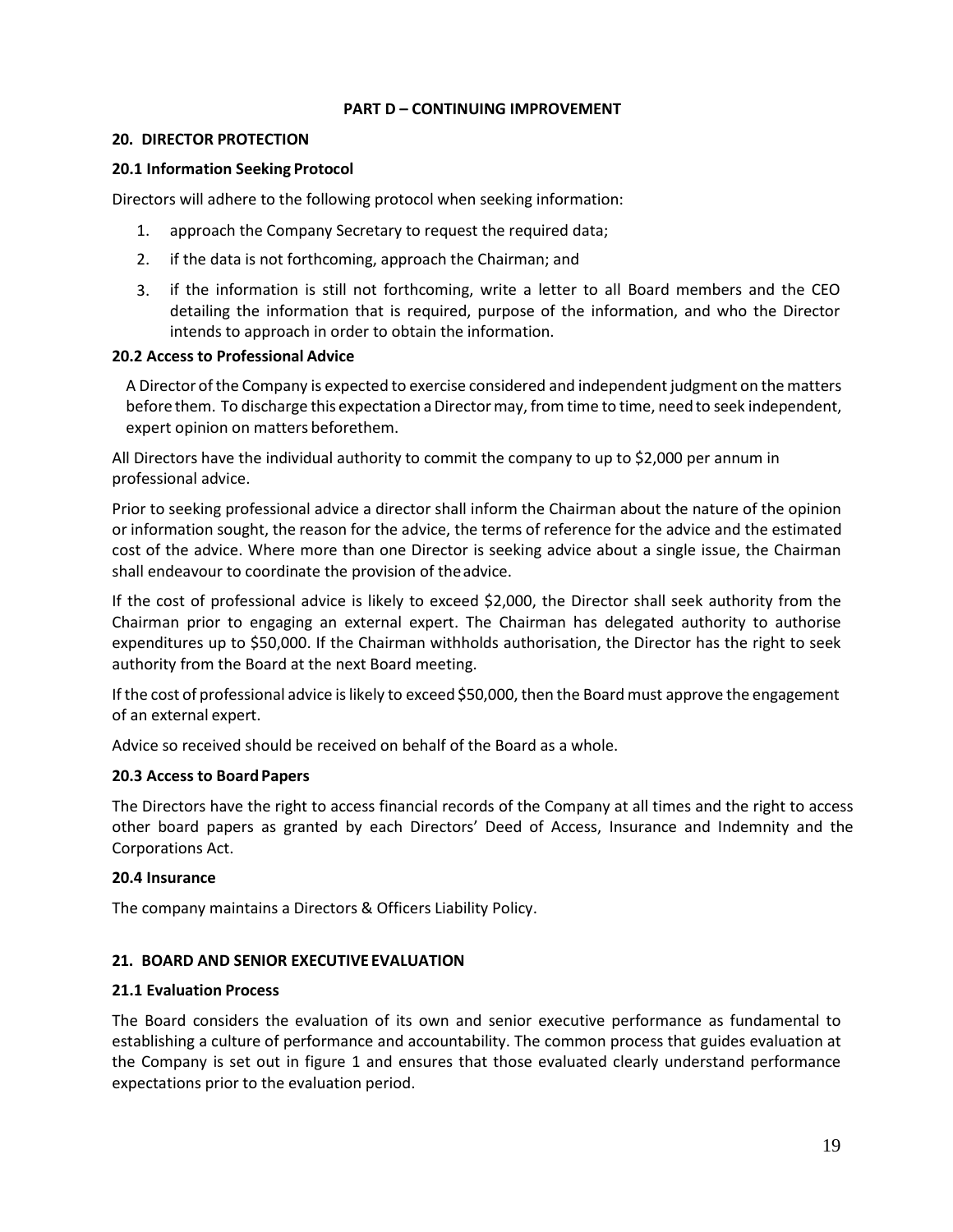

# **Figure 1: Performance Evaluation Cycle**

## <span id="page-22-0"></span>**21.2 Board and Director Evaluations**

The Board considers the ongoing development and improvement of its own performance as a critical input to effective governance. As a result, the Board undertakes an annual evaluation of Board and Director performance. The review is based on a number of goals for the Board and individual Directors that are established at the start of the year. The goals are based on corporate requirements and any areas for improvement identified in previousreviews.

### <span id="page-22-1"></span>**21.3 Board Committee Evaluations**

At the end of each year, the Board reviews the performance of the Committees and itself against set expectations. Based upon the review, individuals and groups are provided with feedback on their performance. The results of the review are a key input into the expectations set by the Board.

### <span id="page-22-2"></span>**21.4 Senior Executive Evaluations**

All senior executives at the Company are subject to an annual performance evaluation. Each year, senior executives (including the CEO) establish a set of performance targets with her or his superior. These targets are aligned to overall business goals and the Company's requirements of the position. In the case of the CEO, these targets are negotiated between the CEO and the Remuneration Committee (or the full Board in the absence of a Remuneration Committee) and signed off by the whole Board.

An informal assessment of progress is carried out half year. A full evaluation of the executive's performance against the agreed targets takes place at the end of the year. This will normally occur in conjunction with goal setting for the coming year. Since the Company is committed to continuous improvement and the development of its people, the results of the evaluation form the basis of the executive's development plan. Performance pay components of executives' packages are dependent on the outcome of the evaluation.

# <span id="page-22-3"></span>**22. NON-EXECUTIVE DIRECTOR REMUNERATION**

### <span id="page-22-4"></span>**22.1 Fees**

Non-executive Directors are paid their fees out of the maximum aggregate amount approved by shareholders for the remuneration of non-executive Directors. The sum each non-executive Director is paid is determined by the Remuneration Committee (or full Board in the absence of a Remuneration Committee) from time to time. Additional fees are paid for participation on Board Committees; however, the total fees paid to non-executive Directors, including fees paid for participation on Board Committees, are kept within the total amount approved by shareholders.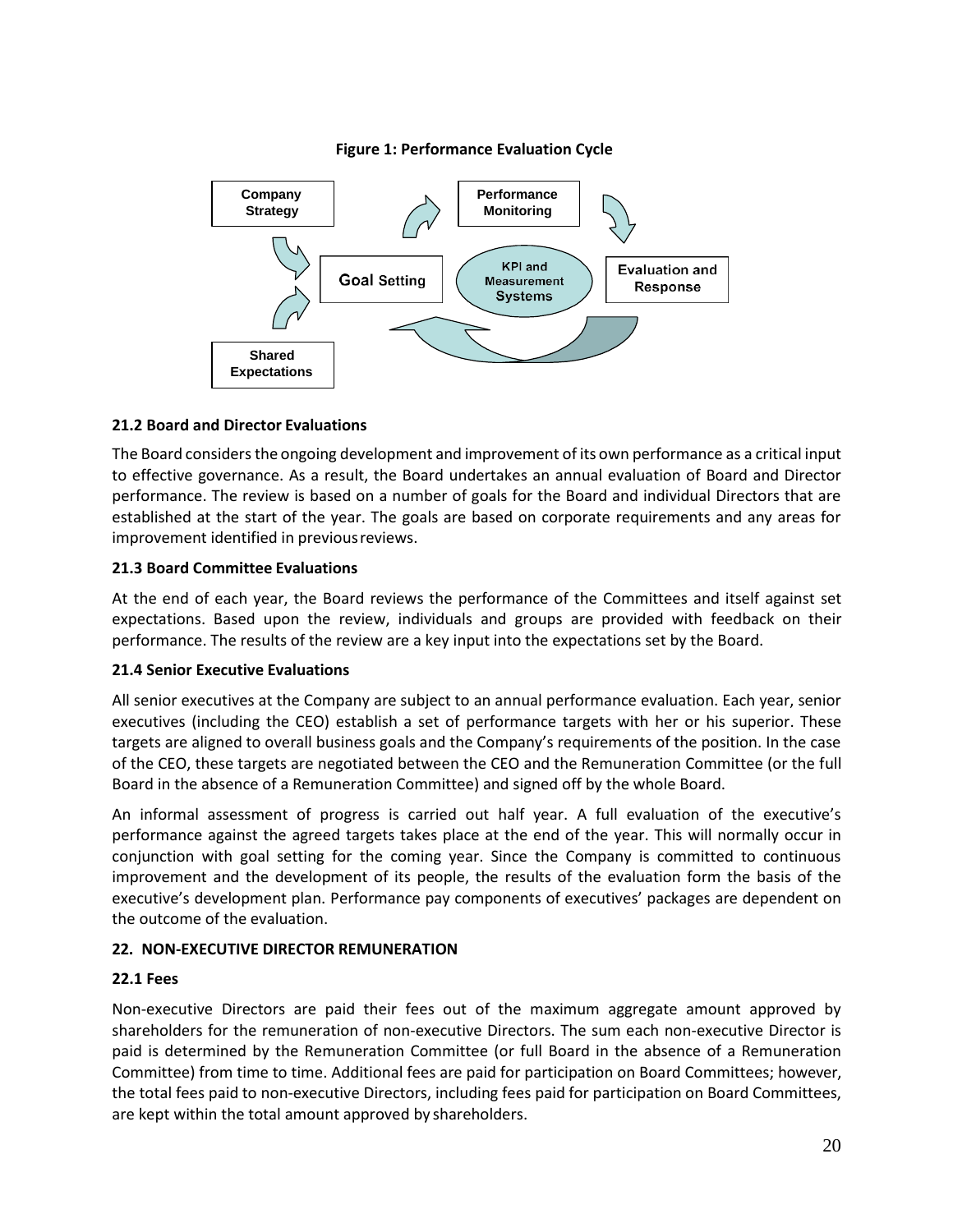### <span id="page-23-0"></span>**22.2 Performance-Based Bonus**

Non-executive Directors do not receive performance-based bonuses.

#### <span id="page-23-1"></span>**22.3 Equity-Based Remuneration**

Non-executive Directors may choose to receive shares in the Company as part of their remuneration instead of receiving cash. However, non-executive Directors may not participate in equity schemes of the Company, such as option schemes, that are designed to encourage enhanced performance of the participant.

### <span id="page-23-2"></span>**22.4 Other Benefits**

Non-executive Directors are entitled to statutory superannuation. In addition, non-executive directors do have their indemnity insurance paid by the Company.

#### <span id="page-23-3"></span>**23. DIRECTOR DEVELOPMENT**

The Company is committed to continuing development of its Directors and executives. In line with this commitment, there is an expectation that all Directors and senior executives will commit to at least 2 days of professional development each year. The Board allocates an annual budget of \$10,000 to encourage Directors to participate in training and development programs. Any Director wishing to undertake either specific directorial training or personal development courses is expected to approach the Chairman for approval of the proposed course. Development may be in both governance and governance processes or in the Company's industry.

#### <span id="page-23-4"></span>**24. DIRECTOR INDUCTION**

New directors will undergo an induction processin which they will be given a full briefing on the Company. This will include meeting with key executives, tours of the premises, an induction package and presentations. Information conveyed to the new Director will include:

- details of the roles and responsibilities of a Director with an outline of the qualities required to
	- be a successful Director;
- formal policies on Director appointment as well as conduct and contribution expectations;
- details of all relevant legal requirements including:
	- *Corporations Act*;
	- ASX and NASDAQ listing rules; and
	- Tax Office requirements;
- a copy of the Board Charter;
- guidelines on how the Board processes function;
- **EXTED 10** details of past, recent and likely future developments relating to the Board including anticipated regulatory changes;
- background information on and contact information for key people in the organisation including an outline of their roles and capabilities;
- an analysis of the company including:
	- core competencies of the Company;
	- an industry background briefing;
	- a recent competitor analysis;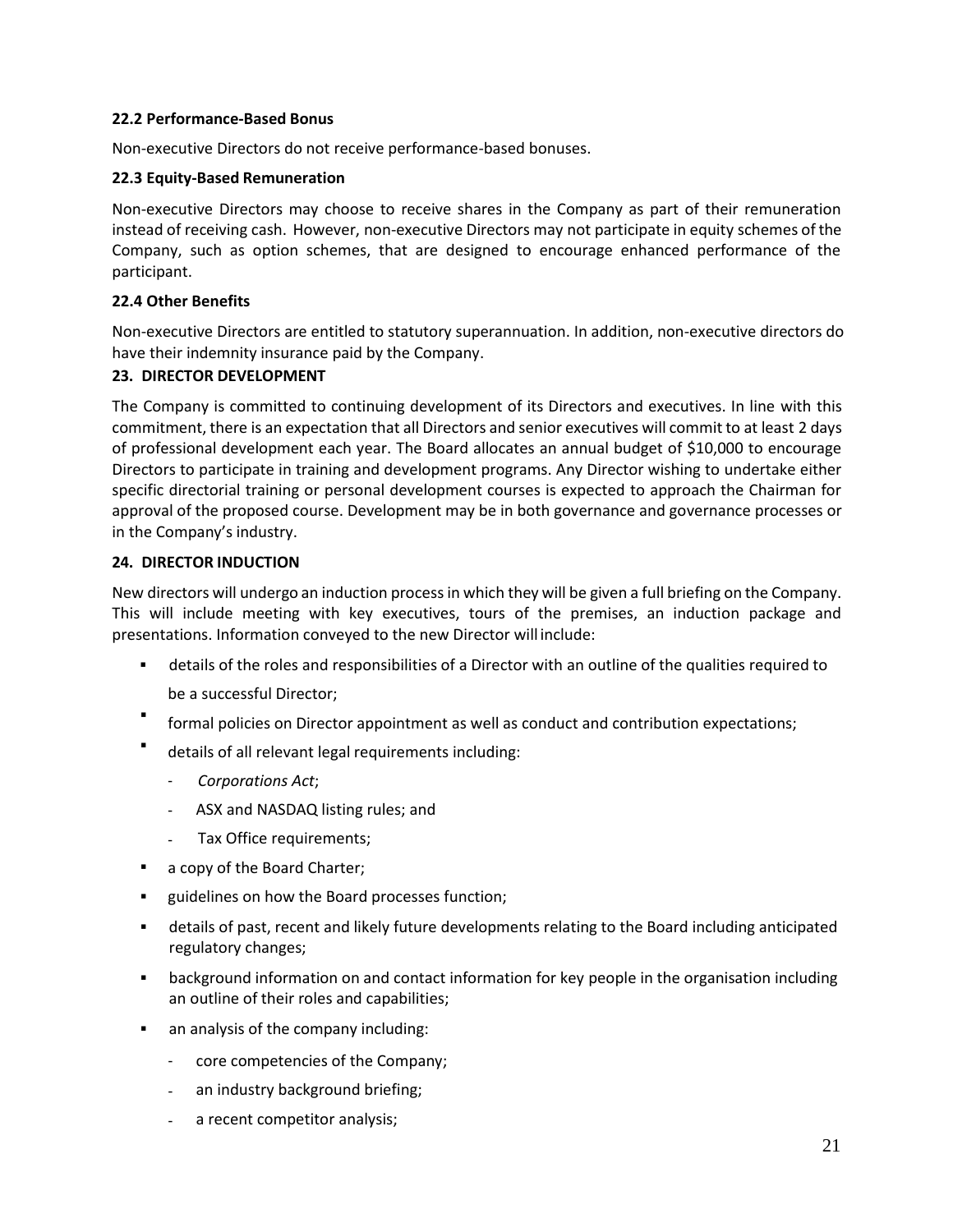- -
- details of past financial performance;
- current financial structure; and
- any other important operating information;
- a synopsis of the current strategic direction of the Company including a copy of the current strategic plan and annual budget;
- a copy of the Constitution of the Company; and
- Directors Deed of Access, Indemnity and Insurance.

#### <span id="page-24-0"></span>**25. SUSTAINABILITY RISKS**

The Company does not have any material exposure to economic, environmental or social sustainability risks and consequently currently has no formal policies in place to manage such risks. However, the Company will monitor exposure to such risks and implement appropriate policies when required.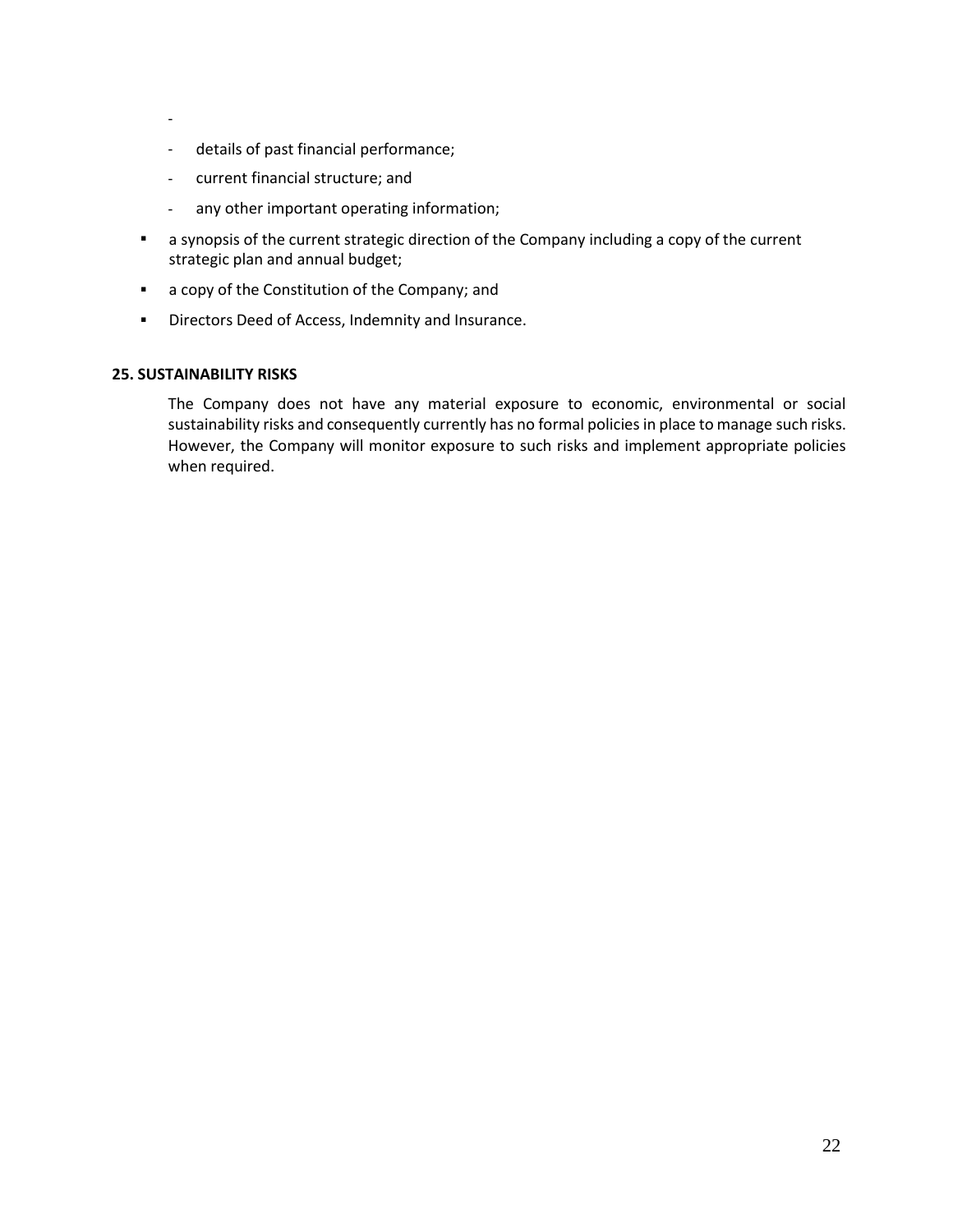### <span id="page-25-0"></span>**ATTACHMENTS**

- Attachment A…Audit Risk and Compliance Committee Charter
- Attachment B…Remuneration Committee Charter
- Attachment C…Code of Conduct Policy
- Attachment D…Securities Trading Policy
- Attachment E…Senior Executive Remuneration Policy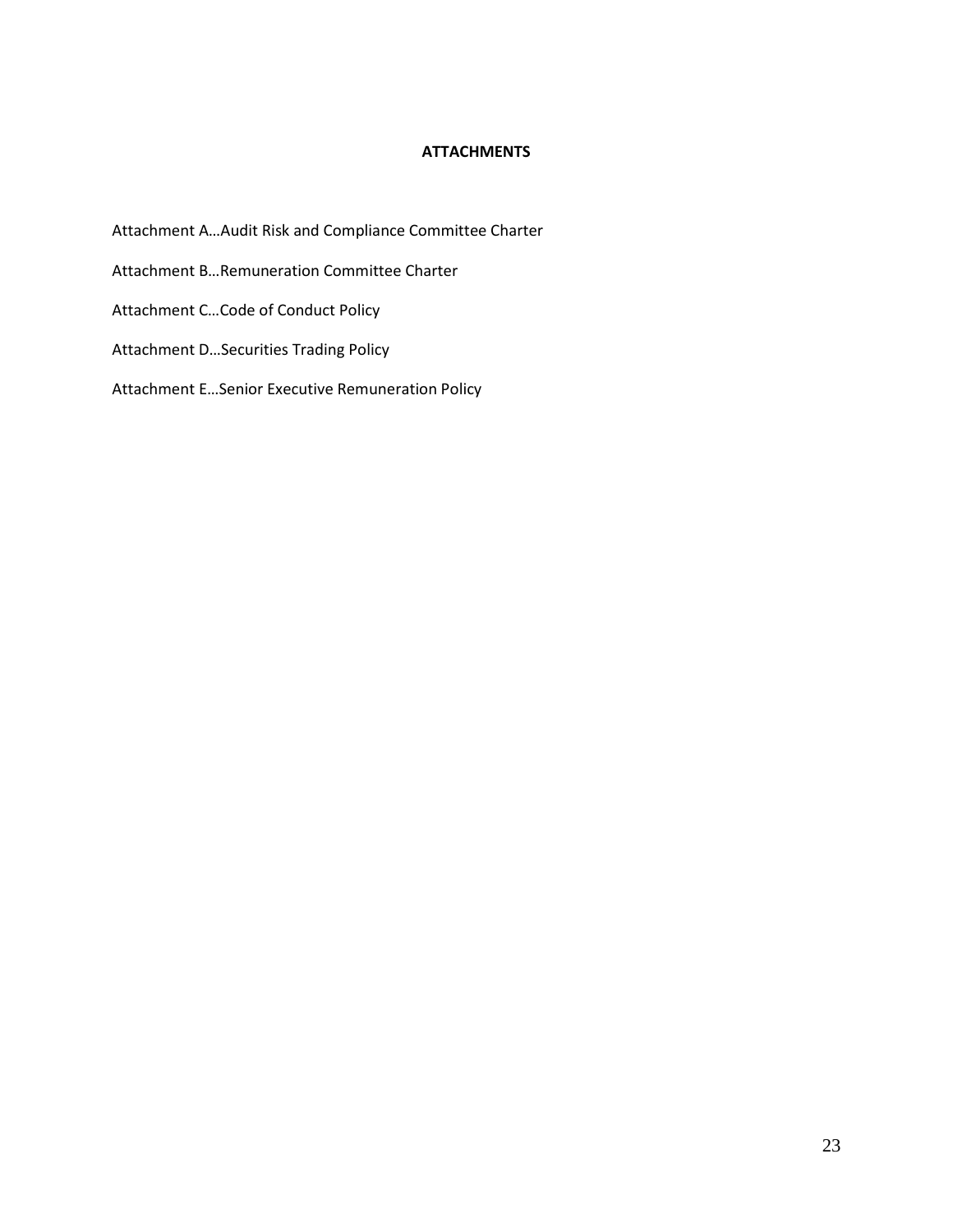### <span id="page-26-0"></span>*Attachment A - Audit Risk and Compliance Committee Charter*

### **Constitution**

The Audit Risk & Compliance Committee has been established by resolution of the Board.

### **Membership**

Where director numbers permit, the Audit Risk & Compliance Committee will consist of not less than three members. Members will be appointed by the Board from amongst the non-executive Directors, majority of which shall be independent directors. In addition, the Audit Risk & Compliance Committee will comprise:

- at least one member who has an understanding of the industry in which the Company operates.
- members who can read and understand financial statements and are otherwise financially literate;

### **Chairman**

The full Board will nominate the Chairman of the Committee, who shall be an independent non-executive director where possible.

## **Secretary**

The Company Secretary will be the Secretary of the Audit Committee.

## **Other Attendees**

The CEO and CFO as well as other members of senior management may be invited to be present for all or part of the meetings of the Committee, but will not be members of theCommittee.

Representatives of the external auditor are expected to attend at least once ayear.

### **Quorum**

A quorum will be two members.

### **Meetings**

Committee meetings will be held not less than two times a year so as to enable the Committee to undertake its role effectively. In addition, the Chairman of the Committee is required to call a meeting of the Audit Committee if requested to do so by any member of the Committee, the CEO or the external auditor.

### **Authority**

The Audit Risk & Compliance Committee is authorised by the Board to investigate any activity within its charter. The Committee will have access to management and auditors with or without management present and has rights to seek explanations and additional information. It is authorised to seek any information it requires from any employees and all employees are directed to cooperate with any request made by the Committee.

The Audit Risk & Compliance Committee is authorised by the Board to obtain outside legal or other independent professional advice and to secure the attendance of outsiders with relevant experience and expertise if it considers this necessary.

The Committee is required to make recommendations to the Board on all matters within the Audit Committee's charter.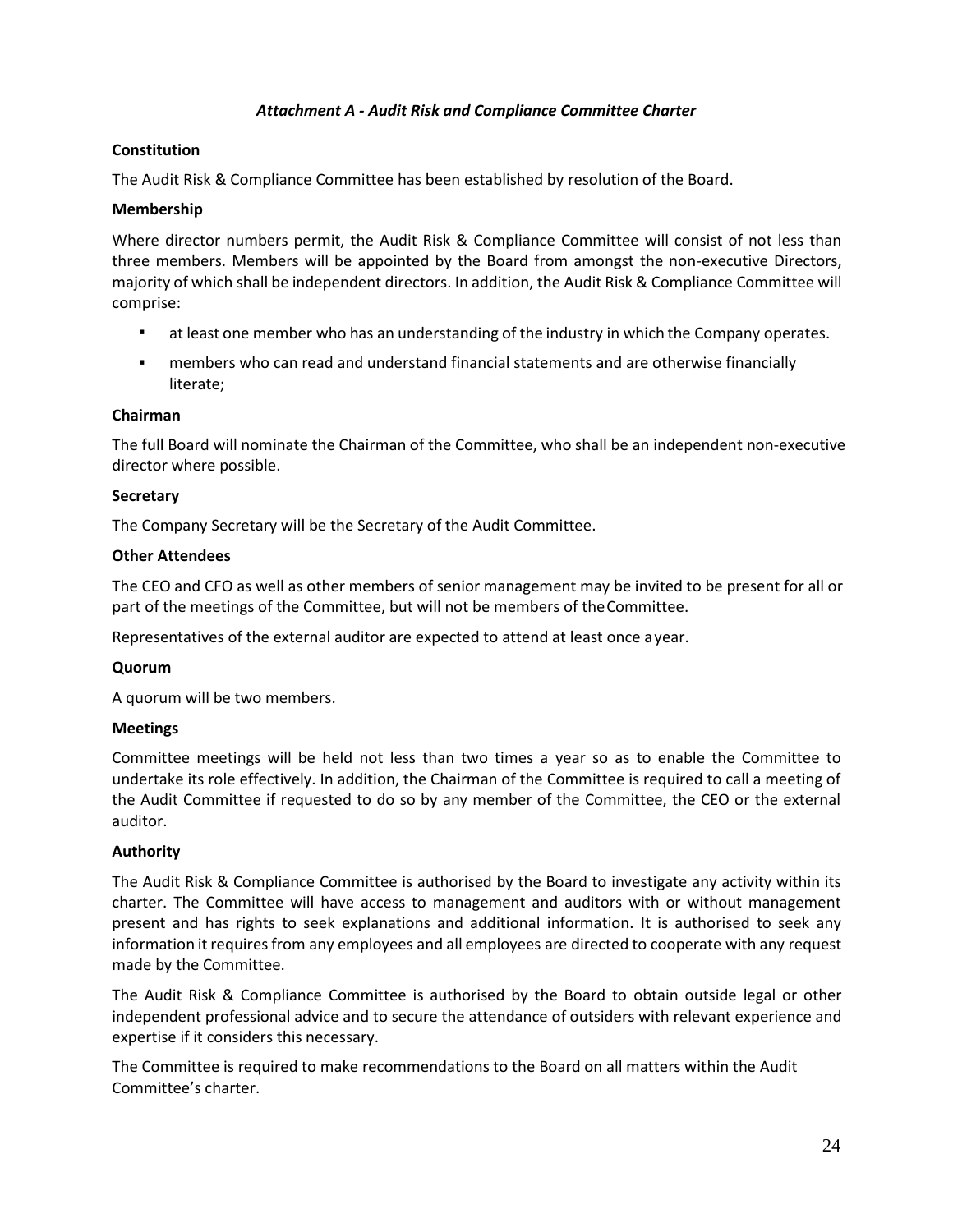### **Reporting Procedures**

The Audit Risk & Compliance Committee will keep minutes of its meetings. The Secretary shall circulate the minutes of the meetings of the Committee to all members of the Committee for comment and change before being signed by the Chairman of the Committee and circulated to the Board with the Board papers for the next Board meeting. The minutes are to be tabled at the Board meeting following the Committee meeting along with any recommendations of theCommittee.

### **Responsibilities of the Audit Risk & Compliance Committee**

The Committee is responsible for reviewing the integrity of the Company's financial reporting and overseeing the independence of the external auditors. In particular, the Committee is expected to review and make recommendations to the Board in these areas:

## *Accounting Practices and External Reporting*

### *Financial Statements*

- 1. To assess the adequacy of Immutep's corporate reporting processes and internal control framework. The Committee works in collaboration with the Disclosure Committee in reviewing all periodic reports before they are submitted to the Board and then the market. The Committee ensures that members of management with relevant subject matter expertise are consulted as appropriate.
- To assess the appropriateness of the accounting judgments or choices exercised by management 2. in preparing Immutep's financial statements
- To review the audited annual and half yearly financial statements and any reports which 3. accompany published financial statements before submission to the Board, recommending their approval, focusing particularly on whether Immutep's financial statements reflect the understanding of the Committee members of, and otherwise provide a true and fair view of, the financial position and performance of Immutep;

# *External Audit Function*

- 4. To recommend to the Board the appointment (and, if applicable, removal and replacement) of the external auditor, based on the following selection criteria:
	- a) Skills and knowledge of the team proposed to do the work and their independence from the Company;
	- b) Quality of work;
	- c) Independence of the audit firm;
	- Lead signing partner and independent review partner rotation and succession d) planning;
	- Value for money; and e)
	- f) Ethical behaviour.
- 5. Each year, to review the appointment of the external auditor, including:
	- g) the fees payable to the auditor for audit and non-auditwork;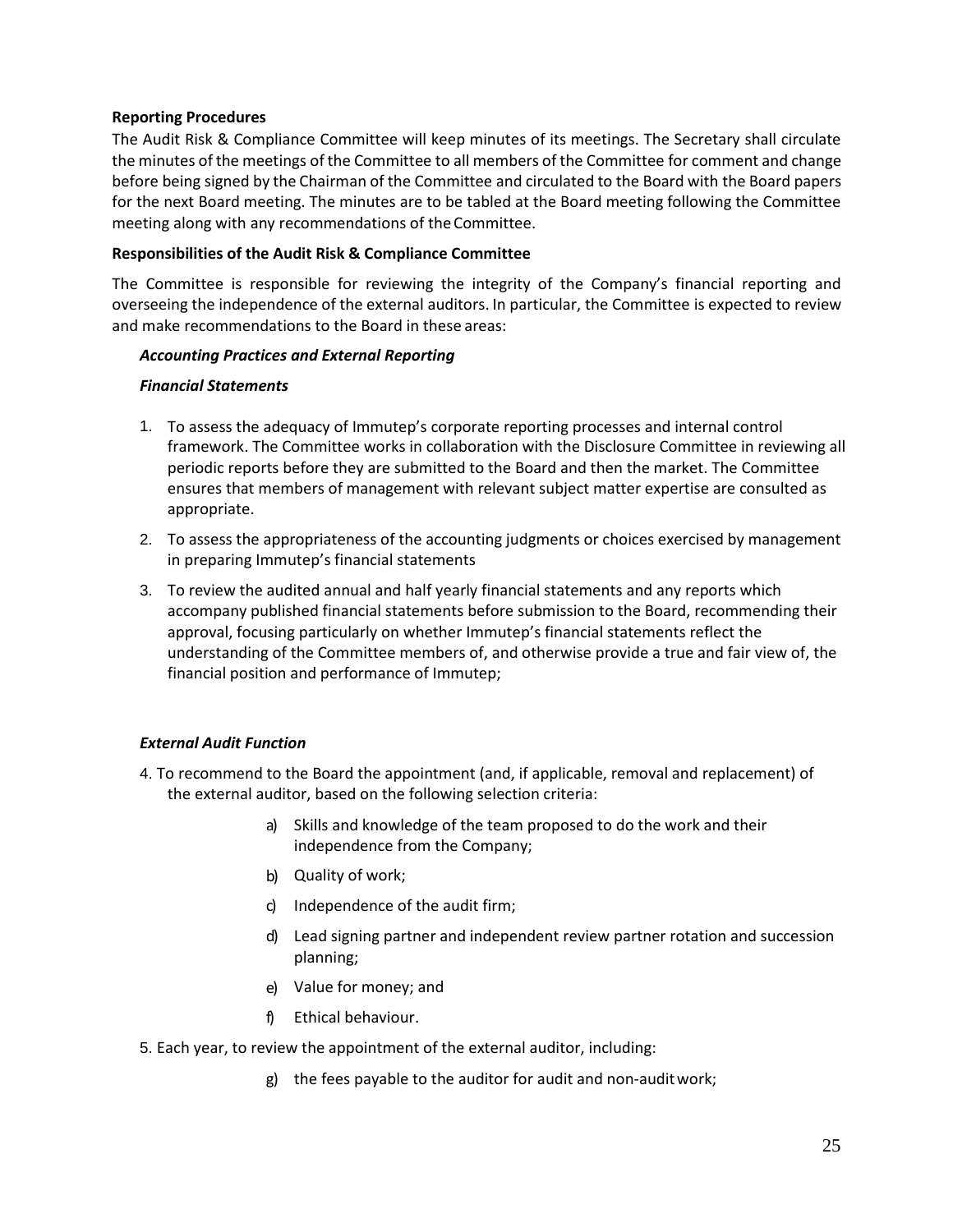- h) the rotation of the audit engagement partner;
- i) the scope and adequacy of the external audit;
- j) the independence and performance of the external auditor;
- k) any proposal for the external auditor to provide non-audit services, considering whether it might compromise their independence;
- 6. Ensuring that no partner of the external auditor is responsible for the Company's accounts for a period of more than 5 years, and once the appointment has ceased, not being able to rotate back onto the audit for a period of 5 consecutiveyears.
- To discuss with the external auditor before the audit commences the nature and scope of the 7. audit, and to ensure coordination between staff and external auditor.
- To meet privately with the external auditor on at least an annual basis. 8.
- To determine that no management restrictions are being placed upon externalauditor. 9.
- To discuss problems and reservations arising from the interim and final audits, and any matters 10. the auditors may wish to discuss (in the absence of management wherenecessary).
- 11. To review the external auditor's management letter and management's response.

#### *Communication*

- 12. Providing, through regular meetings, a forum for communication between the Board, senior financial management, staff involved in internal control procedures and the external auditors.
- 13. Ensuring that Immutep's Whistleblower Policy is operating effectively to allow persons to confidentially and (if desired) anonymously report on suspected unethical, illegal, fraudulent, undesirable or unlawful conduct involving Immutep's operations and financialreporting.

#### *Assessment of Effectiveness*

14. To evaluate the adequacy and effectiveness of the Company's administrative, operating and accounting policies through active communication with operating management, internal auditors (if the Company has an internal audit function) and the external auditors.

## *Responsibilities of the Audit Risk & Compliance Committee in Oversight of the Company's Risk Management System*

- 15. To review at least annually the adequacy and effectiveness of Immutep's risk management framework and make recommendations to the Board on changes that should be made to Immutep's risk management framework or to the risk appetite set by the Board
- 16. To receive reports from management on new and emerging sources of risk, and the risk controls and mitigation strategies that management has implemented to deal with those risks;
- Meet periodically with key management, internal staff and external auditors to understand and 17. discuss the Company's control environment.
- 18. Monitor management's performance against Immutep's risk management framework at least annually to satisfy itself that the framework is being followed and that Immutep is operating with due regard to the risk appetite set by the Board.
- To evaluate the Company's exposure to fraud, and ensure that "lessons learned" from incidents 19. involving fraud or malfeasance are incorporated into improvements in risk and control systems;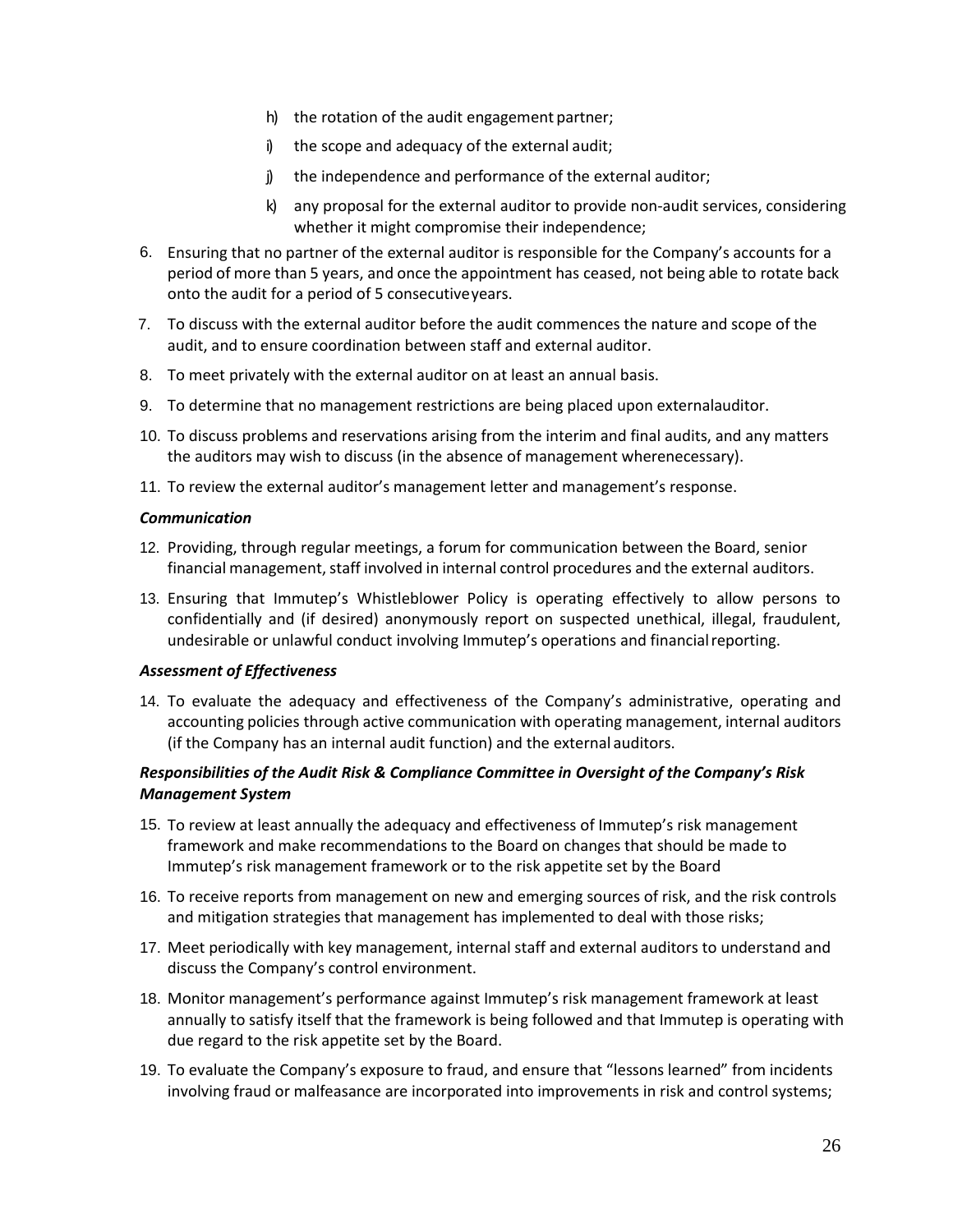- 20. To evaluate the structure and adequacy of Immutep's insurances on an annual basis, having regard to Immutep's business and the insurable risks associated with it;
- 21. To oversee the proper evaluation of the adequacy and effectiveness of Immutep's legal compliance control systems
- 22. To take an active interest in ethical considerations regarding the Company's policies and practices; reviewing Immutep's main corporate governance practices, including the Anti-Bribery and Corruption Policy, the Code of Conduct and the Whistleblower Policy, for completeness and accuracy
- 23. To monitor the standard of corporate conduct in areas such related party transactions and likely conflicts of interest.
- To evaluate Immutep's exposure to economic, environmental, social and sustainability risks, and 24. if considered material, oversee the disclosure of such risks along with policies and procedures to effectively manage the risks.

#### **Internal audit**

- 25. Immutep does not currently have an internal audit function.
- 26. The processes and procedures set out in this charter are to be employed for evaluating and continually improving the effectiveness of Immutep's governance, risk management and internal control processes.
- 27. The Committee must review periodically whether there is a need for an internal auditfunction.

#### **Review**

28. The Board will review this Charter periodically to check that it is operating effectively and to consider whether any changes are required.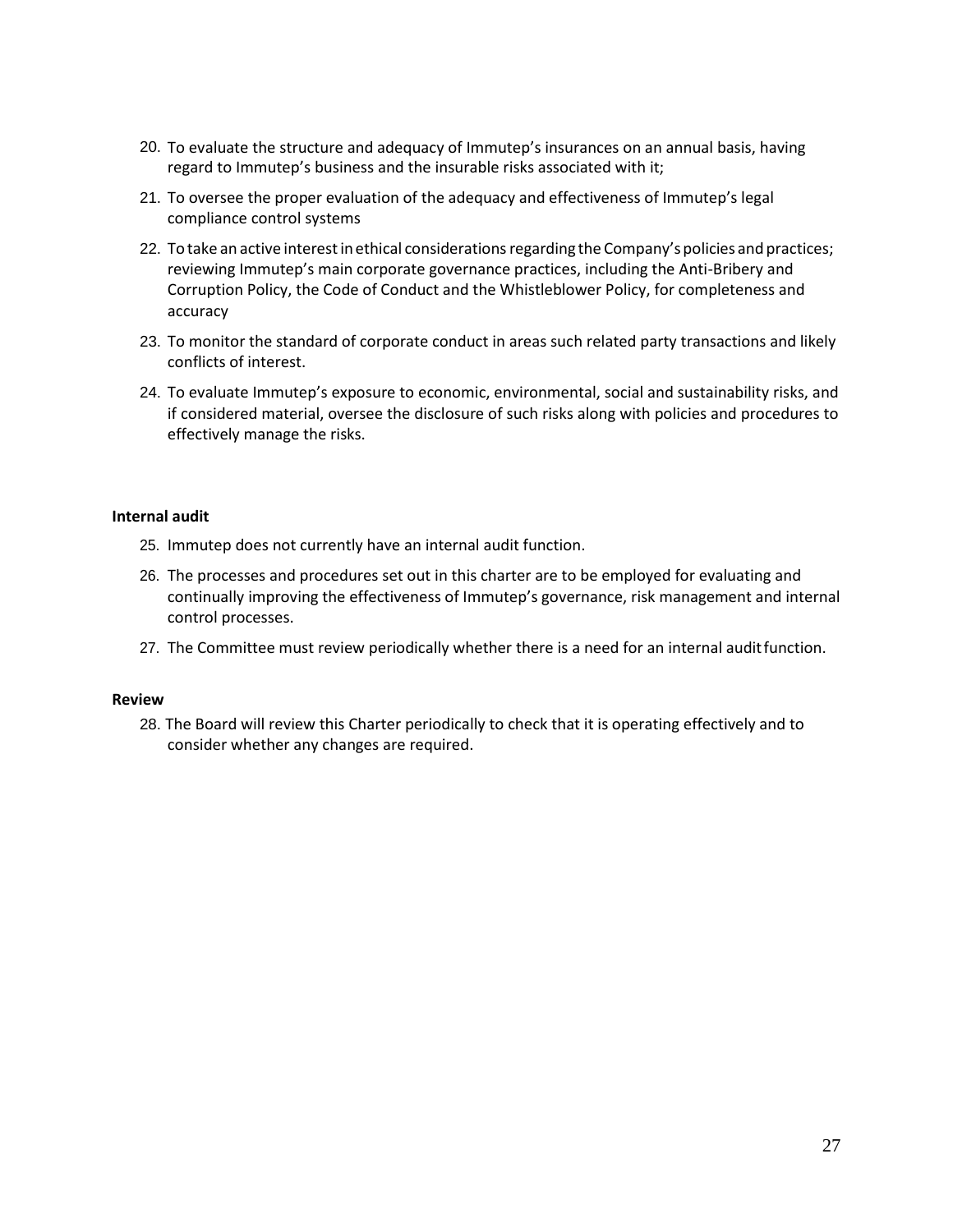#### <span id="page-30-0"></span>*Attachment B - Remuneration Committee Charter*

#### **Constitution and Purpose**

This Remuneration Committee Charter and the Remuneration Committee is established by resolution of the Board.

The purpose of the Remuneration committee is to serve as an efficient mechanism for the full Board to implement appropriate remuneration policies. Ultimate responsibility for the Company's remuneration policy rests with the full board.

#### **Membership & Chair**

The Remuneration Committee shall be appointed by the Board from among the non-executive Directors of the Company and shall consist of not less than three members with at least one director being an independent Director. The Board shall also appoint one of the Remuneration Committee members to serve as Chair of the Remuneration Committee.

#### **Secretary**

The Chair of Remuneration Committee is responsible for the secretarial functions of the Committee or may appoint a secretary if necessary.

#### **Quorum**

A quorum shall be two members.

#### **Meeting Frequency**

Remuneration Committee meetings will be held not less than once a year to enable the Committee to undertake its role effectively.

#### **Authority**

The Remuneration Committee is authorised by the Board to investigate any activity within its enumerated responsibilities. It is authorised to seek any information it requires from any employee and all employees are directed to cooperate with any request made by the RemunerationCommittee.

The Remuneration Committee is authorised by the Board to obtain outside legal or other independent professional advice and to secure the attendance of outsiders with relevant experience and expertise at meetings of the Remuneration Committee if it considers this necessary.

#### **Reporting Procedures**

The Chair (or appointed secretary) shall circulate the minutes of the meetings of the Remuneration Committee to all members of the Committee for comment and edits before being signed by the Chairman of the Committee.

Final Remuneration Committee meeting minutes shall be submitted to the Company Secretary for maintenance with company records. Minutes of Remuneration Committee Meeting minutes shall be available to all Company Directors upon request.

The Company Secretary shall distribute actionable recommendations from the Remuneration Committee to all Company Directors. Such actionable recommendations shall be reviewed for approval by Directors at regularly scheduled Board meeting or by circularresolution.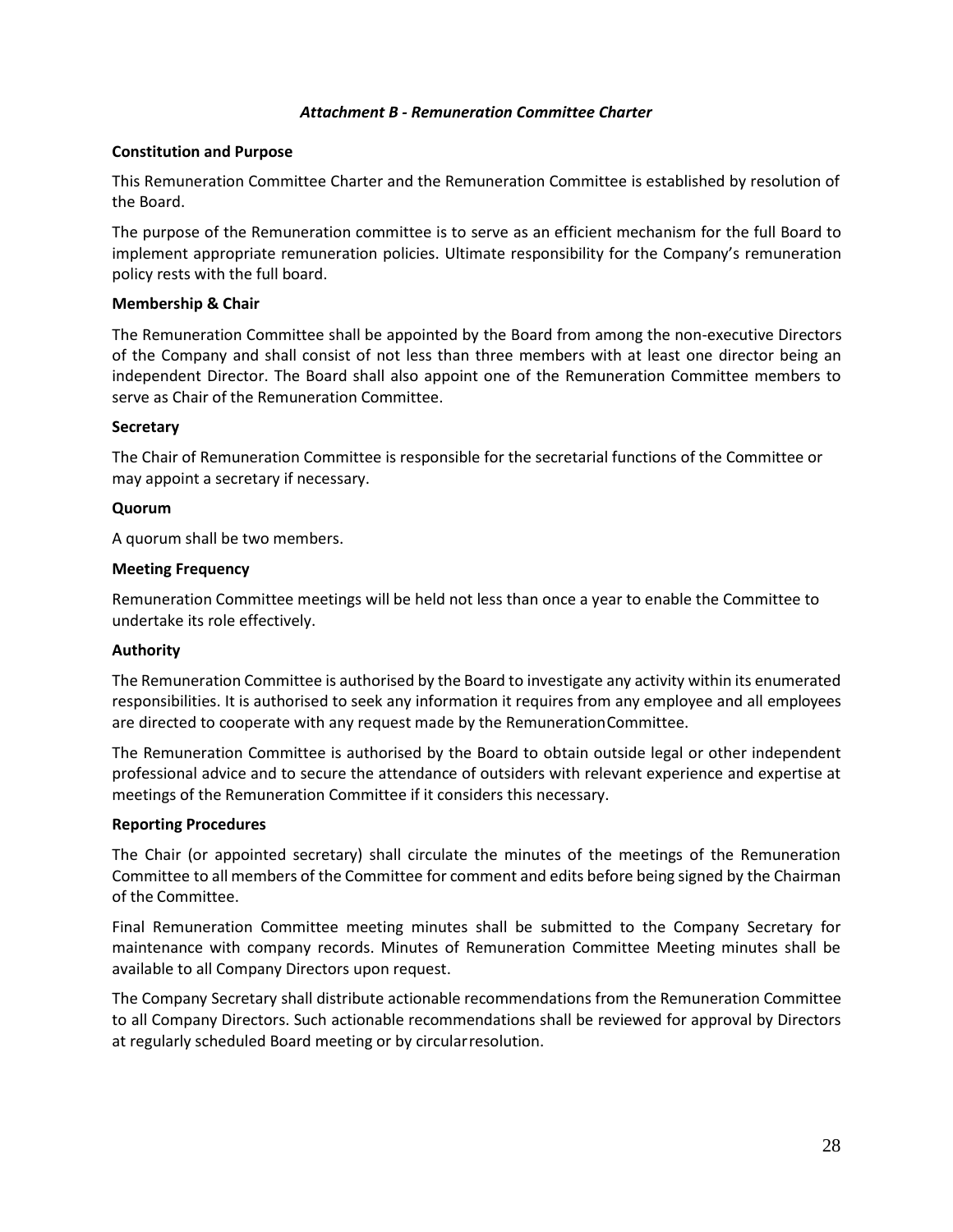# **Responsibilities**

On behalf of the Board, the Remuneration Committee's responsibilities are to:

- 1. Encourage the attraction and retention of diverse and high-caliber executives and employees
- 2. Provide for competitive total compensation packages to employees, including benefits
- 3. Ensure that pay is perceived by external stakeholders to be fair and equitable, and to reward conduct that is consistent with the Company's values and risk appetite
- 4. Be flexible to reward individual accomplishments as well as organizational success
- 5. Ensure that remuneration principles are easy to explain, understand, and administer
- 6. Balance the need to be competitive with the limits of available financial resources
- 7. Help ensure that employment practices comply with relevant local laws
- 8. Assess whether there is any gender or other inappropriate bias in remuneration for directors, senior executives or other employees, and identify practices to correct that bias
- 9. Receive feedback in relation to the annual performance evaluations of the CEO and key management personnel, and consider targets, KPI's and changes to the CEO's and other key management personnel remuneration for the coming financial year

#### **Duties**

The Remuneration Committee is charged with preparing a Remuneration Policy to recommend for Board approval, to be reviewed no less frequently than every two years,that details procedures forthe following activities within the Company:

- Immutep's remuneration framework for directors, including the process by which any pool of non-executive directors' fees approved by security holders is allocated among thosedirectors
- Procedures for setting and changing base compensation and performance-based compensation for senior executives and other employees, including targets and KPIs' for any Performance Based Incentive Plan
- Distributing cash bonuses in line with performance-based compensation arrangements •
- equity-based remuneration plans for senior executives and other employees
- superannuation arrangements for directors, senior executives and other employees Equity grants

The Remuneration Committee Chair may direct one or members of the executive management team, or external resources if required, to assist with the preparation of the Remuneration Policy documents. The Remuneration Committee shall also provide actionable recommendations to the Board as required in an approved Remuneration Policy.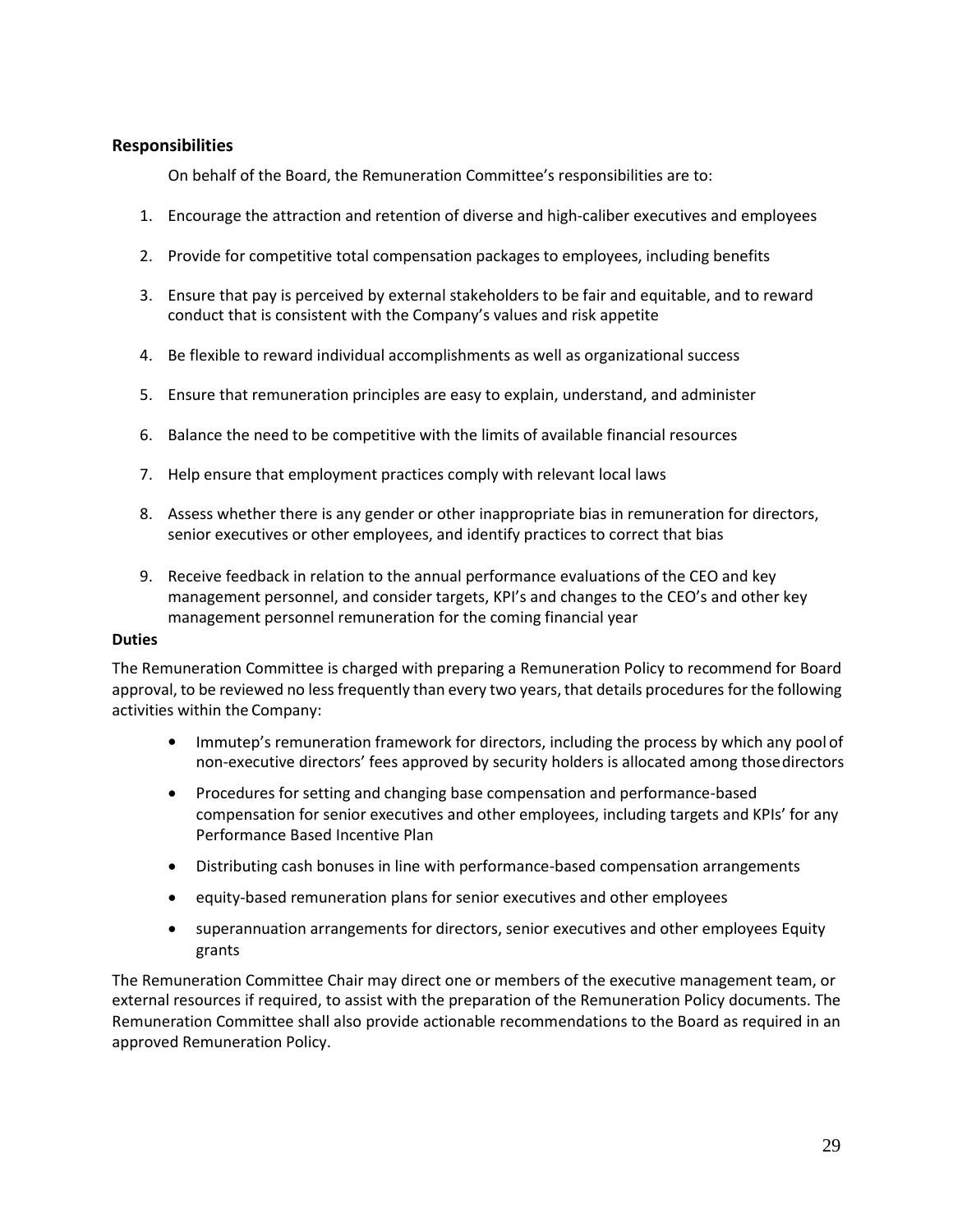#### **Review**

The Board will review this Charter periodically to check that it is operating effectively and to consider whether any changes are required.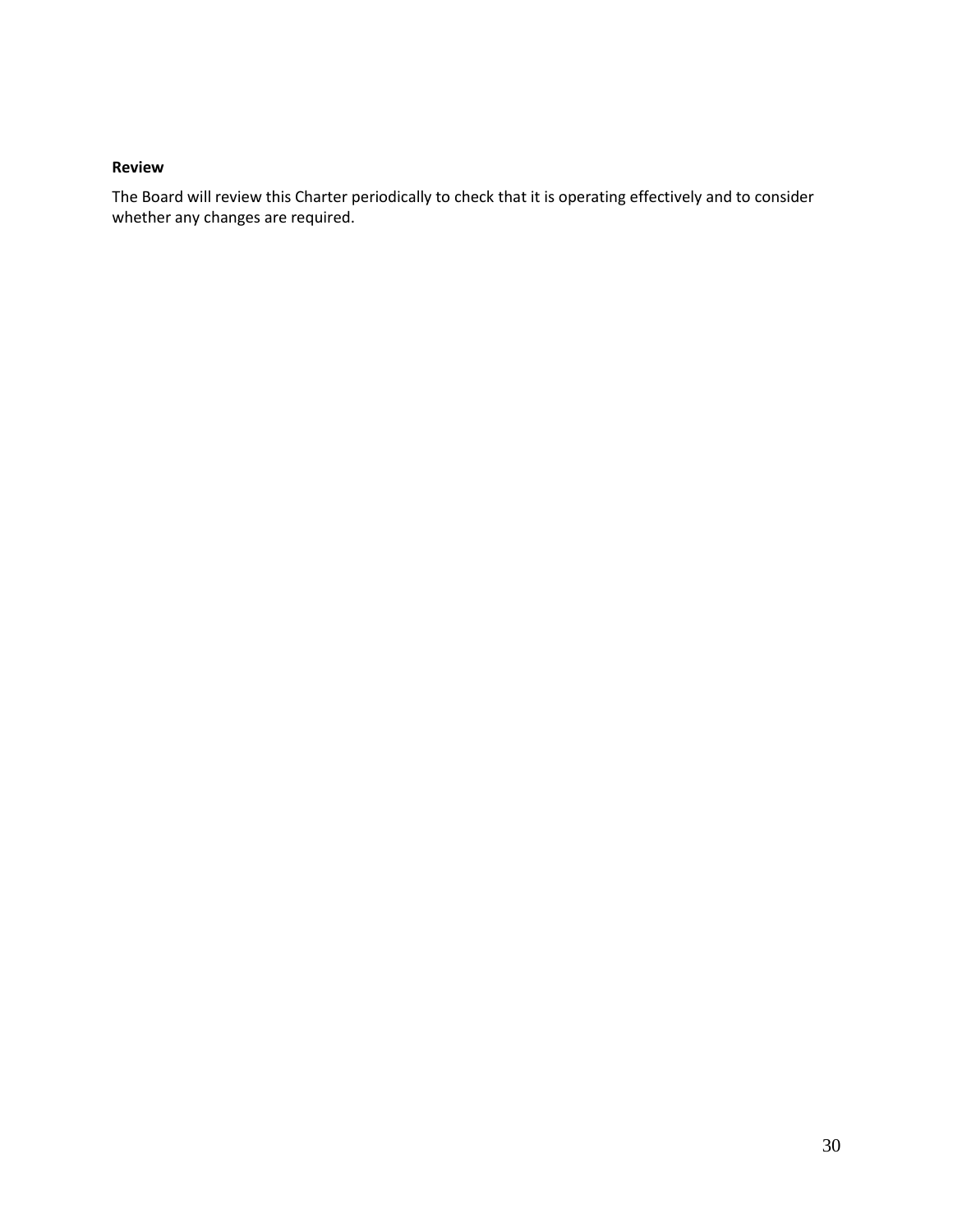### <span id="page-33-0"></span>*Attachment C – Code of Conduct Policy*

### *Commitment to the Code of Conduct*

The Board, management and all employees of the Company are committed to implementing the Company's core principles and values as stated in this Code of Conduct when dealing with customers, clients, government authorities, creditors and the community as whole as well as other employees.

The Company is dedicated to delivering outstanding performance for investors, customers, consumers and employees. The Company aspires to be the leader in its field while operating openly, with honesty, integrity and responsibility and maintaining a strong sense of corporate social responsibility. In maintaining its corporate social responsibility the Company will conduct its business ethically and according to its values, encourage community initiatives, consider the environment and ensure a safe, equal and supportive workplace.

## *Responsibilities to Shareholders and the Financial Community Generally*

The Company is committed to delivering value to its shareholders and to representing the Company's growth and progress truthfully and accurately. The Company also complies with the spirit as well as the letter of all laws and regulations that govern shareholders' rights.

The Company is committed to safeguarding the integrity of financial reporting and as such will openly promote and instigate a structure of review and authorisation designed to ensure the truthful and factual presentation of the company's financial position. The company will prepare and maintain its accounts fairly and accurately in accordance with the accounting and financial reporting standards that represent the generally accepted guidelines, principles, standards, laws and regulations of the country in which the company conducts its business.

### *Responsibilities to Clients, Customers and Consumers*

Each employee has an obligation to use their best efforts to deal in a fair and responsible manner with each of the Company's clients, customers and consumers. Each employee will assist the Company in the delivery of superior service and product quality to each client, customer and consumer and will follow the Company's procedures to ensure the safety of goods produced by the Company. The Company regards ethics, honesty and clear communication as the cornerstones of its reputation and allow the Company to build successful and lasting business relationships. Employees and directors must not take advantage of the property or information of the Company's customers for personal gain or to cause harm to the Company or its customers.

The Company for its part is committed to providing clients, customers and consumers with fair value.

### *Employment Practices*

The Company will:

- Provide a workplace that is safe for employees and that complies with the spirit as well as the letter of workplace health and safety laws.
- Promote equal opportunity for all employees at all levels of the Company irrespective of colour, race, gender, age, ethnicity or religious beliefs. ▪
- Provide equal opportunity to all qualified individuals in recruitment, compensation, promotion, training and other employment practices. ▪
- Compensate all employees, including those working outside Australia, in a fair and ethical ▪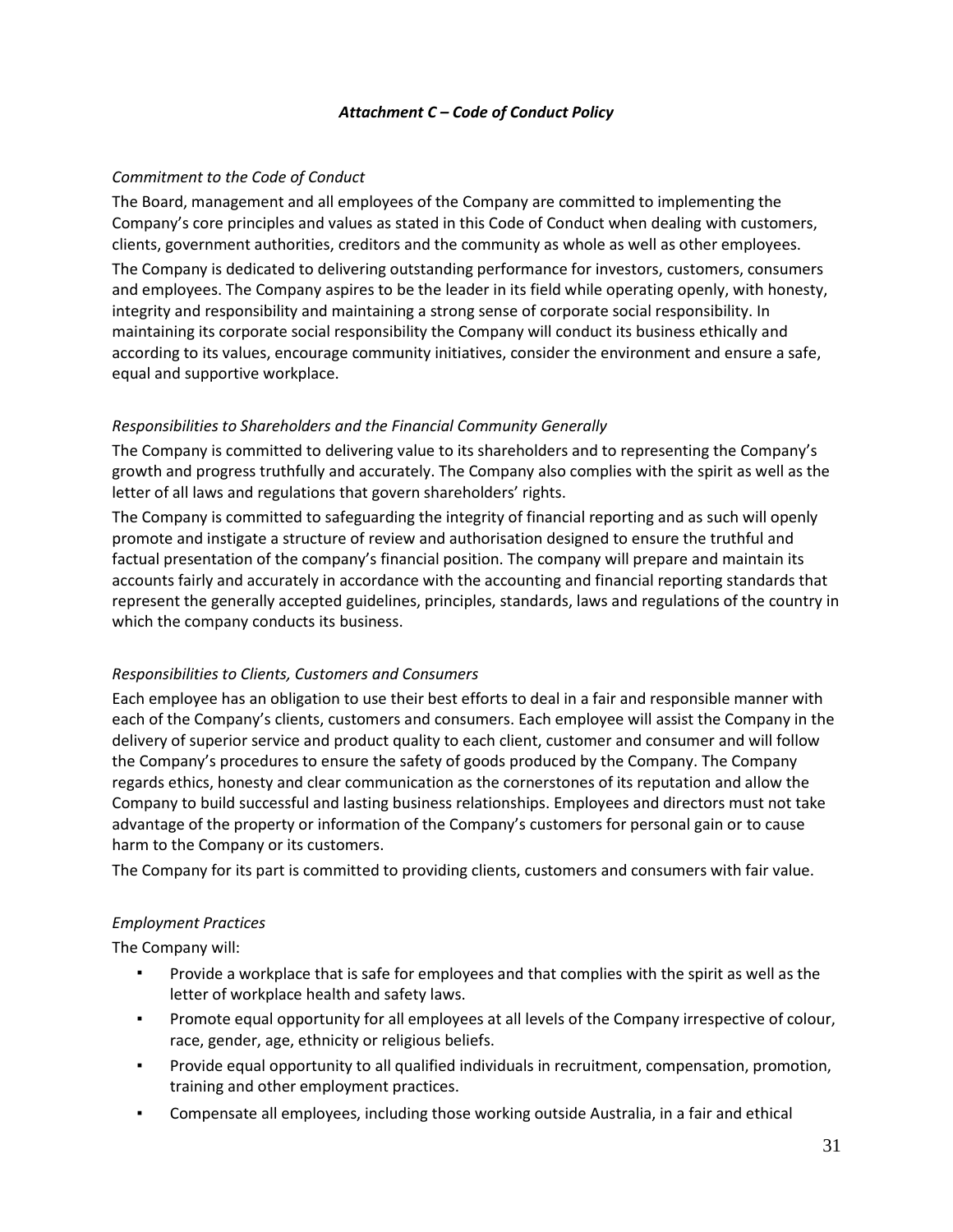- **•** manner and where appropriate, in accordance with Company policy, provide special entitlements above the statutory minimum.
- Encourage employee share ownership, but will instigate and enforce polices regarding trading in those where employees have inside information. ▪
- Provide opportunities for employee training and education both through the provision of training and the support of employees pursuing further education outside of the Company. ▪
- Recognise the need from time to time to give or accept customary business courtesies in accordance with ethical business practices, however, employees will not solicit such courtesies and will not accept gifts, services, benefits or hospitality that might influence, or appearto influence, the employee's conduct in representing the Company. ▪
- Not tolerate the offering or acceptance of bribes, inducements or unauthorised commissions by any of its employees orofficers. ▪
- Not tolerate the misuse of Company assets or resources and employees will not use such assets or resources for their own benefit. ▪
- Seek to avoid conflicts of interest so that an employee's interests, or the interests of a family member of the employee, do not affect the way he or she handles the Company's business. ▪
- Not tolerate employees being under the influence of illegal drugs while on Company premises or while at work off Company premises. ▪
- Unless, otherwise agreed in writing between the Company and the employee, expect employees to work exclusively for the Company. ▪

# *Obligations Relative to Fair Trading and Dealing*

The Company strives to deal fairly with the Company's customers, suppliers, competitors and employees and encourages it employees to strive to do the same. Employees are prohibited from taking unfair advantage of anyone through manipulation, concealment, abuse of privileged information, misrepresentation of material facts or any other practice that involves unfair dealing.

In its competitive environment, the Company will compete fairly and ethically and in accordance with the competition laws of Australia and of each country in which the Company operates. The Company aims to conduct its business fairly. It will compete solely on the qualities of its products and services. The Company deems false statements, misleading statements or innuendo as being inappropriate and unacceptable.

As part of its commitment to fair trading, the Company has adopted a policy that employees will:

- fulfil the Company's requirements in awarding orders, contracts and commitments to suppliers of goods and services on a sound business basis and on the ability of the customer or supplier, and that their decisions will not be based on personal favouritism;
- not unfairly differ between customers when supplying products or services; ▪
- not refuse to deal with, or discriminate against, a customer for any improper reason;and ▪
- not intimidate or threaten another person or organisation. ▪

# *Responsibilities to the Community*

# The Environment

The Company is committed to conducting its business in accordance with the spirit and letter of all applicable environmental laws and regulations. To this end the Company encourages all employees to have regard for the environment when carrying out their duties.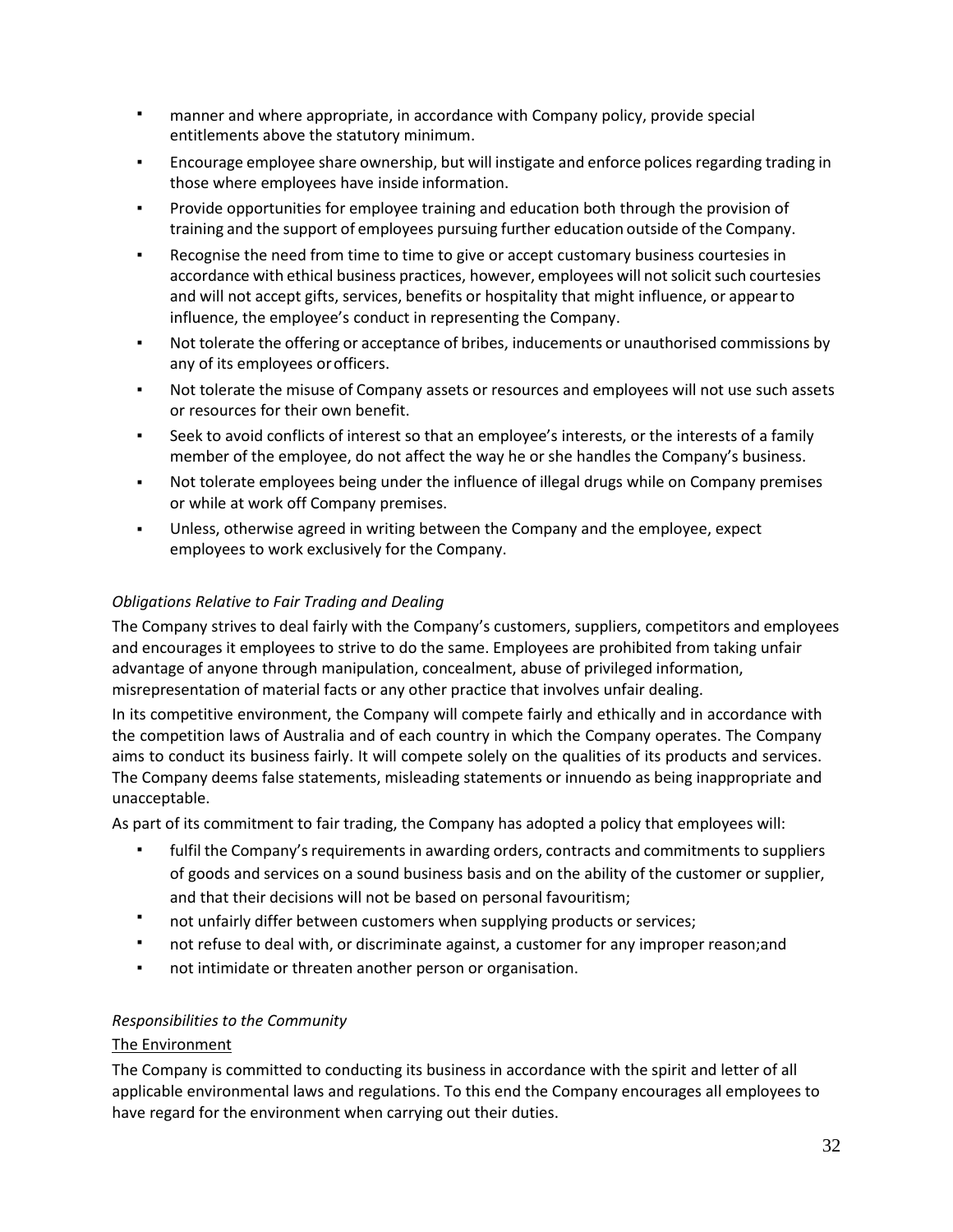## Community Activities

All employees are encouraged to engage in activities beneficial to their local community. While normally these activities should occur outside work hours, employees may occasionally engage in community activities during work hours with the approval of the CEO as long as the activities do not interfere with the employee's job responsibilities.

## Donations and Sponsorship

The Company receives a number of requests for sponsorship in the form of either monetary donations or in kind. As a result, all employees should refer requests for sponsorship to the CEO.

The Company does encourage all employees to make donations to community organisations from their personal funds. However, it should be made clear that all such donations are from the employee personally and not from the Company.

## *Responsibility to the Individual*

## Privacy

The Company receives private information from its employees. Unless required by law, such personal information will not be shared with a third party without the consent of the employee. Within the Company, personal information on employees will only be provided on a "need to know" basis and will only be used for the purpose for which it was intended.

Similarly, employees will often be furnished with personal information from clients, customers, consumers and investors. Unless required by law, such personal information will not be shared with a third party without the consent of the person providing the information.

## *Responsibility to the Company*

### Confidential Information

All employees must maintain the confidentiality of business information and protect it from any disclosure. This obligation of confidentiality applies while an employee as well as after ceasing to be an employee of the Company.

Information that must be kept confidential includes internal, confidential or proprietary information related to the Company's business, technological and other knowledge, processes, computer passwords, computer software, product formulations, business strategies and plans, and information concerning the Company's operations, customers, vendors, suppliers and employees.

### Conflicts of Interest

Where an individual's private interests are variance in any way with the interests of the Company as a whole a conflict of interest exists. Further, a conflict of interest can be seen to exist where an employee or family member has a direct or indirect financial interest in, or receives any compensation/other benefit from, any individual or firm that:

- sells material, equipment or property to the Company;
- provides any service to the Company;
- has business dealings or contractual relations with the Company including leases and purchases; or
- is engaged in a similar business or competes with the Company.

Employees and Directors must avoid conflicts between personal interests and the interests of the Company, or even the semblance of such interests. Where an employee or Director is concerned that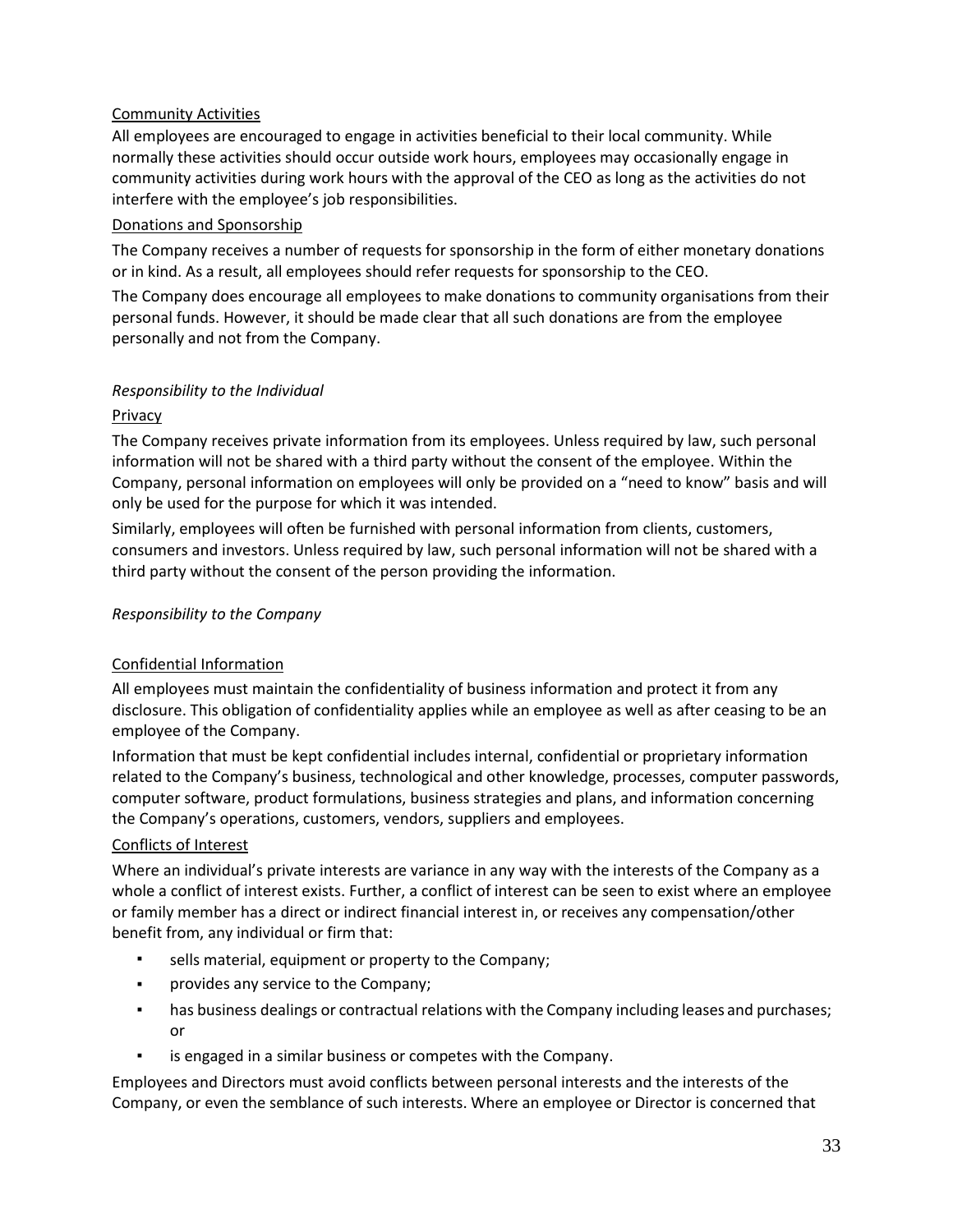there may be a conflict of interest it should be discussed with the CEO or a Board member as soon as possible.

Employees and Directors must not use property, information or opportunities arising from the role of a director or employee for personal gain or to compete with the Company.

### Intellectual Property

Intellectual Property (IP) protection is essential to the Company's strategy. Failure to adequately protect its IP can lead to loss of competitive edge and shareholder value. All employees must not disclose any know how developed by the Company before that disclosure has been vetted and approved by the CEO.

All discoveries or research by employees must be treated as novel IP and held in strict confidence until it has been reviewed by CEO and a decision has been made as to the strategy for dealing with such discoveries. Potential novel IP should be brought to the attention of the CEO as soon as possible after its discovery.

All staff must document all necessary pieces of evidence for establishing a priority date for invention as well as all proof for the novelty of the invention. To this end, all research staff must keep laboratory notebooks according to the guidelines provided.

Appropriate IP clauses must be included in agreements with all external consultants and service providers.

### Publications

Employees are encouraged to present their work in a public forum whenever possible subject to appropriate prior authorisation. All material intended for publication must be reviewed and approved by the CEO before publication.

### Within Australia

The Company strives to comply with the spirit and the letter of all legislation affecting its operations.

### Outside Australia

The Company will abide by local laws in all countries in which it operates. However, the Company recognises that the laws in some countries may not be as stringent as the Company's operating policies, particularly in relation to the environment, workplace practices, intellectual property and the giving of "gifts". Consequently, where Company policy is more stringent than the local laws, Company policy will prevail.

### *How the Company Monitors and Ensures Compliance with this Code*

The Board, management and all employees of the Company are committed to implementing this Code of Conduct. Therefore, it is up to each individual to comply with the Code and they will be accountable for such compliance.

The disciplinary measures that may be imposed for violations of this Code include, but are not limited to, counselling, verbal or written reprimands, warnings, suspension without pay, demotion, reduction in salary, termination of employment or restitution.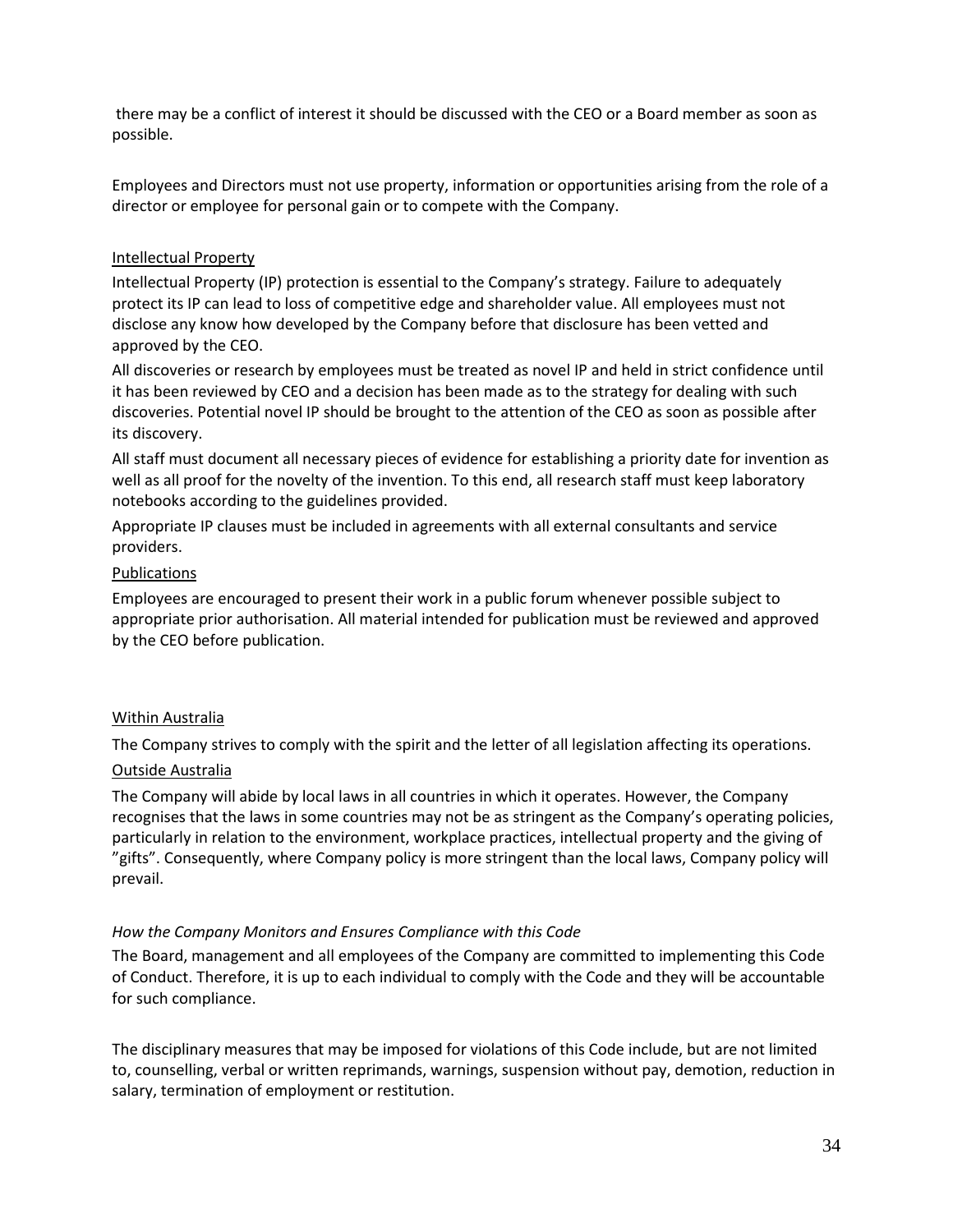Where an employee is concerned that there has been a violation of this Code, it can be reported in good faith to the CEO or Company Secretary.

Each of the CEO and the Company Secretary is:

- designated to receive reports under the framework of our Whistleblower Policy; and **i.**
- responsible for promptly advising the Board or Audit Risk & Compliance Committee of any material breaches of this Policy which are reported to them. **ii.**

Our Whistleblower Policy also describes how reports may be made on a confidential and (as an option) anonymous basis, and sets out the protections for Eligible Whistleblowers against reprisal, harassment or other adverse consequences.

## *Review of Policy*

The Audit Risk & Compliance Committee is committed to continuously reviewing and updating the Company's policies and procedures to ensure that they are operating effectively, and may from time to time report to the Board any changes it considers should be made to this Policy.

This Code may be amended by the Board at any time and will take effect upon publication on the Company's website and intranet.

Any questions about this Code and its application should be directed to the Company Secretary.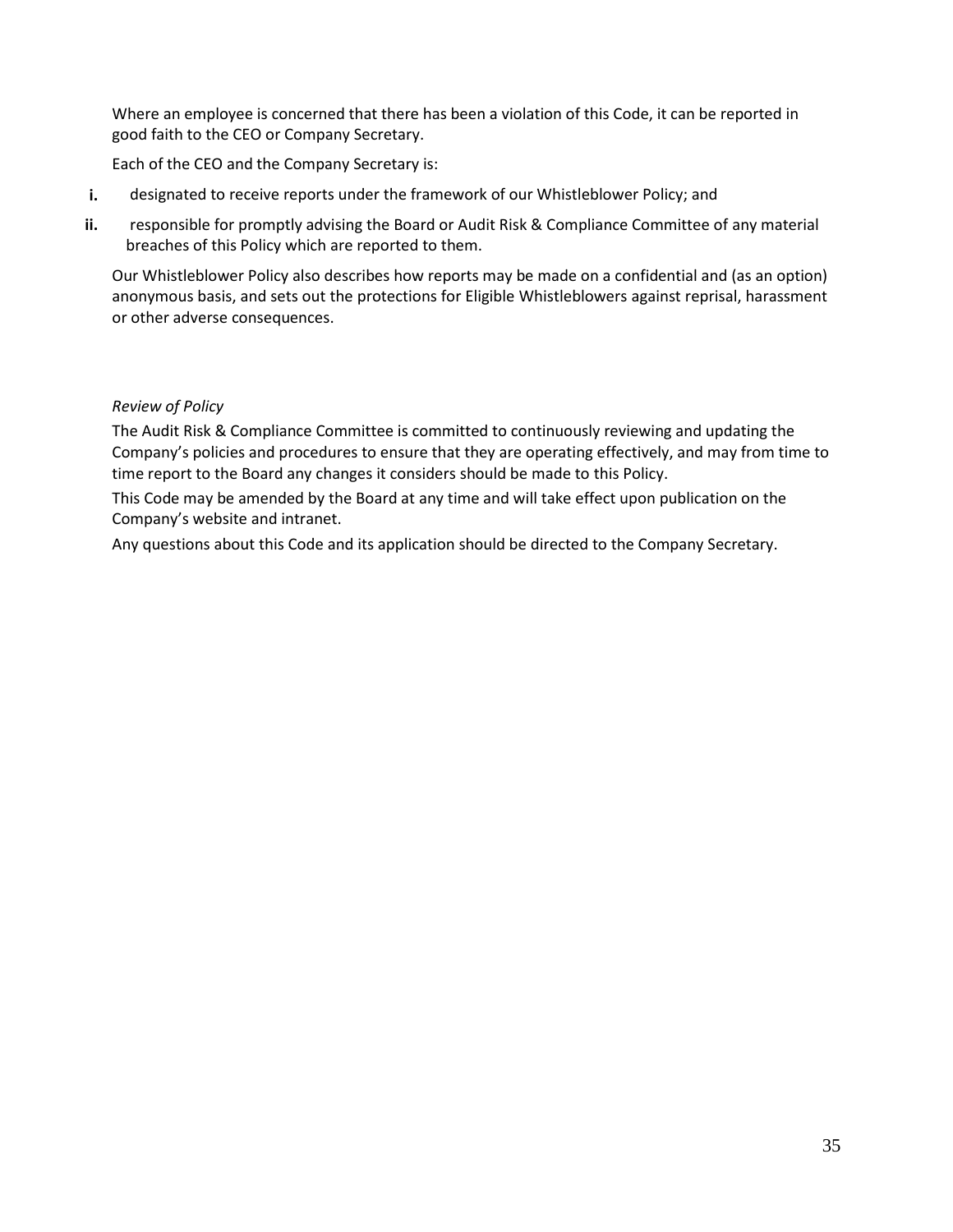### <span id="page-38-0"></span>*Attachment D – Securities Trading Policy*

## **Purpose**

This Securities trading policy (**Policy**) sets out the policy of the Company regarding the trading in Company securities. In this Policy:

• *Securities*include shares as well as options, warrants, debentures and any other security on issue from time to time.

## **Scope**

This policy applies to all Executive and Non-executive directors, officers and employees of the Company (including those defined as Key Management Personnel according to AASB 124 *Related Party Disclosures*) and their associates (collectively, **Restricted Persons**) of the Company, and its subsidiaries (collectively, **Group**)

## **Policy**

The Company has adopted this Policy to regulate dealings by Restricted Persons in Securities.

All Restricted Persons must comply at all times with the provisions of the Corporation Act and Australian Securities Exchange (**ASX**) Listing Rules concerning Share dealings including:

- Insider trading provisions;
- Market manipulation provisions; and
- Notification requirements.

It is each Restricted Person's own responsibility to ensure that they are fully aware of their legal obligations with respect of security dealings.

All trading in Securities by Restricted Persons must be in accordance with this Policy. Despite anything else in this Policy, Restricted Persons should not deal in the Company's Securities when they possess Price Sensitive Information relating to the Company that is not generally available to the market.

### **Insider Trading**

Restricted Persons who possess material price sensitive information (collectively, **inside information**) relating to the Company, are prohibited in all circumstances from:

- Trading in Securities in the Company;
- Procuring others to trade in Securities in the Company; and
- Directly or indirectly communicating the inside information to another person who the Restricted Person believes is likely to trade in the Securities in the Company in any way or procure a third person to trade in the Securities in the Company.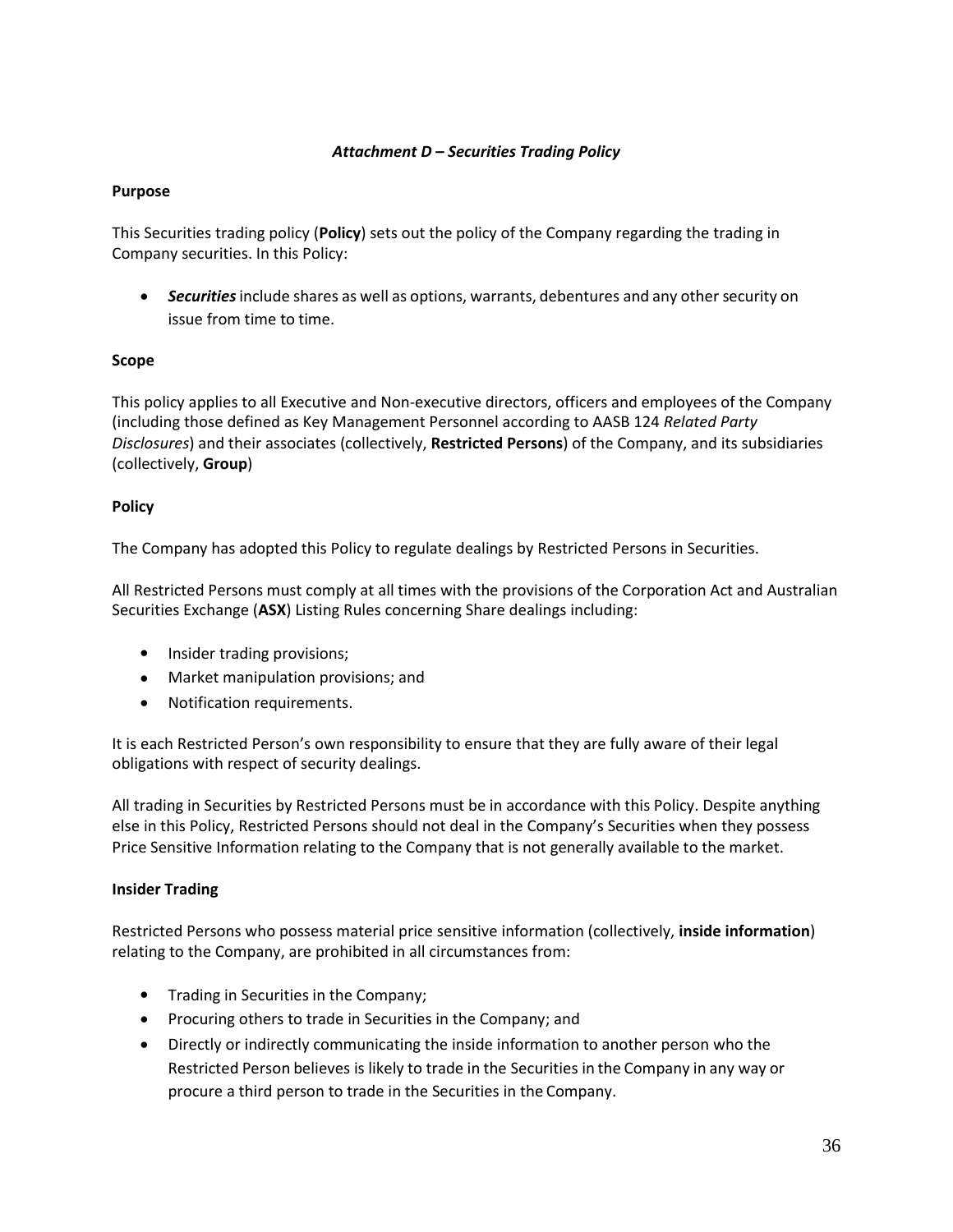Insider trading is strictly prohibited by law, and it is incumbent upon all Restricted Persons to uphold that prohibition. Insider trading, or the perception of insider trading, by any Restricted Person will not be tolerated.

Insider trading is a crime and can result in imprisonment, fines, orders to pay compensation and other penalties against the Company and Restricted Persons.

## **Price Sensitive Inside Information**

Non-public price sensitive information or inside information is information which is not generally available to the public and which a reasonable person would expect to have a material effect on the price or value of Securities. The person who holds the information knows, or ought reasonably to know, that the information is not generally available and, if it were, it might have a material effect on the price or value of the Company's Securities.

Examples of inside information include, but are not limited to:

- A material variance in the financial performance of the Company; or
- The signing or termination of a joint venture; or
- A proposed or actual takeover; or
- An unexpected liability or legal claim against the Company; or
- Proposed share issue; or
- Changes in management.

Information is considered generally availableif:

- It can be easily observed; or
- It has been released to the ASX, published in an Annual Report or prospectus or is generally available to the investing public and a reasonable time has elapsed since the information was communicated; or
- It may be deduced, inferred or concluded from the above.

Information would be likely to have a material effect on the price or value of Company Securities if the information might influence persons who commonly acquire Securities in deciding whether or not to acquire or dispose of Company Securities.

### **Black Out Periods/Closed Periods**

Given the heightened risk of actual or perceived insider trading, the Board has determined that Restricted Persons are prohibited from dealing in Company Securities during the following periods (**Closed Periods**):

- a) the four (4) week period prior to the release of the Company's half yearly accounts to the ASX until the opening of the trading window on the second business day following the release;
- b) the four (4) week period prior to the release of the Company's annual accounts to the ASX until the opening of the trading window on the second business day following the release; and
- c) Any other period determined by the Board from time to time to be a black outperiod.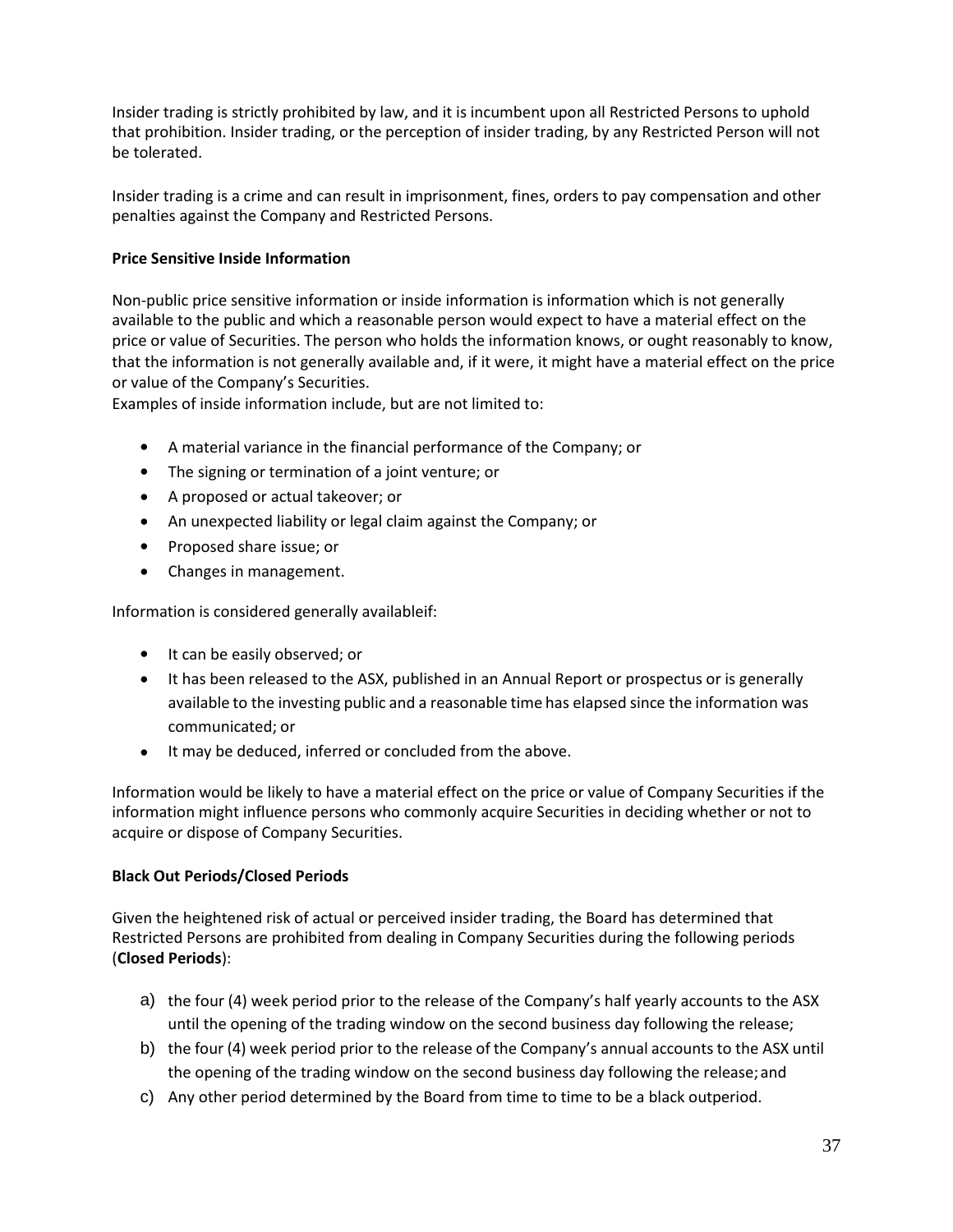The Company Secretary will notify Restricted Persons of the precise opening and closing date of any other Closed Period determined by the Board.

# **Excluded Trading**

Trading that is not covered by the restrictions in this Policy, includes:

- Transfer of Securities in a superannuation fund or other saving scheme in which the Restricted Person is a beneficiary, but the Restricted Person has no control or influence over the investment decisions made by the superannuation fund or saving scheme;
- An investment in, or trading units of, a fund or other scheme (other than a scheme only investing in Company Securities) where the assets of the fund or other scheme are invested at the discretion of a third party;
- Where a Restricted Person is a trustee, trading in Securities by that trust provided the Restricted Person is not a beneficiary of the trust and any decision to trade during a Closed Period is taken by the other trustees or by the investment managers independently of the Restricted Person;
- Undertakings to accept, or the acceptance of, a takeover offer; •
- Trading under an offer or invitation made to all or most of the security holders, such as, a rights issue, a security purchase plan, a dividend or distribution investment plan (DRP) and an equal access buy-back, where the plan that determines the timing and structure of the offer has been approved by the Board. In the case of a DRP, the Restricted Person must only elect to participate in the DRP when they are not in possession of non-public price sensitive information and may not change that election until they are again not in possession of non-public price sensitive information.;
- A disposal of Securities of the entity that is the result of a secured lender exercising their rights, for example, under a margin lending arrangement;
- The exercise (but not the sale of Securities following exercise) of an option or a right under an employee incentive scheme, or the conversion of a convertible security, where the final date for the exercise of the option or right, or the conversion of the security, falls during a Closed Period and where the Restricted Person could not reasonable have been able to exercise at a time when free to do so.; and
- Trading under a non-discretionary trading plan for which prior written clearance has been provided in accordance with procedures set out in this Policy and where:
	- $\circ$  The Restricted Person did not enter into the plan or amend the plan during a Closed Period; and
	- $\circ$  The trading plan does not permit the Restricted Person to exercise any influence or discretion over how, when, or whether to trade.
	- $\circ$  The Company's trading policy does not allow the Restricted Person to cancel the trading plan or cancel or otherwise vary the terms of his or her participation in the trading plan during a prohibited period other than in exceptionalcircumstances.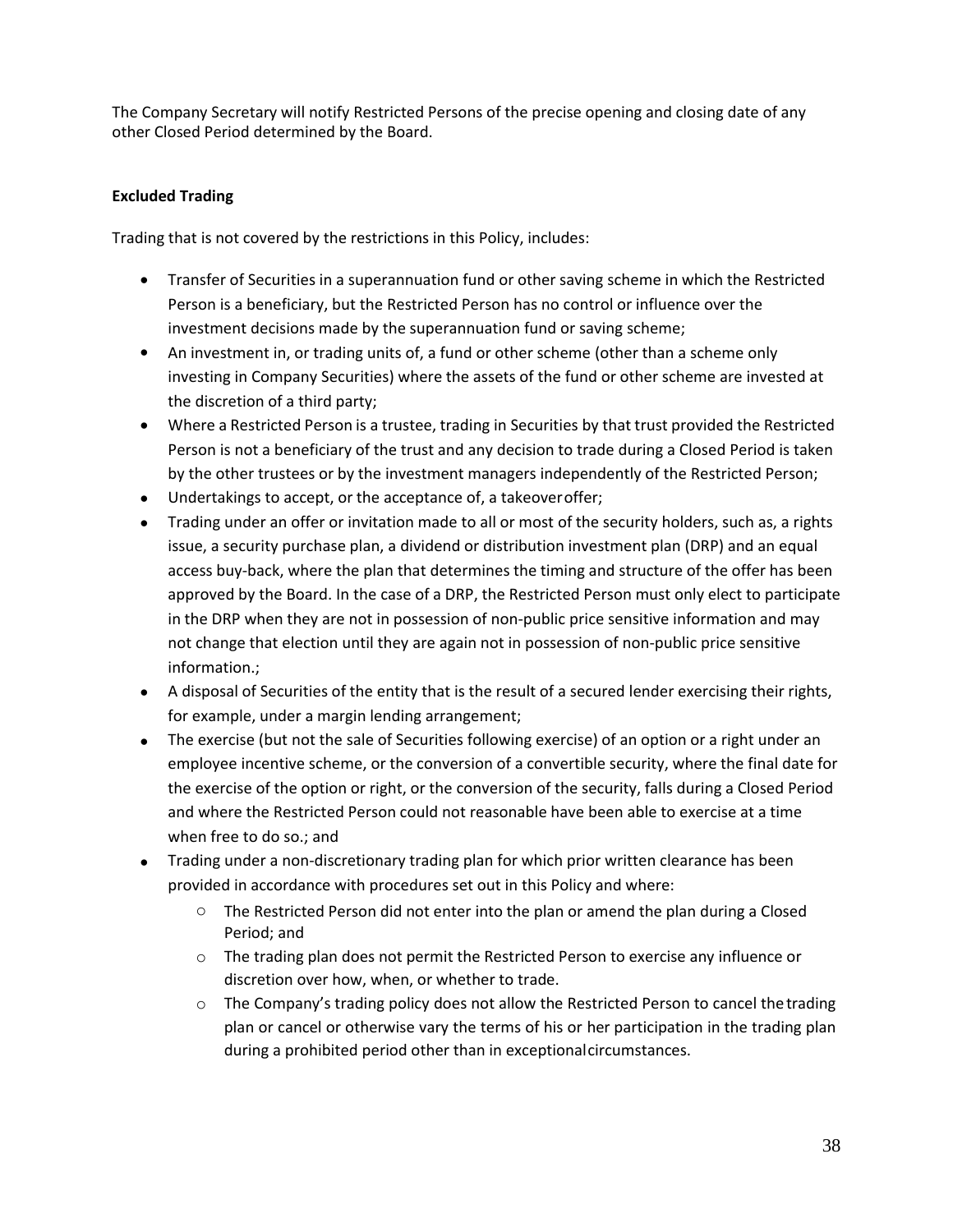## **Trading inside a Black Out Period - Exceptional Circumstances**

A Restricted Person, who is not in possession of inside information affecting Securities, may be given prior written approval to sell or otherwise dispose of Securities during a Closed Period where there are exceptional circumstances. Exceptional circumstances may include:

- severe financial hardship which means a Restricted Person has a pressing financial commitment that cannot be satisfied otherwise than by selling the Securities. By example, the tax liability of a Restricted Person would not normally constitute severe financial hardship unless the Restricted Person has no other means of satisfying the liability;
- if the Restricted Person is required by a court order, or there are court enforceable undertakings to transfer or sell the Securities or there is some other overriding legal or regulatory requirement for the Restricted Person to do so; or
- a situation determined by the Chairman or, in the case of the Chairman, the non-executive Directors, to be an exceptional circumstance, where the decisionmaker is satisfied that the applicant is not in possession of, or likely to be perceived as being in possession of, Inside Information.

## *Procedure for obtaining written approval:*

When requesting prior written approval to sell or otherwise dispose of Securities during a Closed Period, a Restricted Person must submit an application in writing (which can be by email) to the Chairman, generally through the Company Secretary (in the case of the Chairman an application in writing (which can be by email) to the non-executive Directors) including the reasons for requesting approval and confirming the Restricted Person is not in possession of non-public price sensitive information. Approval, if granted, must be in writing (which can be by email) and must specify a time period for which the approval applies.

### **Extension of restrictions to family members and others**

A number of the restrictions described in this Policy prohibit the communication of non-public price sensitive information to other people or arranging for another person to trade in Securities.

Where a person related to or closely connected with a Restricted Person undertakes trading in Securities which are restricted by this Policy, there is often a presumption that such person has been privy to information which is held by the Restricted Person. If that presumption is correct, both the Restricted Person and the other person may have engaged in insider trading. Even if that presumption is incorrect, such trading may create a perception of insider trading.

Accordingly, to the extent that it is within Restricted Persons' power to do so, Restricted Persons should ensure that any Securities trading which is prohibited by this Policy is not undertaken by their:

- spouse or partner;
- immediate family members such as a parent, child, sibling, in-laws or other relative living in the Restricted Persons home or to whom material support is contributed;
- a company or trust over which the Restricted Person has influence or control (regardless of who is the beneficiary);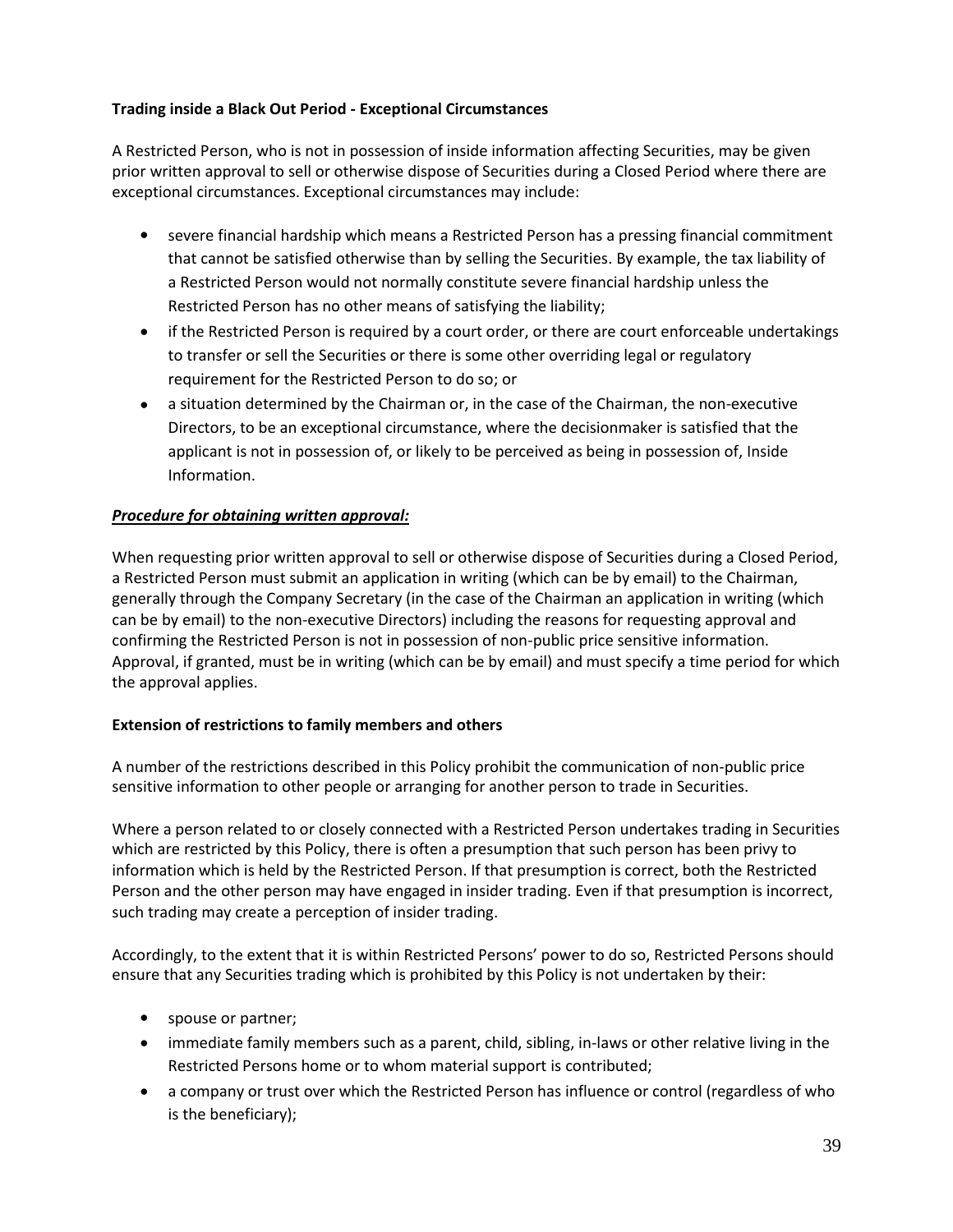- a trust of which the Restricted Person is a beneficiary (other than a trust over which the Restricted Person exercises no control, i.e. a third person or entity exercises exclusive discretionary authority); and
- any other person over whom Restricted Person has investment control or influence.

### **Notifiable Interests**

Executive & Non-Executive directors must provide to the Company Secretary, all information regarding the trading of the Company Securities within 2 (two) days of a trade in the Company's Securities to ensure compliance with all requirements of the Corporations Act and the Listing Rules.

## **Anti-hedging Policy**

Restricted Persons are not permitted to enter into transactions with Securities (or any derivative thereof) in associated products which limit the economic risk of any unvested entitlements under any equity-based remuneration schemes offered by the Company.

### **Review of this Policy**

This Policy will be reviewed regularly by the Company's Directors having regard to the changing circumstances of the Company and any changes to this Policy will be notified to affected persons in writing. Material changes in the Policy will be notified to the ASX in accordance with the Listing Rules.

### **Breaches of this Policy**

Strict compliance with this policy is mandatory for all Restricted Persons. Breaches of this policy may damage the Company's reputation in the investment community and undermine confidence in the market for Company Securities.

Any Restricted Person who becomes aware of a violation of this Policy should immediately report the violation to the Company Secretary.

It should also be noted that, in some circumstances, the Company may be obliged to notify regulatory and/or criminal authorities of a serious breach of this Policy.

### **Further Information**

If you have any questions or need further information on how to comply with this policy, please contact the Company Secretary.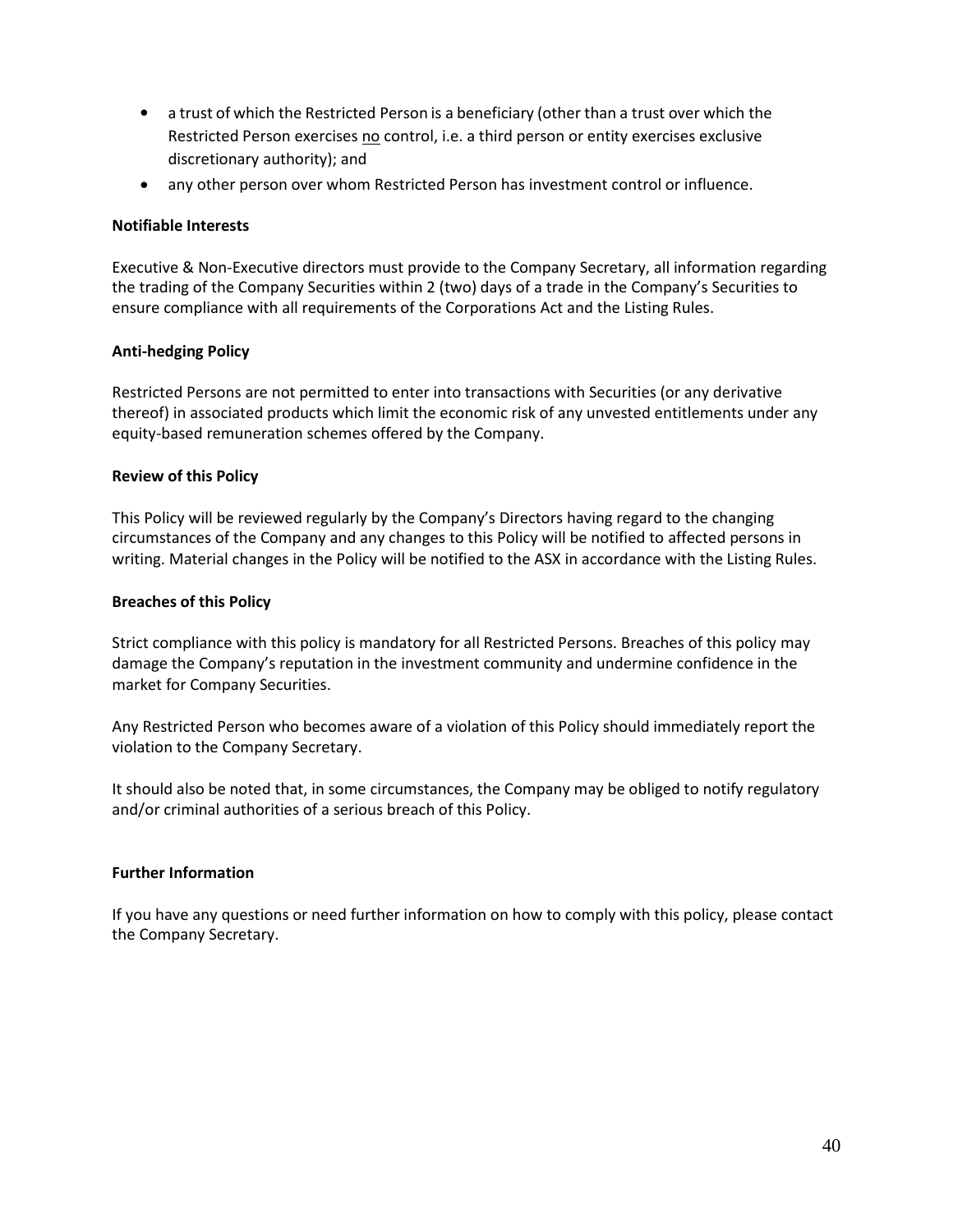# **Glossary of Terms**

| <b>Trading Window</b>     | A period not subject to a Black Out Period. A Trading Window commences on<br>the business day following the end of a Black Out Period. It continues until<br>such time as a Black Out Period commences again, subject to any other trading<br>restrictions. |
|---------------------------|-------------------------------------------------------------------------------------------------------------------------------------------------------------------------------------------------------------------------------------------------------------|
| <b>Black Out Period</b>   | Is a Closed Period in which Restricted Persons are prohibited from trading in<br>Company Securities, unless under exceptional circumstances.                                                                                                                |
| <b>Closed Period</b>      | Is a Black Out Period in which Restricted Persons are prohibited from trading in<br>Company Securities, unless under exceptional circumstances.                                                                                                             |
| <b>Restricted Person</b>  | Includes all Executive and Non-Executive directors, officers and employees of<br>the Company, including their associates.                                                                                                                                   |
| <b>Inside Information</b> | Price sensitive information relating to the Company that is not generally<br>available to the public, which a reasonable person would expect to have a<br>material effect on the price or value of Company Securities.                                      |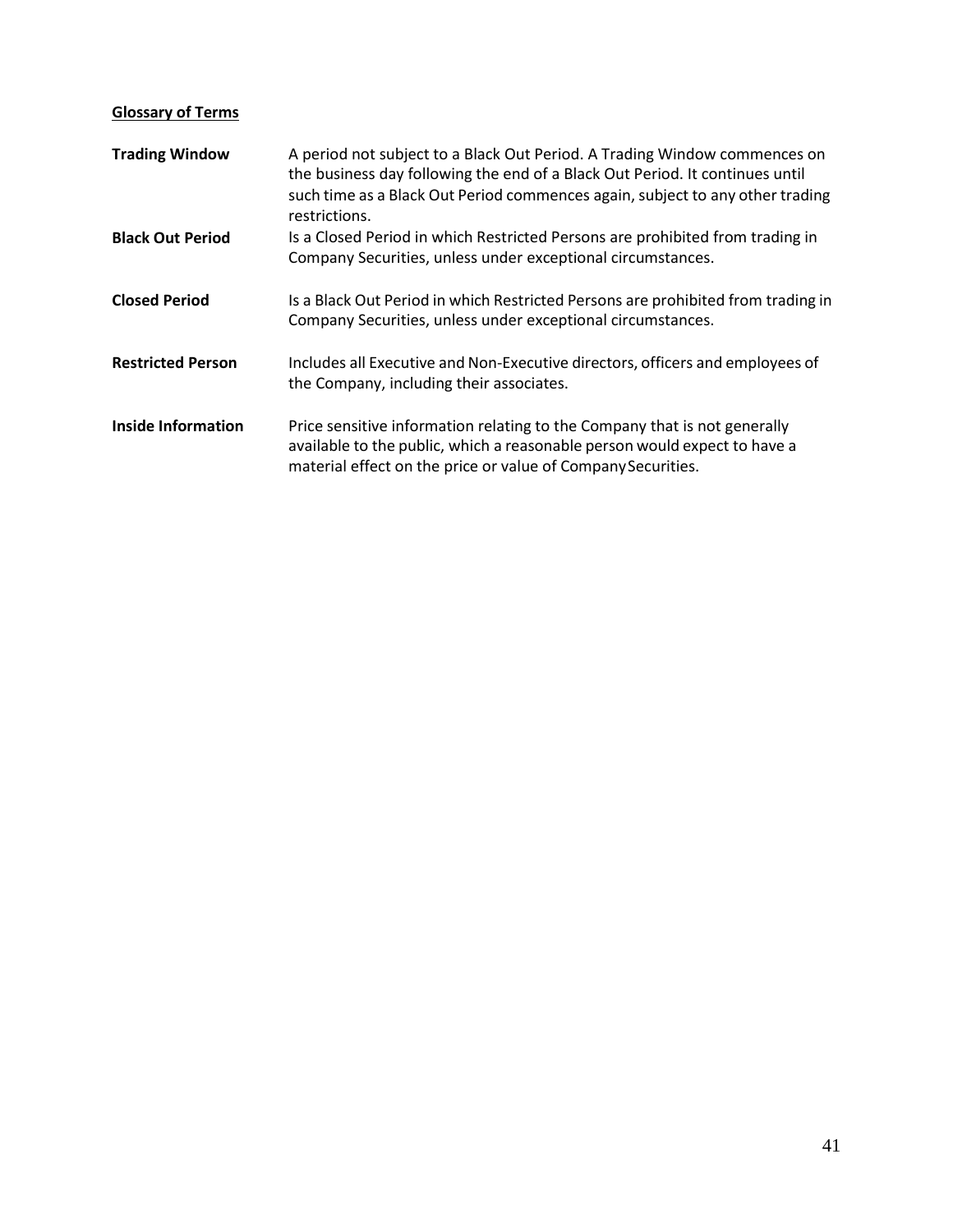### <span id="page-44-0"></span>*Attachment E - Senior Executive Remuneration Policy*

The Company is committed to remunerating its senior executives in a manner that is market competitive, consistent with best practice and supports the interests of shareholders. The Company aims to align the interests of senior executives with those of shareholders by remunerating senior executives through performance and long-term incentive plans in addition to their fixed remuneration.

Consequently, senior executives' remuneration may consist of the following elements:

- fixed salary;
- short-term incentive bonus based on performance;
- long-term incentive share/option scheme; and
- other benefits including superannuation.

### *Fixed Salary*

The salary of senior executives is determined from a review of the market and reflects core performance requirements and expectations. In addition, the Company considers the following:

- the scope of the individual's role;
- the individual's level of skill and experience;
- the Company's legal and industrial obligations;
- labour market conditions; and
- **•** the size and complexity of the Company's business.

#### *Performance Bonus*

The purpose of the performance bonus is to reward actual achievement by the individual of performance objectives and for materially improved company performance. Consequently, performance-based remuneration is paid where a clear contribution to successful outcomes for the company is demonstrated and the individual attains and excels against pre-agreed key performance indicators during a performance cycle.

### *Long-Term Incentives*

The Company may grant shares/options to executives to attract, retain, motivate and provide performance incentives. All issues will be subject to shareholder approval and will be reasonable in relation to the existing capitalisation of the Company.

### *Other Benefits*

Senior executives are entitled to statutory superannuation

### *Termination Payments*

Senior executives may be entitled to a payment upon termination of employment from the Company. Where so entitled, the termination payment has been agreed in the senior executive's contract of employment and it is not payable where termination of employment is for misconduct.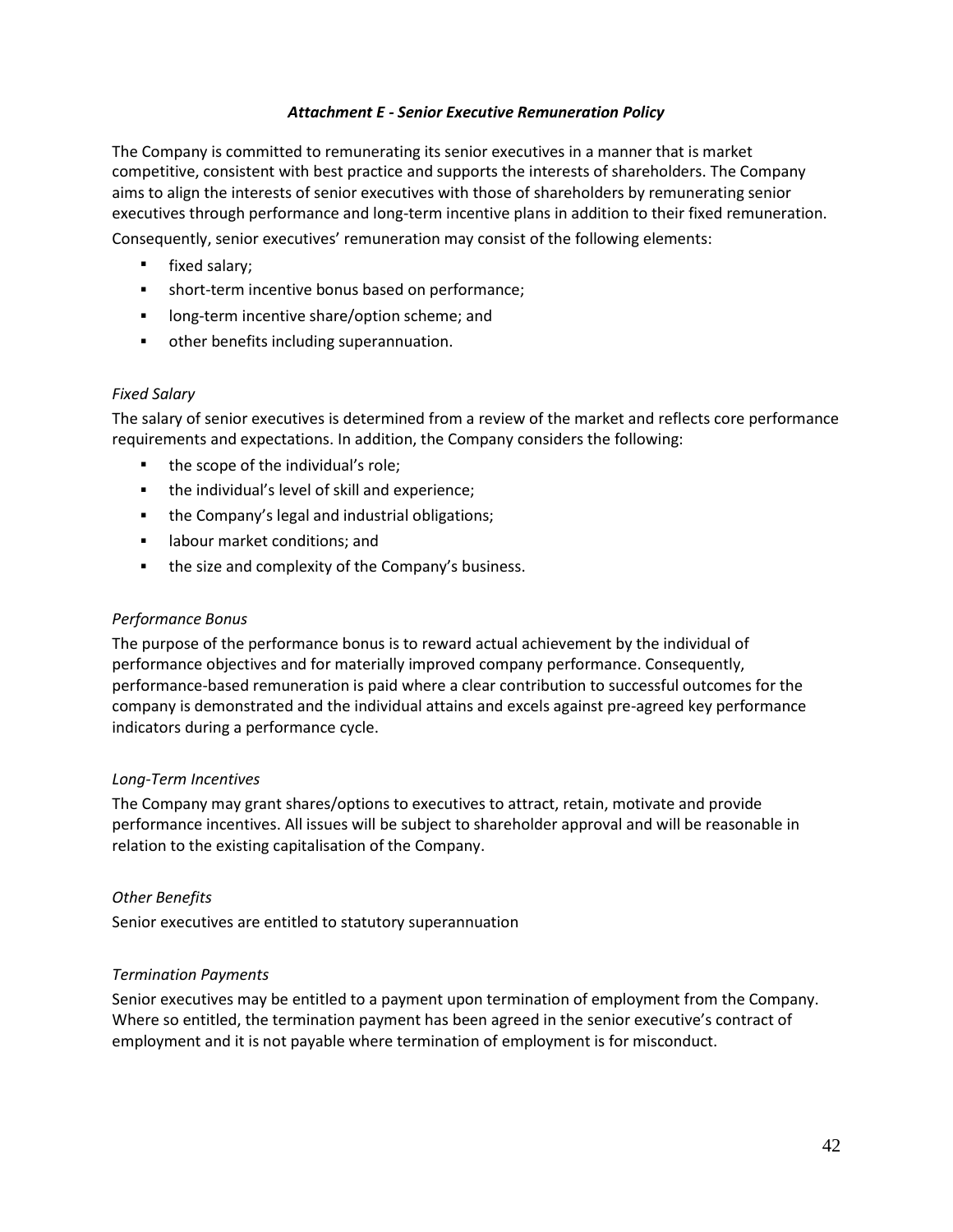#### <span id="page-45-0"></span>*Attachment F - Shareholder Communication Policy*

### **1. Purpose**

This document sets out the policy of the Company regarding Shareholder Communications.

## **2. General**

The Board is committed to ensuring that:

- all shareholders have equal and timely access to material information concerning the Company; and
- all Company announcements are factual and presented in a clear and balanced way.

## **3. Company website**

All disclosures made to the ASX, and all information provided to analysts or the media during briefings,

will be promptly posted on the Company's website.

The Company's website also includes:

- general information regarding the Company and its activities;
- recent analyst research on the Company;
- notices of future general meetings, including any explanatory material which accompany the notice;
- announcements made by the Company (including reports of generalmeetings);
- the half-yearly and annual reports of the Company; and
- the Chairman's address at the annual general meeting.

### **4. Other sources for communications**

The Company encourages two-way communication with shareholders and facilitates such

communication through various means including:

- its presence on social media sites such as Facebook, Linked In and Twitter;
- the provision of its Investor Relations contact details on its market announcements and via the provision of relevant Company contact details on its website;and
- the availability of the below general enquiries email address.

[enquiries@immutep.com](mailto:enquiries@immutep.com)